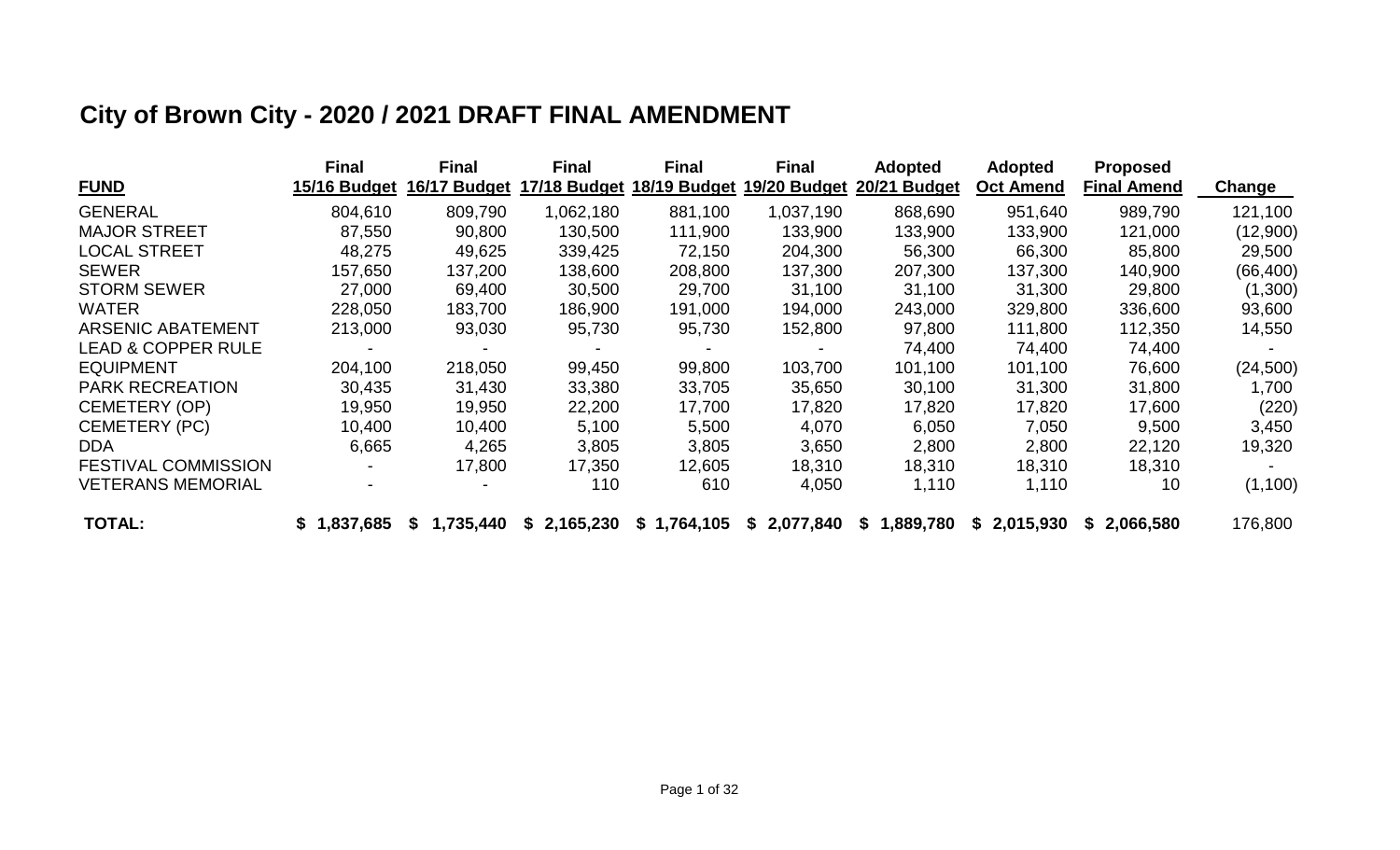#### City of Brown City - **GENERAL OPERATING FUND- 2020/2021 FINAL AMEND REVENUES**

|                                  | <b>Final</b> | <b>Final</b> | <b>Final</b> | <b>Final</b> | <b>Adopted</b> | <b>Adopted</b>   |            | Proposed           |               |                  |
|----------------------------------|--------------|--------------|--------------|--------------|----------------|------------------|------------|--------------------|---------------|------------------|
| <b>Account Title</b>             | 16/17 Budget | 17/18 Budget | 18/19 Budget | 19/20 Budget | 20/21 Budget   | <b>Oct Amend</b> | $Y-T-D$    | <b>Final Amend</b> | <b>Change</b> | <b>Account #</b> |
| Property Taxes (16.8733)         | 257,490      | 254,600      | 264,100      | 292,000      | 294,500        | 294,500          | 334,967.61 | 335,000            | 40,500        | 101000401        |
| Specific Tax                     | 680          | 680          | 700          | 750          | 750            | 750              | 719.50     | 750                |               | 101000401.1      |
| Street Reserve (1.7202 fm PT)    | 31,920       | 32,100       | 33,060       | 34,750       | 37,500         | 37,500           | 37,500.00  | 37,500             |               | 101000401.2      |
| <b>Delinquent Taxes</b>          | 24,010       | 27,200       | 35,550       | 43,750       | 35,550         | 47,900           | 47,878.05  | 47,900             | 12,350        | 101000401.3      |
| Service Fee                      | 7,400        | 7,400        | 7,400        | 7,400        | 7,400          | 7,400            | 7,400.00   | 7,400              |               | 101000402        |
| County Road Tax                  | 37,200       | 37,700       | 38,150       | 39,950       | 39,950         | 43,850           | 43,850.00  | 43,850             | 3,900         | 101000403        |
| <b>Licenses &amp; Permits</b>    | 50           | 50           | 150          | 50           | 50             | 50               |            | 50                 |               | 101000475        |
| Cable Franchise Fee              | 3,700        | 3,300        | 1,600        | 1,600        | 1,600          | 1,600            | 1,302.08   | 1,350              | (250)         | 101000477        |
| Michigan Library                 | 2,620        | 2,620        | 2,950        | 3,250        | 3,250          | 3,250            | 1,589.54   | 1,600              | (1,650)       | 101000501.1      |
| <b>Police Grant</b>              | 270          | 1,150        | 3,350        | 1,200        |                |                  |            |                    |               | 101000505        |
| MSP / Training Grant             | 3,450        | 1,000        | 250          | 500          |                | 1,450            | 1,700.00   | 1,700              | 1.700         | 101000543        |
| Liquor Tax                       | 1,410        | 1,360        | 1,450        | 1,450        | 1,450          | 1,450            | 1,427.25   | 1,450              |               | 101000575        |
| Sales, Income, SBT Taxes         | 141,150      | 149,200      | 152,600      | 157,850      | 157,850        | 155,600          | 151,459.00 | 151,500            | (6,350)       | 101000576        |
| <b>Tax Admin Fees</b>            | 7,300        | 7,300        | 6,000        | 9,650        | 9,650          | 9,650            | 11,098.79  | 11,100             | 1,450         | 101000607        |
| State of MI Collection Fees      | 4,000        | 4,400        | 6,000        |              |                |                  |            |                    |               | 101000607.1      |
| Revenue from Cable Reserve       |              |              |              |              |                |                  |            |                    |               | 101000610        |
| <b>Refuse Collection Fees</b>    | 55,200       | 55,200       | 55,200       | 55,200       | 55,200         | 55,200           | 52,997.94  | 55,200             |               | 101000640        |
| <b>Refuse Collection Reserve</b> | 1,300        | 1,300        | 1,300        | 1,300        | 1,300          | 1,300            |            |                    | (1,300)       | 101000640.1      |
| Fines & Forfeits                 | 310          | 150          | 200          | 50           | 50             | 50               | 54.00      | 100                | 50            | 101000656        |
| <b>District/MAG Court Fees</b>   | 140          | 100          | 400          | 50           | 50             | 50               |            | 50                 |               | 101000657        |
| <b>Utility Penalty Fees</b>      | 8,800        | 8,800        | 9,600        | 9,500        | 9,000          | 9,000            | 9,020.78   | 9,100              | 100           | 101000658        |
| Interest                         | 2,300        | 5,200        | 6,950        | 12,000       | 8,000          | 8,000            | 3,056.45   | 3,100              | (4,900)       | 101000665        |
| <b>Departmental Rent</b>         | 12,350       | 12,350       | 12,350       | 12,350       | 12,350         | 12,350           | 12,350.00  | 12,350             |               | 101000670        |
| <b>Library Rent</b>              | 4,150        | 4,210        | 4,150        | 6,180        |                | 550              | 515.00     | 550                | 550           | 101000671        |
| Library Wages (reimbursement)    | 30,700       | 30,700       | 30,700       | 30,700       | 30,700         | 30,700           | 28,430.77  | 30,700             |               | 101000671.1      |
| <b>Library Utilities</b>         | 1,200        | 1,200        | 1,200        |              | 1,080          | 1,080            | 900.00     | 1,080              |               | 101000671.2      |
| Cell Tower Franchise Fee (SBA)   | 16,050       | 18,400       | 18,400       | 18,400       | 18,400         | 18,400           | 16,729.68  | 17,000             | (1,400)       | 101000672.1      |
| <b>Thumb Cellular Lease</b>      | 19,500       | 19,500       | 19,500       | 19,700       | 19,700         | 19,700           | 21,928.00  | 22,000             | 2,300         | 101000672.3      |
| Air Advantage Internet           | 7,200        | 7,200        | 7,200        | 7,200        | 7,200          | 7,200            | 7,083.20   | 7,200              |               | 101000672.4      |
| <b>Comcast Lease</b>             | 18,000       | 18,000       | 18,000       | 18,000       | 18,000         | 18,000           | 18,000.00  | 18,000             |               | 101000672.5      |
| <b>AT&amp;T Lease</b>            |              |              |              |              | 1,000          | 1,000            |            |                    | (1,000)       | 101000672.6      |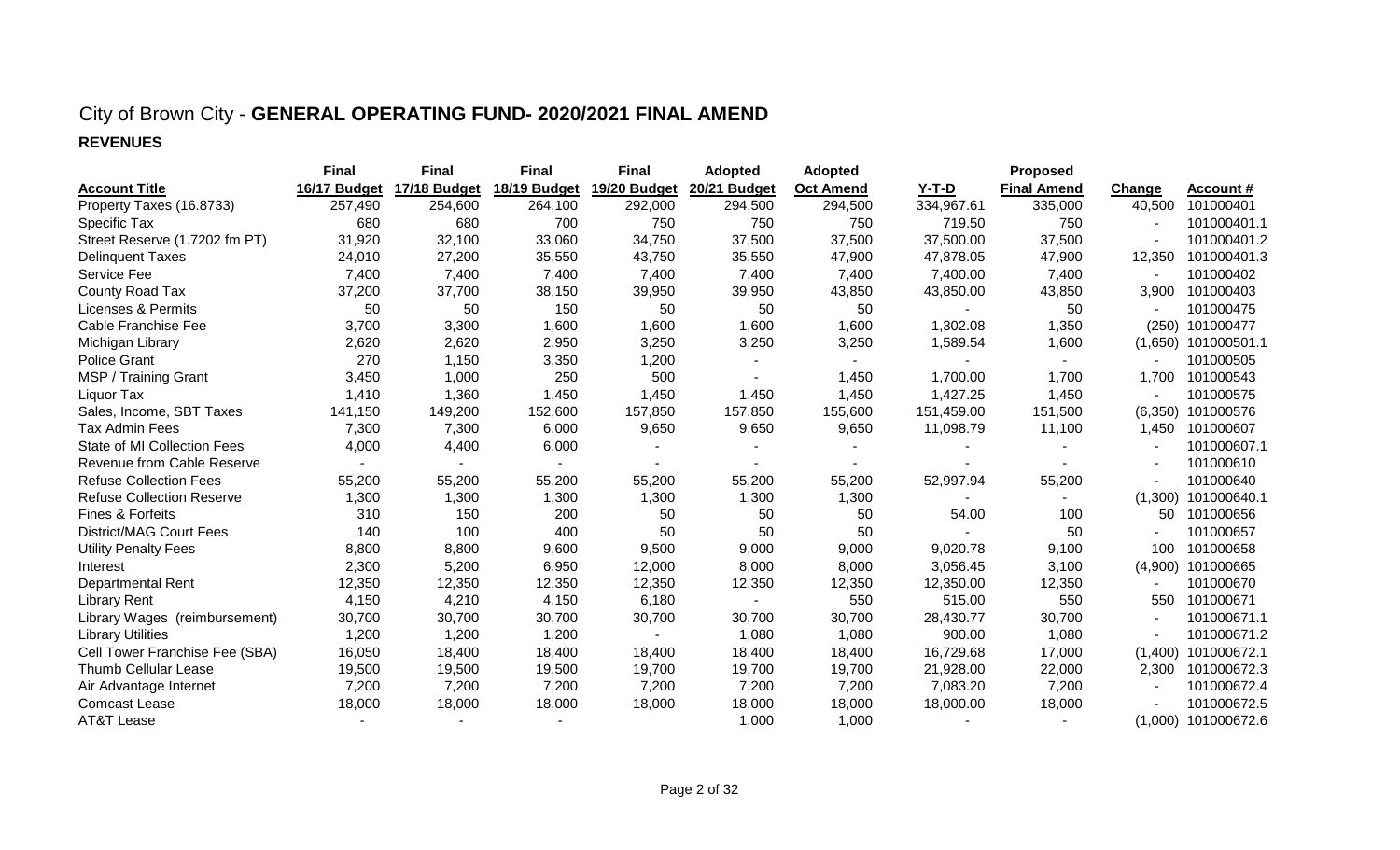| <b>Account Title</b>            | 16/17 Budget | 17/18 Budget | 18/19 Budget   | 19/20 Budget | 20/21 Budget | <b>Oct Amend</b> | $Y-T-D$    | <b>Final Amend</b> | <b>Change</b> | Account#    |
|---------------------------------|--------------|--------------|----------------|--------------|--------------|------------------|------------|--------------------|---------------|-------------|
| <b>Public Hearing Fees</b>      | 150          | 150          | 150            | 150          |              |                  |            |                    |               | 101000677   |
| Refunds & Rebates               | 5,200        | 3,000        | 3,100          | 1,000        | 1,000        | 6,600            | 6,587.43   | 6,600              | 5,600         | 101000687   |
| Prop Owner Cost Sharing         |              |              | 12,800         | 4,250        | 2,250        | 2,250            | 3,609.30   | 3,650              | 1,400         | 101000688   |
| <b>BCAFA Admin Fee</b>          | 2,500        | 2,500        | 2,500          | 2,500        | 2,500        | 2,500            | 2,500.00   | 2,500              |               | 101000689   |
| Miscellaneous                   | 2,920        | 2,500        | 4,800          | 6,200        | 2,200        | 19,700           | 21,262.50  | 22,000             | 19,800        | 101000695   |
| Misc. Workmen's Comp            |              | 7,200        | 7,200          | 100          |              |                  |            |                    |               | 101000695.2 |
| Misc Mowing                     | 260          | 250          | 100            | 100          |              |                  |            |                    |               | 101000695.3 |
| Insurance Payment               |              | 12,300       |                | 8,200        |              |                  |            |                    |               | 101000695.4 |
| Payroll Ins. Deductions         | 13,000       | 13,000       | 13,000         | 13,000       | 13,000       | 13,000           | 10,237.78  | 13,000             |               | 101000695.5 |
| Revenue Other Funds / Cable Res | 5,200        | 8,000        |                |              |              |                  |            |                    |               | 101000696.6 |
| Revenue Other Funds / Admin     | 41,100       | 54,300       | 33,300         | 47,300       | 36,600       | 36,600           | 39,700.00  | 40,000             | 3,400         | 101000697   |
| Revenue Other Funds / Benefits  | 30,500       | 30,500       | 30,500         | 30,500       | 30,500       | 30,500           | 30,500.00  | 31,500             | 1,000         | 101000698   |
| Revenue Other Funds / Retiremen | 4,280        | 4,280        | 4,280          | 4,280        | 4,280        | 4,280            | 4,280.00   | 4,280              |               | 101000698.1 |
| Revenue Other Funds / Ins       | 4,830        | 4,830        | 4,830          | 4,830        | 4,830        | 4,830            | 4,830.00   | 4,830              |               | 101000699.2 |
| Fund Equity / Sidewalk Reserve  |              | 7,000        |                |              |              |                  |            |                    |               | 101000699.5 |
| Fund Equity / Street Reserve    | ۰.           | 100,000      | $\sim$         | 60,000       |              |                  |            |                    |               | 101000699.3 |
| Cont from County Street Millage |              | 100,000      | $\blacksquare$ | 70,000       |              | 43,850           | 43,844.32  | 43,850             | 43,850        | 101000676   |
| Sale Of Assets                  |              |              |                |              |              |                  |            |                    |               | 101000674   |
| <b>Fund Equity</b>              |              | ۰            | 26,080         |              |              |                  |            |                    |               | 101000699.1 |
| <b>TOTAL REVENUES</b>           | 809,790      | 1,062,180    | 881,100        | 1,037,190    | 868,690      | 951,640          | 979,308.97 | 989,790            | 121,100       |             |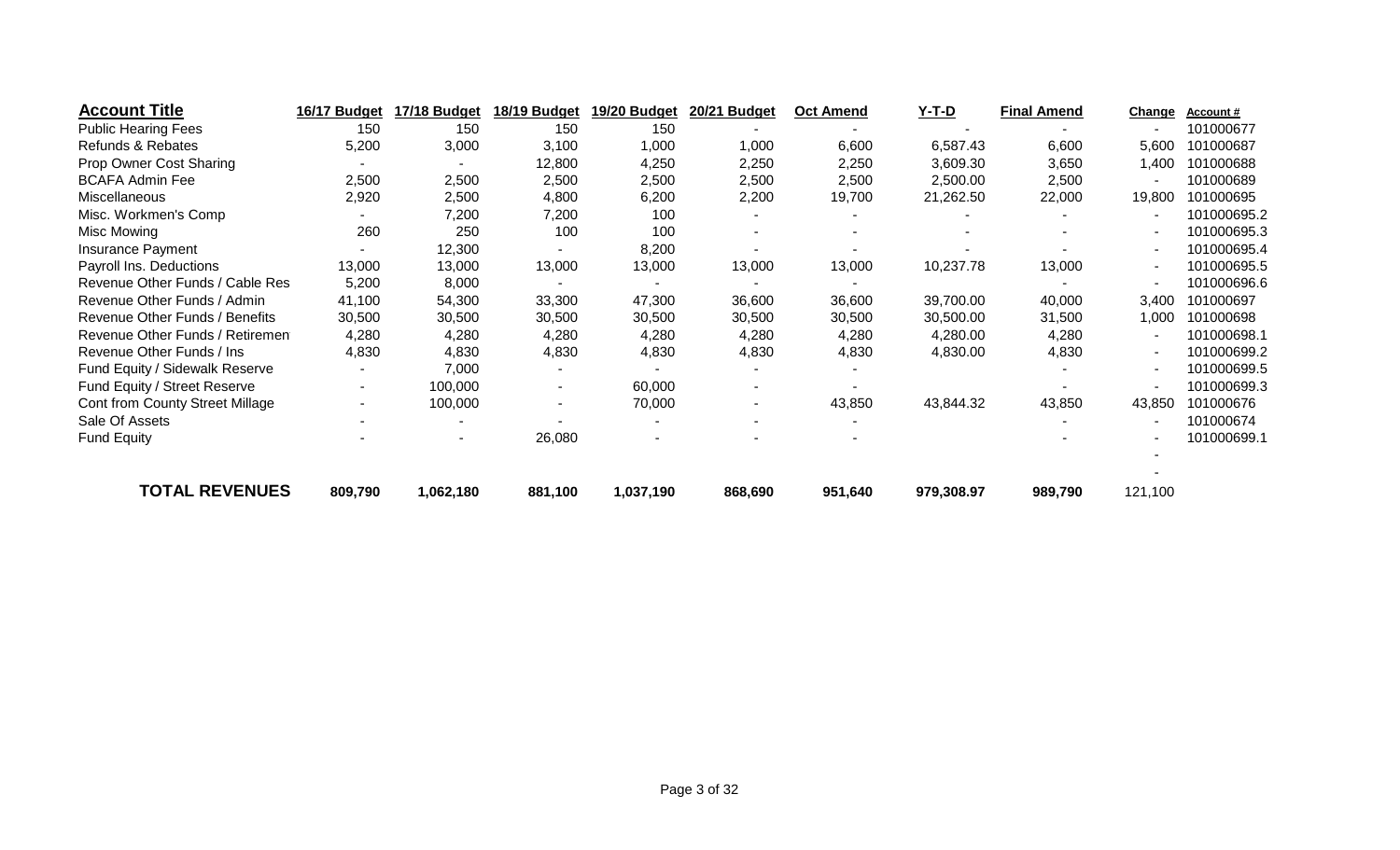#### **EXPENSES Account Title**

| <b>Governing Body</b>            | 16/17 Budget   | 17/18 Budget | 18/19 Budget | 19/20 Budget   | 20/21 Budget | <b>Oct Amend</b> | $Y-T-D$   | <b>Final Amend</b> | Change   | <b>Account#</b>     |
|----------------------------------|----------------|--------------|--------------|----------------|--------------|------------------|-----------|--------------------|----------|---------------------|
| <b>Council Wages</b>             | 5,600          | 5,600        | 5,600        | 5,600          | 5,600        | 5,600            | 4,030.00  | 5,600              |          | 101101702           |
| <b>Council FICA</b>              | 430            | 430          | 430          | 430            | 430          | 430              | 308.30    | 430                |          | 101101709           |
| Conferences & etc.               |                | 2,450        | 1,800        | 1,100          | 2,000        | 2,000            |           |                    | (2,000)  | 101101911           |
| Travel                           |                |              | 200          | 150            | 150          | 150              |           |                    |          | (150) 101101913     |
| Dues & Membership                | 1,350          | 1,350        | 1,400        | 1,450          | 1,450        | 1,450            | 1,587.89  | 1,600              | 150      | 101101915           |
| <b>Professional Fees</b>         | 9,660          | 24,000       | 12,000       | 12,000         | 12,000       | 12,000           | 12,570.56 | 12,750             | 750      | 101101948           |
| Miscellaneous                    |                |              |              |                |              |                  |           |                    |          | 101101956           |
| <b>Special Projects</b>          |                |              | ۰            |                |              | $\blacksquare$   | ٠         |                    |          | 101101961           |
| <b>TOTAL GOVERNING BODY</b>      | 17,040         | 33,830       | 21,430       | 20,730         | 21,630       | 21,630           | 18,496.75 | 20,380             | (1, 250) |                     |
|                                  |                |              |              |                |              |                  |           |                    |          |                     |
| <b>Chief Executive</b>           |                |              |              |                |              |                  |           |                    |          |                     |
| Mayor Wages                      | 1,500          | 1,500        | 1,500        | 1,500          | 1,500        | 1,500            | 700.00    | 1,500              |          | 101171702           |
| <b>FICA Expense</b>              | 100            | 100          | 100          | 100            | 100          | 100              | 53.55     | 100                |          | 101171709           |
| Conferences                      |                |              | 500          | 1,100          | 2,000        | 2,000            |           |                    | (2,000)  | 101171911           |
| Travel                           | 100            | 100          | 250          | 100            | 100          | 100              |           | 100                |          | 101171913           |
| Miscellaneous                    | 100            | 100          | 100          | 100            | 100          | 100              | 138.52    | 150                | 50       | 101171956           |
| <b>TOTAL CHIEF EXECUTIVE</b>     | 1,800          | 1,800        | 2,450        | 2,900          | 3,800        | 3,800            | 892.07    | 1,850              | (1,950)  |                     |
| <b>City Manager</b>              |                |              |              |                |              |                  |           |                    |          |                     |
| Salary                           | 52,000         | 57,200       | 57,200       | 60,060         | 60,060       | 60,060           | 56,523.76 | 60,060             |          | 101172702           |
| <b>Special Remuneration</b>      | $\blacksquare$ | 950          | $\sim$       | $\blacksquare$ |              | $\sim$           | $\sim$    |                    |          | 101172702.1         |
| <b>FICA</b>                      | 4,000          | 4,400        | 4,400        | 4,600          | 4,600        | 4,600            | 4,324.10  | 4,600              |          | 101172709           |
| Retirement                       | 3,200          | 3,600        | 3,200        | 4,800          | 4,800        | 4,800            | 4,629.02  | 4,800              |          | 101172717           |
| <b>Health Insurance Premiums</b> | 16,500         | 16,500       | 17,600       | 18,000         | 18,000       | 18,000           | 16,620.93 | 18,000             |          | 101172718           |
| Education                        | 1,000          | 850          | 1,750        | 1,350          | 1,750        | 1,750            |           | $\blacksquare$     |          | $(1,750)$ 101172911 |
| <b>Travel Allowance</b>          | 3,600          | 3,600        | 3,600        | 3,600          | 3,600        | 3,600            | 3,600.00  | 3,600              |          | 101172913           |
| Dues and Memberships             | 600            | 660          | 600          | 700            | 700          | 700              | 625.48    | 700                |          | 101172915           |
| Miscellaneous                    | 100            | 100          | 100          | 100            | 100          | 100              |           | 100                |          | 101172956           |
| <b>TOTAL CITY MANAGER</b>        |                |              |              |                |              |                  |           |                    |          |                     |
|                                  | 81,000         | 87,860       | 88,450       | 93,210         | 93,610       | 93,610           | 86,323.29 | 91,860             | (1,750)  |                     |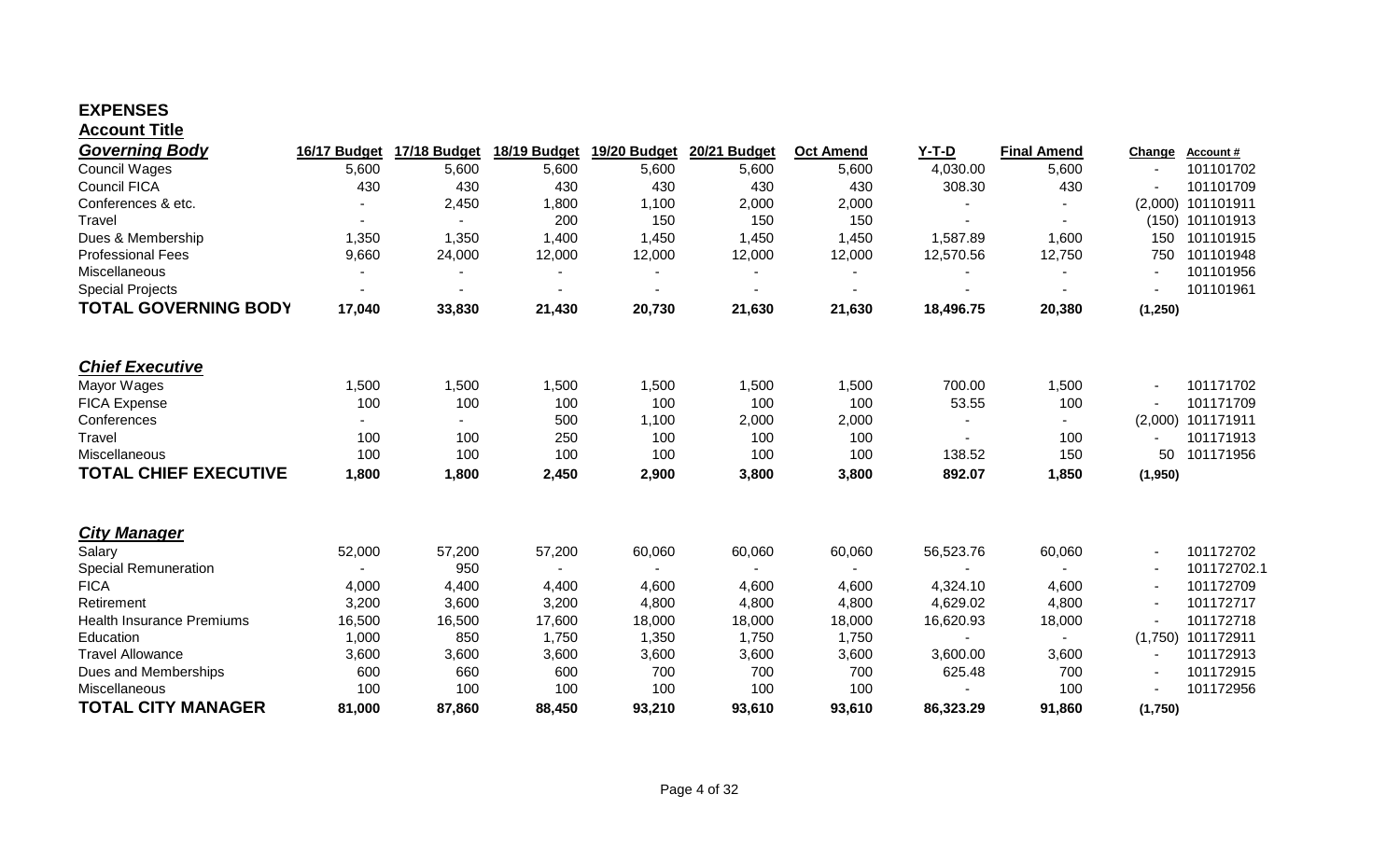#### **Account Title**

| <b>Elections</b>                | 16/17 Budget | 17/18 Budget   | 18/19 Budget | 19/20 Budget | <b>20/21 Budget</b> | <b>Oct Amend</b> | $Y-T-D$  | <b>Final Amend</b> | Change   | <b>Account#</b>     |
|---------------------------------|--------------|----------------|--------------|--------------|---------------------|------------------|----------|--------------------|----------|---------------------|
| Wages                           | 1,400        | 400            | 1,750        | 1,400        | 1,750               | 3,000            | 2,613.50 | 2,800              | 1,050    | 101191702           |
| <b>Board Compensation</b>       | 3,000        |                | 2,200        | 3,000        | 3,000               | 2,000            | 2,190.00 | 2,200              |          | (800) 101191703     |
| <b>FICA</b>                     | 110          | 40             | 140          | 110          | 150                 | 150              | 199.96   | 250                | 100      | 101191709           |
| Supplies                        | 500          | 500            | 2,950        | 400          | 3,000               | 3,000            | 2,091.35 | 2,100              | (900)    | 101191727           |
| Maint Contract - Vote Machine   | 300          | 300            | 300          | 300          | 300                 | 300              |          | 300                |          | 101191775           |
| Publishing                      | 1,650        | 400            | 1,700        | 400          | 1,700               | 1,700            | 92.79    | 100                |          | $(1,600)$ 101191900 |
| Transportation                  | 320          | 320            | 700          | 500          | 700                 | 700              | 147.79   | 200                |          | (500) 101191913     |
| Miscellaneous                   | 250          | 100            | 500          | 100          | 100                 | 100              | 384.92   | 400                | 300      | 101191956           |
| Capital Outlay                  |              |                |              |              |                     |                  |          |                    |          | 101191970           |
| <b>TOTAL ELECTIONS</b>          | 7,530        | 2,060          | 10,240       | 6,210        | 10,700              | 10,950           | 7,720.31 | 8,350              | (2, 350) |                     |
| <u>Assessor</u>                 |              |                |              |              |                     |                  |          |                    |          |                     |
| Wages                           |              |                |              |              |                     |                  |          |                    |          | 101209702           |
| <b>Contract Services</b>        | 9,000        | 9,000          | 9,000        | 9,000        | 9,000               | 9,000            | 8,310.00 | 9,000              |          | 101209703           |
| <b>FICA</b>                     |              |                |              |              |                     |                  |          |                    |          | 101209709           |
| Supplies                        | 40           | 40             | 150          | 150          | 150                 | 150              |          | 150                |          | 101209727           |
| <b>Professional Fees</b>        | 600          | 600            | 650          | 650          | 650                 | 650              | 634.00   | 650                |          | 101209801           |
| Postage                         | 200          | 200            | 200          | 200          | 200                 | 200              | 200.00   | 200                |          | 101209728           |
| Printing                        | 40           | 140            | 150          | 150          | 150                 | 150              | 41.61    | 150                |          | 101209900           |
| Transportation                  |              | $\blacksquare$ |              |              |                     |                  |          |                    |          | 101209913           |
| Miscellaneous                   | 180          |                | 40           | 40           | 40                  | 40               |          | 40                 |          | 101209956           |
| Education                       | 40           |                |              |              |                     |                  |          |                    |          | 101209960           |
| <b>TOTAL ASSESSOR</b>           | 10,100       | 9,980          | 10,190       | 10,190       | 10,190              | 10,190           | 9,185.61 | 10,190             |          |                     |
| <b>Clerk</b>                    |              |                |              |              |                     |                  |          |                    |          |                     |
| Wages                           | 2,500        | 2,500          | 2,100        | 2,100        | 2,100               | 2,100            | 1,380.00 | 2,100              |          | 101215702.1         |
| <b>FICA</b>                     | 200          | 200            | 200          | 200          | 200                 | 200              |          | 200                |          | 101215709.1         |
| <b>Professional Fees</b>        | 5,600        | 5,600          | 6,000        | 6,000        | 6,000               | 6,000            | 4,800.00 | 6,000              |          | 101215801           |
| Publishing                      | 900          | 900            | 1,500        | 1,500        | 1,500               | 1,500            | 1,464.52 | 1,500              |          | 101215900           |
| Travel                          |              |                |              |              |                     |                  |          |                    |          | 101215913           |
| Dues & Membership               | 360          | 200            | 250          | 250          | 250                 | 250              | 240.00   | 250                |          | 101215915           |
| <b>Education &amp; Training</b> |              |                |              |              |                     |                  |          |                    |          | 101215960           |
| <b>TOTAL CLERK</b>              | 9,560        | 9,400          | 10,050       | 10,050       | 10,050              | 10,050           | 7,884.52 | 10,050             |          |                     |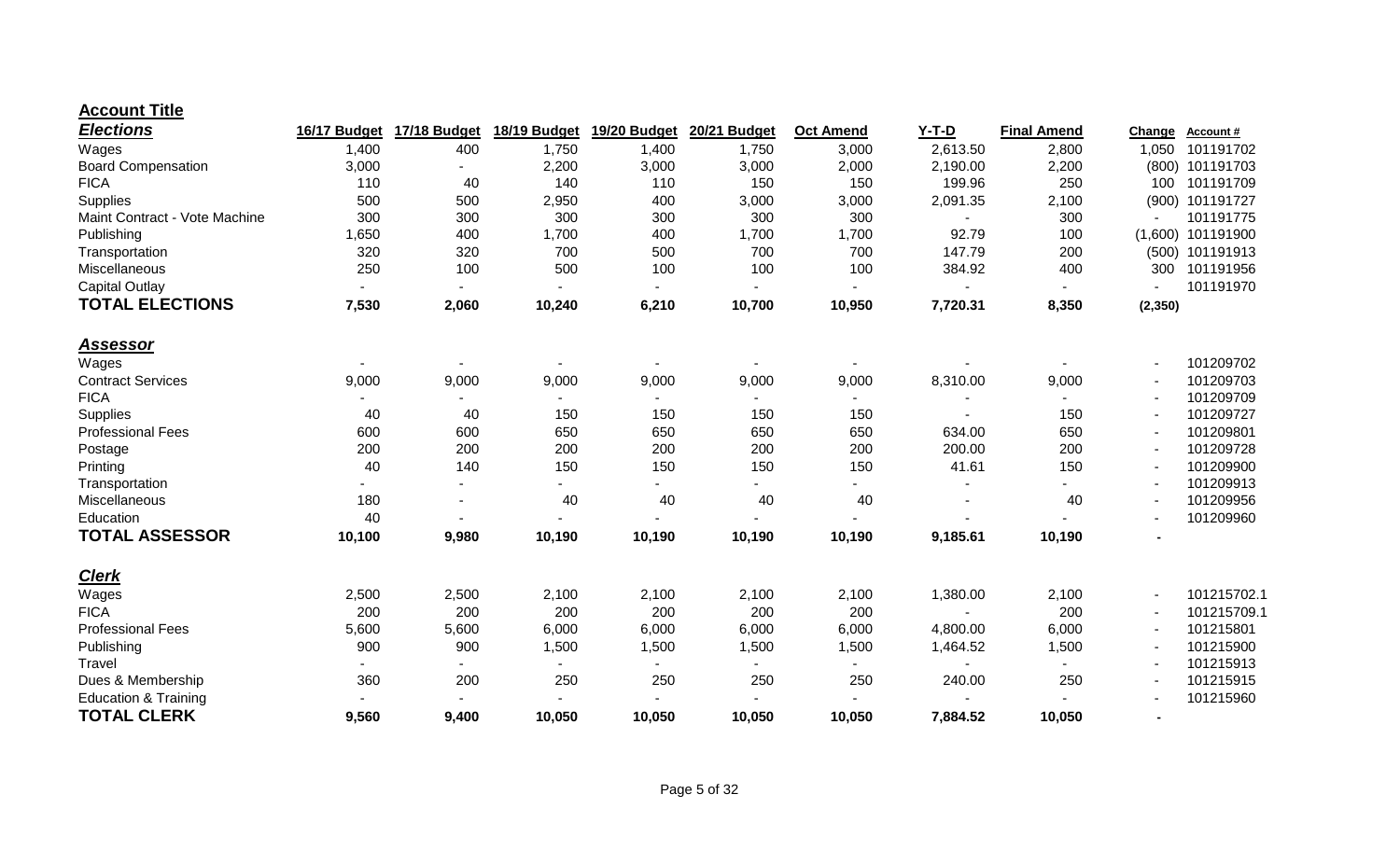#### *Administration Department*

| <b>Account Title</b>                    | 16/17 Budget             | 17/18 Budget             | 18/19 Budget | 19/20 Budget             | 20/21 Budget | <b>Oct Amend</b> | $Y-T-D$    | <b>Final Amend</b> | Change | Account#    |
|-----------------------------------------|--------------------------|--------------------------|--------------|--------------------------|--------------|------------------|------------|--------------------|--------|-------------|
| Wages                                   | 54,500                   | 63,300                   | 63,300       | 65,900                   | 69,500       | 69,500           | 69,187.27  | 72,000             | 2,500  | 101215702   |
| <b>Special Remuneration</b>             | 2,600                    | 1,800                    |              |                          |              | 730              | 721.65     | 730                | 730    | 101215702.1 |
| <b>FICA</b>                             | 4,800                    | 5,200                    | 5,200        | 5,200                    | 5,400        | 5,400            | 5,453.58   | 5,600              | 200    | 101215709   |
| Retirement                              | 2,200                    | 2,500                    | 2,500        | 3,350                    | 3,350        | 3,350            | 3,866.36   | 3,900              | 550    | 101215717   |
| <b>Health Insurance Premiums</b>        | 10,500                   | 14,800                   | 14,800       | 14,800                   | 14,800       | 14,800           | 11,784.79  | 14,800             |        | 101215718   |
| <b>Office Supplies</b>                  | 6,000                    | 5,500                    | 6,800        | 7,500                    | 6,800        | 6,800            | 6,992.62   | 8,000              | 1,200  | 101215727   |
| Repairs & Maintenance                   | 500                      | 500                      | 500          | 250                      | 500          | 500              |            | 500                |        | 101215934   |
| <b>Computer Services</b>                |                          |                          |              |                          |              | 12,000           | 3,085.50   | 3,100              | 3,100  | 101215948   |
| Communications                          | 4,200                    | 4,200                    | 4,200        | 4,200                    | 4,200        | 4,200            | 4,231.26   | 4,700              | 500    | 101215850   |
| <b>Internet Connectivity</b>            |                          | $\overline{\phantom{a}}$ |              |                          |              |                  |            |                    |        | 101215850.1 |
| Postage                                 | 2,500                    | 2,500                    | 2,650        | 2,650                    | 2,650        | 2,650            | 3,000.00   | 3,000              | 350    | 101215851   |
| Miscellaneous                           | 350                      | 450                      | 50           | 100                      | 50           | 800              | 754.36     | 800                | 750    | 101215956   |
| <b>Office Equipment &amp; Furniture</b> | $\sim$                   | $\sim$                   |              | $\overline{\phantom{0}}$ |              | $\sim$           |            |                    |        | 101215980   |
| Capital Outlay                          | 5,400                    | 100                      | 3,000        | 750                      | 1,000        | 9,500            | 15,805.01  | 16,000             | 15,000 | 101215984   |
| Software                                | $\blacksquare$           | 12,300                   |              | ۰.                       |              |                  |            |                    |        | 101215984   |
| <b>TOTAL ADMIN DEPARTME</b>             | 93,550                   | 113,150                  | 103,000      | 104,700                  | 108,250      | 130,230          | 124,882.40 | 133,130            | 24,880 |             |
| <b>Sidewalk</b>                         |                          |                          |              |                          |              |                  |            |                    |        |             |
| Wages                                   | 800                      | 1,200                    | 1,200        | 800                      | 800          | 800              | 663.94     | 800                |        | 101232702   |
| <b>Contractual Services</b>             | 2,000                    | 5,000                    | 2,000        | 2,700                    | 1,000        | 1,000            | 700.00     | 1,000              |        | 101232703   |
| <b>FICA</b>                             | 80                       | 100                      | 100          | 100                      | 100          | 100              | 50.81      | 100                |        | 101232709   |
| <b>Maint Supplies</b>                   | 100                      | 100                      | 100          | 100                      | 100          | 100              |            | 100                |        | 101232775   |
| <b>Professional Fees</b>                | $\overline{\phantom{a}}$ | $\overline{\phantom{a}}$ |              |                          |              |                  |            |                    |        | 101232801   |
| Repairs & Maint                         | 200                      | 1,150                    | 1,150        | 1,150                    | 1,150        | 1,150            |            | 1,150              |        | 101232934   |
| <b>Equipment Rental</b>                 | 1,000                    | 4,000                    | 4,000        | 3,000                    | 3,000        | 3,000            | 1,421.76   | 3,000              |        | 101232943   |
| Miscellaneous                           | $\sim$                   |                          |              |                          |              |                  |            |                    |        | 101232956   |
| <b>TOTAL SIDEWALK</b>                   | 4,180                    | 11,550                   | 8,550        | 7,850                    | 6,150        | 6,150            | 2,836.51   | 6,150              |        |             |
| <b>Board of Review</b>                  |                          |                          |              |                          |              |                  |            |                    |        |             |
| Wages                                   | 450                      | 450                      | 450          | 450                      | 450          | 450              | 30.00      | 450                |        | 101247702   |
| <b>FICA</b>                             | 50                       | 50                       | 50           | 50                       | 50           | 50               | 2.30       | 50                 |        | 101247709   |
| Publishing                              | 150                      | 150                      | 150          | 150                      | 150          | 150              | 375.60     | 150                |        | 101247900   |
| Miscellaneous                           | 50                       | 50                       | 50           | 50                       | 50           | 50               |            | 50                 |        | 101247956   |
| <b>TOTAL BOARD OF REVIEV</b>            | 700                      | 700                      | 700          | 700                      | 700          | 700              | 407.90     | 700                |        |             |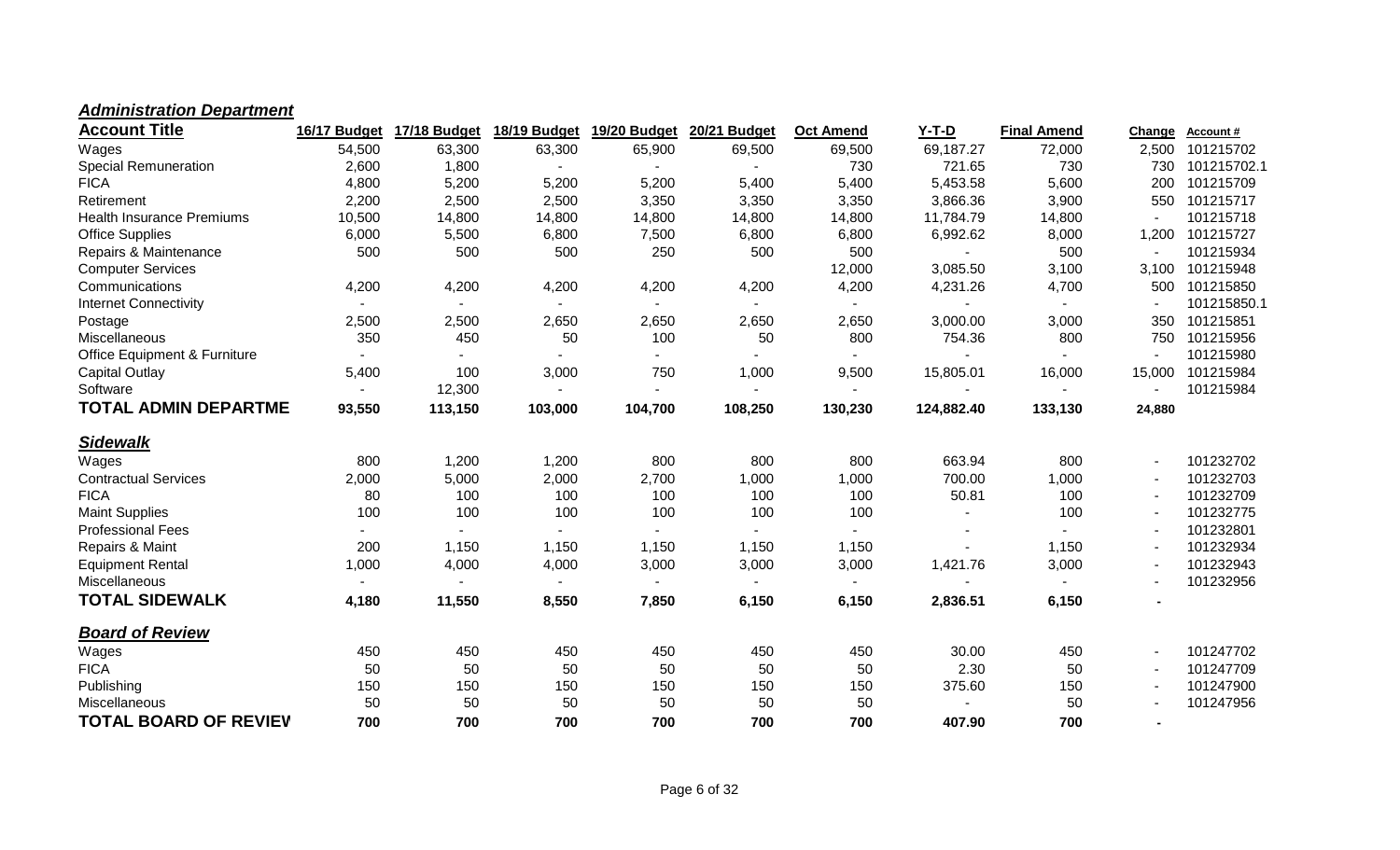#### **Account Title**

| <b>Treasurer</b>                 | 16/17 Budget | 17/18 Budget | 18/19 Budget | 19/20 Budget | 20/21 Budget | <b>Oct Amend</b> | $Y-T-D$   | <b>Final Amend</b> | Change  | <b>Account#</b> |
|----------------------------------|--------------|--------------|--------------|--------------|--------------|------------------|-----------|--------------------|---------|-----------------|
| Wages                            | 9,000        | 9,000        | 9,000        | 9,000        | 9,000        | 9,000            | 9,750.00  | 9,750              | 750     | 101253702       |
| <b>FICA</b>                      | 700          | 700          | 700          | 700          | 700          | 700              | 745.85    | 750                | 50      | 101253709       |
| Supplies                         | 400          | 200          | 250          | 200          | 200          | 200              | 176.65    | 200                |         | 101253727       |
| <b>Professional Fees</b>         | 600          | 600          | 600          | 650          | 650          | 650              | 625.00    | 650                |         | 101253801       |
| Mail / Postage                   | 600          | 600          | 750          | 750          | 750          | 1,100            | 767.75    | 1,100              | 350     | 101253851       |
| Publishing                       | 2,000        | 1,500        | 1,500        | 1,500        | 1,500        | 1,500            | 1,403.05  | 1,500              |         | 101253900       |
| Transportation                   | 120          | 120          | 120          | 100          | 100          | 100              | 52.90     | 100                |         | 101253913       |
| Miscellaneous                    | 100          | 100          | 100          | 100          | 100          | 1,100            | 1,014.03  | 1,100              | 1,000   | 101253956       |
| <b>Annexation Millage</b>        | 1,380        | 1,450        | 1,650        | 1,700        | 1,700        | 1,700            | 1,695.87  | 1,700              |         | 101253956.2     |
| <b>Refund &amp; Rebates</b>      | 500          | 100          | 100          | 50           | 50           | 50               | 38.66     | 50                 |         | 101253687       |
| <b>Capital Outlay</b>            |              |              | 1,100        |              |              |                  |           |                    |         | 101253970       |
| <b>TOTAL TREASURER</b>           | 15,400       | 14,370       | 15,870       | 14,750       | 14,750       | 16,100           | 16,269.76 | 16,900             | 2,150   |                 |
| <b>Building and Grounds</b>      |              |              |              |              |              |                  |           |                    |         |                 |
| Wages                            | 10,000       | 14,000       | 14,500       | 18,500       | 14,500       | 14,500           | 19,429.00 | 22,000             | 7,500   | 101265702       |
| <b>Contractural Services</b>     | 1,850        | 2,200        | 2,250        | 2,250        | 1,100        | 3,600            | 3,615.00  | 3,700              | 2,600   | 101265703       |
| <b>FICA</b>                      | 800          | 1,100        | 1,150        | 1,500        | 1,150        | 1,150            | 1,486.34  | 1,700              | 550     | 101265709       |
| Retirement                       | 800          | 880          | 880          | 880          | 880          | 880              |           | 880                |         | 101265717       |
| <b>Health Insurance Premiums</b> | 1,400        | 1,800        | 1,900        | 1,900        | 1,900        | 1,900            | 1,824.02  | 1,900              |         | 101265718       |
| Supplies                         | 1,800        | 1,600        | 1,600        | 1,600        | 1,600        | 1,600            | 872.75    | 900                | (700)   | 101265740       |
| <b>Maint Supplies</b>            | 2,300        | 2,000        | 2,000        | 2,000        | 2,000        | 2,000            | 2,093.49  | 2,200              | 200     | 101265775       |
| Mowing                           | 100          | 100          | 100          | 50           | 50           | 50               |           | 50                 |         | 101265775.1     |
| <b>Professional Fees</b>         | 600          | 700          | 700          | 1,250        | 700          | 700              | 1,618.50  | 1,800              | 1,100   | 101265801       |
| Communication                    | 2,400        | 2,400        | 2,400        | 2,400        | 2,400        | 2,400            | 2,359.90  | 2,400              |         | 101265850       |
| <b>Utilities</b>                 | 9,000        | 9,000        | 9,000        | 9,000        | 9,000        | 9,000            | 6,380.12  | 9,000              |         | 101265920       |
| Repairs & Maintenance            | 2,800        | 2,800        | 5,600        | 2,500        | 2,500        | 2,500            | 1,410.78  | 2,500              |         | 101265934       |
| Repairs & Maint - City Hall      | 850          | ٠            | 12,100       | 250          | 250          | 250              | 10,700.00 | 10,700             | 10,450  | 101265934.1     |
| <b>Land Rental</b>               | 1,880        | 2,000        | 2,100        | 2,200        | 2,200        | 2,200            | 2,265.22  | 2,300              | 100     | 101265941       |
| <b>Equipment Rental</b>          | 4,800        | 7,000        | 7,000        | 8,000        | 7,000        | 7,000            | 4,658.71  | 6,000              | (1,000) | 101265943       |
| Miscellaneous                    | 50           | 100          | 350          | 100          | 100          | 100              | 165.97    | 200                | 100     | 101265956       |
| <b>Capital Outlay</b>            | 2,500        | 200          | 200          | 100          | 200          | 200              |           | 200                |         | 101265970       |
| <b>TOTAL BUILDING &amp; GROU</b> | 43,930       | 47,880       | 63,830       | 54,480       | 47,530       | 50,030           | 58,879.80 | 68,430             | 20,900  |                 |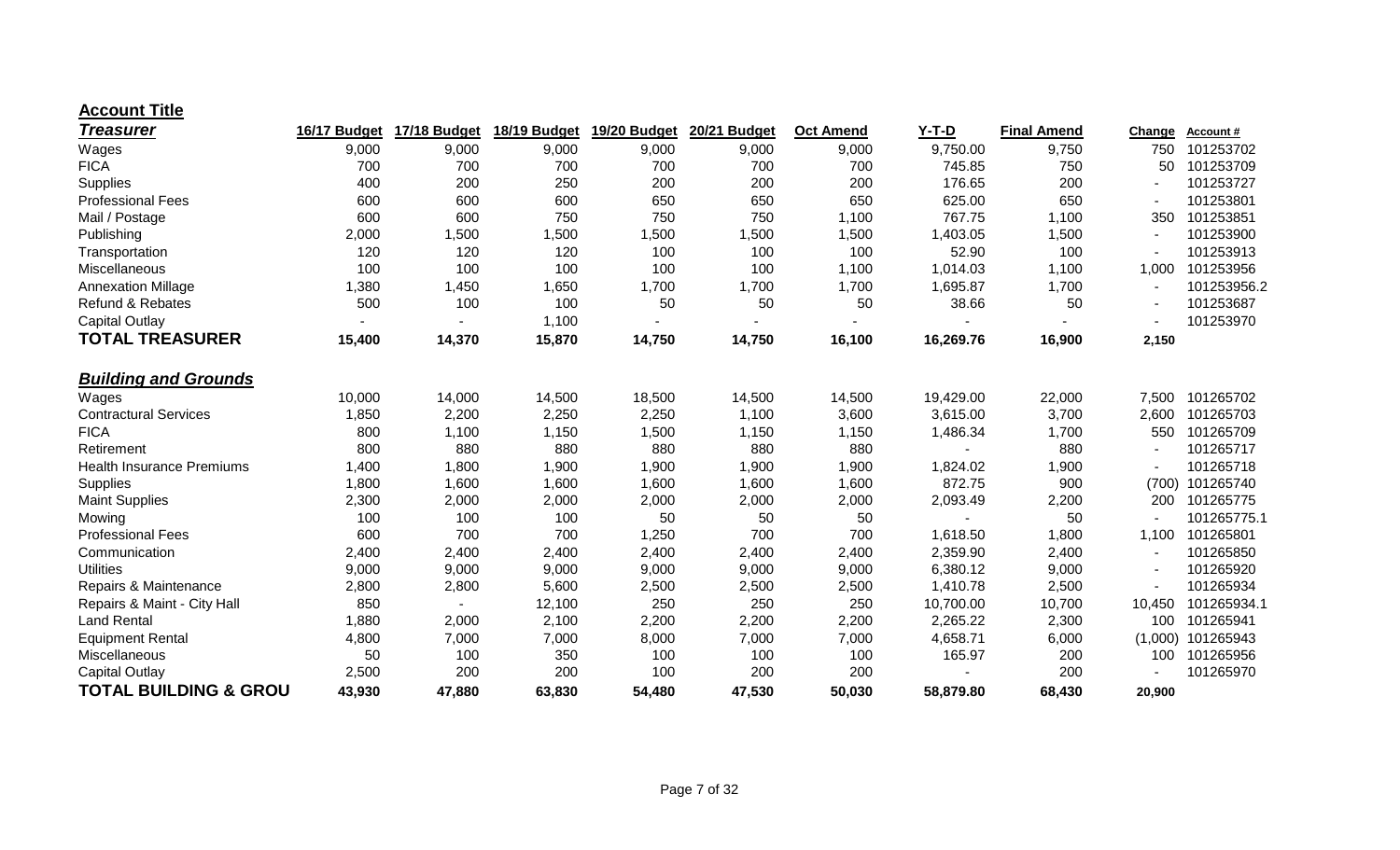| <b>Account Title</b> |  |
|----------------------|--|
|----------------------|--|

| <b>Parking Lots</b>          | 16/17 Budget | 17/18 Budget | 18/19 Budget | 19/20 Budget | 20/21 Budget | <b>Oct Amend</b> | $Y-T-D$    | <b>Final Amend</b> | Change   | <b>Account #</b> |
|------------------------------|--------------|--------------|--------------|--------------|--------------|------------------|------------|--------------------|----------|------------------|
| Wages                        | 500          | 600          | 500          | 500          | 500          | 500              | 18.49      | 100                | (400)    | 101270702        |
| <b>FICA</b>                  | 50           | 50           | 50           | 50           | 50           | 50               | 1.42       | 10                 | (40)     | 101270709        |
| Supplies                     |              |              |              |              |              |                  |            |                    |          | 101270740        |
| Repairs & Maintenance        | 200          | 200          | 200          | 200          | 200          | 200              |            | 200                |          | 101270934        |
| <b>Equipment Rental</b>      | 700          | 700          | 700          | 700          | 700          | 700              | 55.68      | 700                |          | 101270943        |
| <b>TOTAL PARKING LOTS</b>    | 1,450        | 1,550        | 1,450        | 1,450        | 1,450        | 1,450            | 75.59      | 1,010              | (440)    |                  |
| <b>Public Safety Control</b> |              |              |              |              |              |                  |            |                    |          |                  |
| Wages                        | 88,000       | 96,800       | 98,800       | 110,000      | 112,500      | 112,500          | 86,229.90  | 95,000             | (17,500) | 101300702        |
| <b>Special Remuneration</b>  | 500          | 500          |              |              |              | 2,100            | 12,235.72  | 12,300             | 12,300   | 101300702.1      |
| <b>Crossing Guard Wages</b>  | 1,400        | 1,550        | 1,550        | 1,600        | 1,600        | 1,600            | 828.24     | 900                | (700)    | 101300702.3      |
| <b>Liquor Enforcement</b>    | 1,410        | 1,410        | 1,450        | 1,450        | 1,450        | 1,450            | 1,450.00   | 1,450              |          | 101300704        |
| <b>FICA</b>                  | 6,800        | 7,400        | 7,600        | 8,400        | 8,600        | 8,600            | 7,588.36   | 7,400              | (1,200)  | 101300709        |
| Retirement                   | 5,300        | 5,850        | 5,850        | 7,400        | 7,400        | 7,400            | 5,921.29   | 7,400              |          | 101300717        |
| <b>Benefits</b>              | 28,000       | 28,000       | 28,000       | 32,000       | 32,000       | 32,000           | 19,764.82  | 22,000             | (10,000) | 101300718        |
| Workman's Comp               |              |              |              |              |              |                  |            |                    |          | 101300720        |
| Supplies                     | 1,200        | 1,000        | 1,300        | 1,200        | 800          | 2,800            | 2,313.13   | 2,800              | 2,000    | 101300727        |
| Gas & Oil                    | 4,500        | 4,500        | 5,000        | 5,000        | 4,500        | 4,500            | 2,215.08   | 3,500              | (1,000)  | 101300759        |
| <b>Uniforms</b>              | 1,100        | 300          | 500          | 500          | 500          | 500              | 388.19     | 500                |          | 101300767        |
| Maintenance Fee (LEIN)       | 3,600        | 3,600        | 3,600        | 3,800        | 3,800        | 4,200            | 3,961.00   | 4,200              | 400      | 101300776        |
| <b>Professional Fees</b>     | 250          | 250          | 250          | 250          | 250          | 250              |            | 250                |          | 101300801        |
| Insurance                    | 11,050       | 12,050       | 12,150       | 11,550       | 12,000       | 12,000           | 11,627.00  | 12,000             |          | 101300840        |
| Communications               | 2,800        | 3,300        | 3,100        | 3,100        | 3,100        | 3,100            | 2,490.96   | 3,100              |          | 101300850        |
| Police Internet              | 500          | 500          | 500          | 500          | 500          | 500              | 347.30     | 500                |          | 101300850.1      |
| Repairs & Maintenance        | 2,000        | 2,200        | 6,000        | 15,600       | 6,000        | 6,000            | 2,397.54   | 4,000              | (2,000)  | 101300934        |
| Miscellaneous                |              | 30           | 50           | 50           |              |                  | 520.03     |                    |          | 101300956        |
| <b>Employee Physicals</b>    | 80           |              | 80           |              |              |                  |            |                    |          | 101300957        |
| Immunizations                |              |              |              |              |              |                  |            |                    |          | 101300957.1      |
| Education                    | 800          | 400          | 500          | 600          | 500          | 500              | 55.00      | 500                |          | 101300960        |
| Capital Outlay               | 2,770        | 2,400        | 1,200        | 3,500        | 1,700        | 1,700            |            | 1,700              |          | 101300970        |
| Police Car Reserve           |              |              |              |              |              |                  |            |                    |          | 101300970.1      |
| <b>TOTAL PUBLIC SAFETY</b>   | 162,060      | 172,040      | 177,480      | 206,500      | 197,200      | 201,700          | 160,333.56 | 179,500            | (17,700) |                  |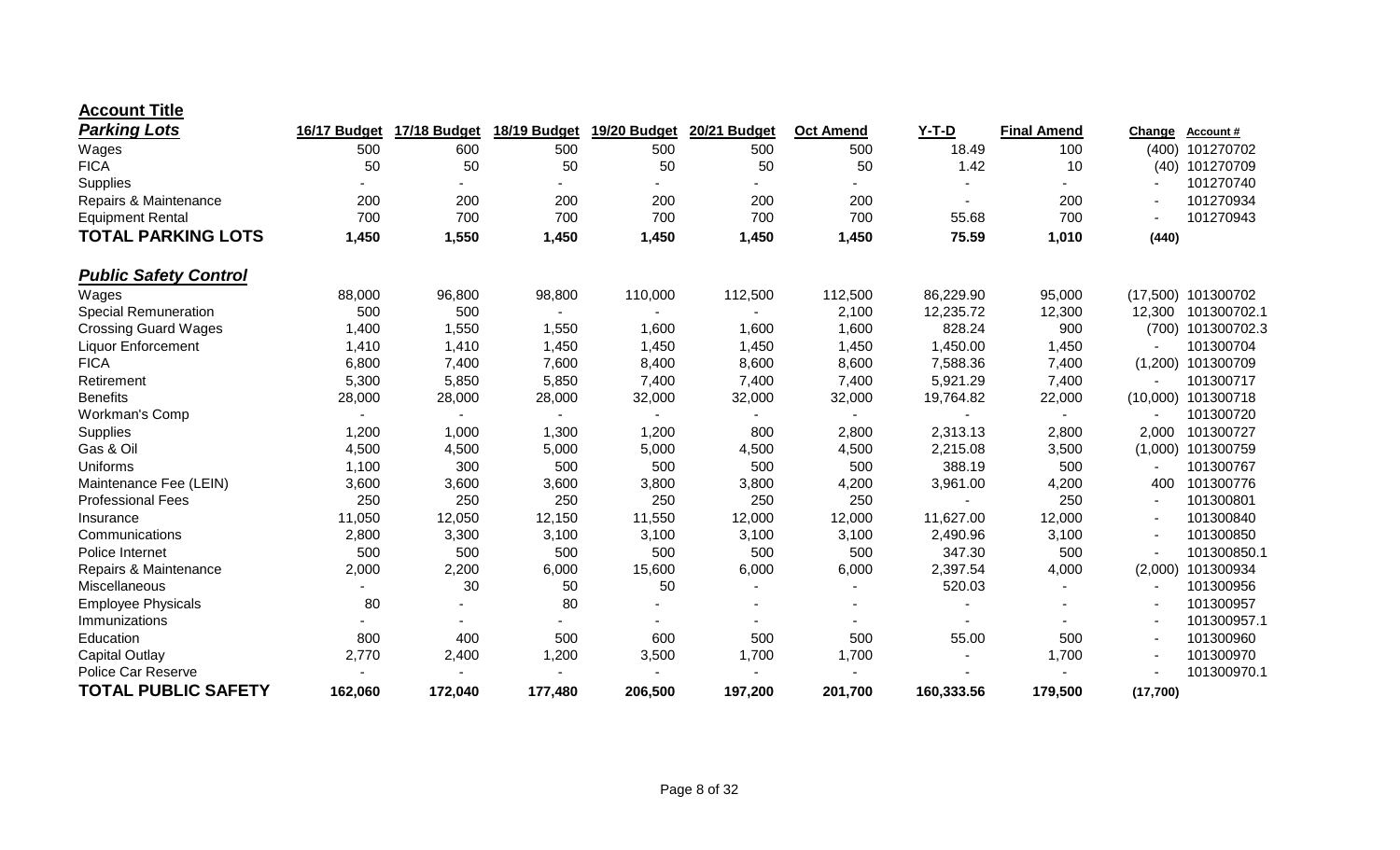| <b>Account Title</b> |  |
|----------------------|--|
|----------------------|--|

| <b>Fire Dept / Operating</b>            | 16/17 Budget | 17/18 Budget | 18/19 Budget | 19/20 Budget | 20/21 Budget | <b>Oct Amend</b> | Y-T-D     | <b>Final Amend</b> | <b>Change</b>  | Account#    |
|-----------------------------------------|--------------|--------------|--------------|--------------|--------------|------------------|-----------|--------------------|----------------|-------------|
| <b>Operating Fee</b>                    | 20,350       | 18,500       | 17,150       | 16,140       | 17,150       | 17,150           | 17,118.34 | 17,150             |                | 101335701.1 |
| <b>TOTAL FIRE DEPT /OPERA</b>           | 20,350       | 18,500       | 17,150       | 16,140       | 17,150       | 17,150           | 17,118.34 | 17,150             |                |             |
| <b>Public Works</b>                     |              |              |              |              |              |                  |           |                    |                |             |
| Wages                                   | 11,000       | 18,000       | 16,000       | 16,000       | 16,000       | 16,000           | 20,382.68 | 24,000             | 8,000          | 101441702   |
| <b>Special Remuneration</b>             | 1,200        | 900          |              |              |              | 4,600            | 6,714.38  | 6,800              | 6,800          | 101441702.1 |
| <b>FICA</b>                             | 950          | 1,400        | 1,250        | 1,250        | 1,250        | 1,250            | 2,072.86  | 1,850              | 600            | 101441709   |
| Retirement                              | 6,500        | 9,000        | 9,000        | 9,800        | 9,800        | 9,800            | 9,481.68  | 9,800              |                | 101441717   |
| <b>Health Insurance Premiums</b>        | 29,500       | 39,000       | 36,000       | 39,000       | 39,000       | 39,000           | 38,167.20 | 39,900             | 900            | 101441718   |
| Supplies                                | 500          | 500          | 500          | 500          | 500          | 500              | $\sim$    | 500                |                | 101441740   |
| Uniforms                                | 850          | 1,300        | 900          | 3,000        | 3,000        | 3,000            | 2,983.46  | 3,000              |                | 101441767   |
| Miscellaneous                           | 300          | 300          | 300          | 300          | 300          | 300              | 225.00    | 300                |                | 101441956   |
| Physicals                               | 700          | 750          | 650          | 700          | 700          | 700              | 109.00    | 500                | (200)          | 101441957   |
| <b>TOTAL PUBLIC WORKS</b>               | 51,500       | 71,150       | 64,600       | 70,550       | 70,550       | 75,150           | 80,136.26 | 86,650             | 16,100         |             |
| <b>Drains - Public Benefit</b>          |              |              |              |              |              |                  |           |                    |                |             |
| Drain At Large                          | 2,300        | 2,950        | 6,450        | 2,000        | 2,500        | 2,500            | 1,243.28  | 1,250              | (1,250)        | 101445967   |
| Drain At Large - Maintenance            | 400          |              |              |              |              |                  |           |                    |                | 101445967.1 |
| TOTAL DRAINS - PUBLIC E                 | 2,700        | 2,950        | 6,450        | 2,000        | 2,500        | 2,500            | 1,243.28  | 1,250              | (1, 250)       |             |
| <b>Street Lighting</b>                  |              |              |              |              |              |                  |           |                    |                |             |
| <b>Street Lighting</b>                  | 33,000       | 36,000       | 36,000       | 38,000       | 38,000       | 38,000           | 37,798.91 | 38,000             |                | 101450920   |
| <b>TOTAL STREET LIGHTING</b>            | 33,000       | 36,000       | 36,000       | 38,000       | 38,000       | 38,000           | 37,798.91 | 38,000             | $\blacksquare$ |             |
| <b>Refuse Collection &amp; Disposal</b> |              |              |              |              |              |                  |           |                    |                |             |
| Supplies                                | 300          | 200          | 250          | 500          | 500          | 500              | 489.40    | 500                |                | 101528740   |
| <b>Refuse Collection</b>                | 55,200       | 55,200       | 55,200       | 55,200       | 55,200       | 55,200           | 50,844.00 | 56,000             | 800            | 101528818   |
| Postage                                 | 600          | 600          | 600          | 600          | 600          | 600              | 800.00    | 800                | 200            | 101528851   |
| <b>TOTAL REFUSE COLL &amp; D</b>        | 56,100       | 56,000       | 56,050       | 56,300       | 56,300       | 56,300           | 52,133.40 | 57,300             | 1.000          |             |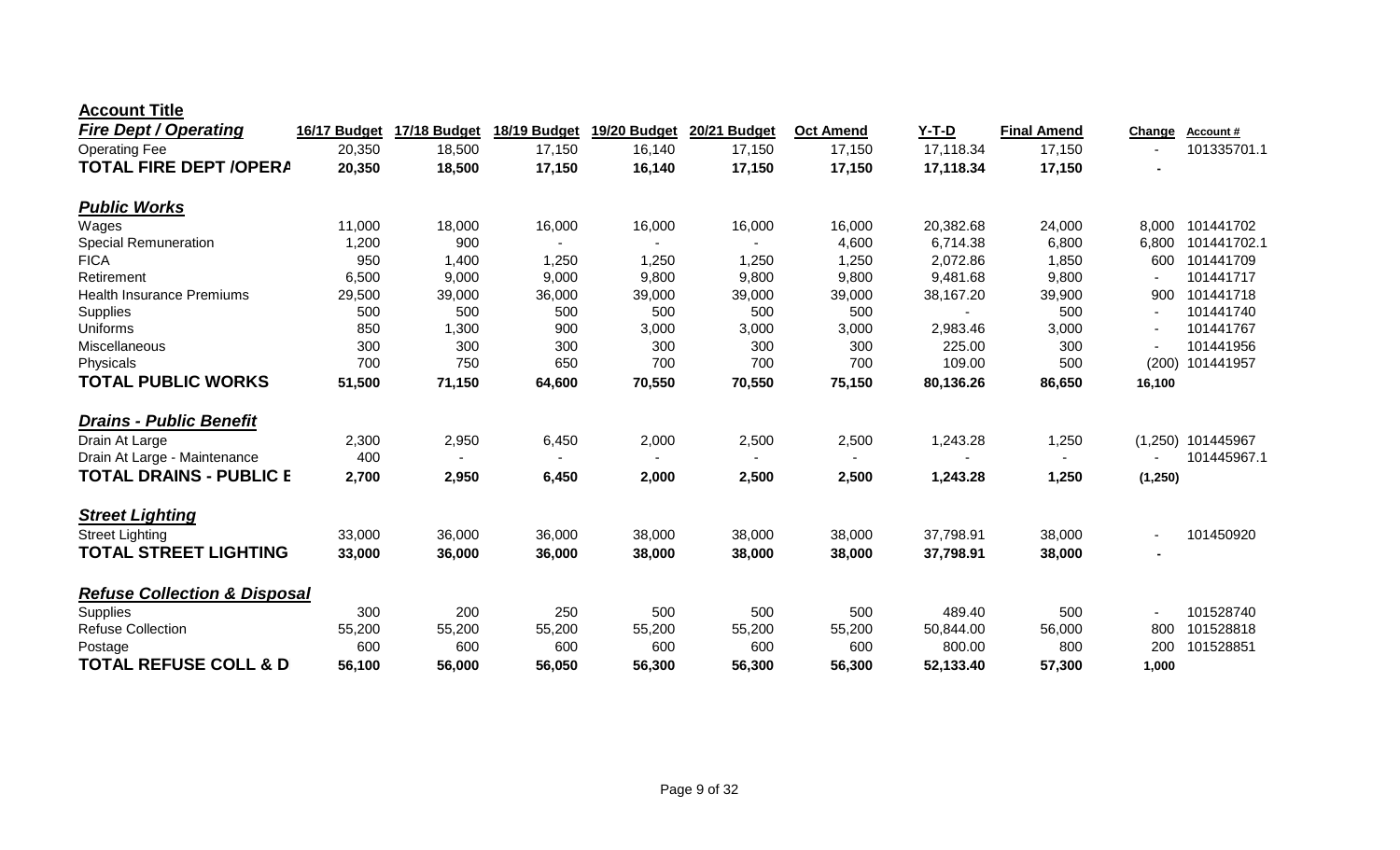| <b>Account Title</b> |  |
|----------------------|--|
|                      |  |

| <b>Sanitation / City Clean-up</b>      | 16/17 Budget   | 17/18 Budget             | 18/19 Budget   | 19/20 Budget | 20/21 Budget | <b>Oct Amend</b> | $Y-T-D$   | <b>Final Amend</b> | Change         | Account#    |
|----------------------------------------|----------------|--------------------------|----------------|--------------|--------------|------------------|-----------|--------------------|----------------|-------------|
| Wages                                  | 7,000          | 7,000                    | 6,800          | 7,400        | 7,400        | 7,400            | 8,571.25  | 9,000              | 1,600          | 101529702   |
| City Clean-up                          |                |                          |                |              |              |                  |           |                    |                | 101529702   |
| FICA Expense                           | 600            | 600                      | 550            | 550          | 550          | 550              | 655.65    | 700                | 150            | 101529709   |
| <b>Equipment Rental</b>                | 13,000         | 13,200                   | 13,000         | 13,000       | 13,000       | 13,000           | 15,687.97 | 18,000             | 5,000          | 101529943   |
| <b>TOTAL CITY CLEAN-UP</b>             | 20,600         | 20,800                   | 20,350         | 20,950       | 20,950       | 20,950           | 24,914.87 | 27,700             | 6,750          |             |
| <b>Economic Development</b>            |                |                          |                |              |              |                  |           |                    |                |             |
| <b>CDBG Admin Fees</b>                 |                |                          |                |              |              |                  |           |                    |                | 101728722   |
| <b>CDBG Professional Fees</b>          | $\blacksquare$ |                          |                |              |              |                  |           |                    |                | 101728801   |
| <b>BC Festival Insurance</b>           | 850            |                          | 850            | 850          | 850          |                  |           |                    | (850)          | 101747910   |
| <b>TOTAL ECON DEVELOPME</b>            | 850            | $\blacksquare$           | 850            | 850          | 850          |                  |           |                    | (850)          |             |
| <b>Library</b>                         |                |                          |                |              |              |                  |           |                    |                |             |
| Library Wages                          | 30,700         | 30,700                   | 30,700         | 30,700       | 28,350       | 28,350           | 24,988.13 | 28,350             |                | 101790702   |
| <b>Library FICA</b>                    | 2,300          | 2,300                    | 2,300          | 2,300        | 2,350        | 2,350            | 1,911.72  | 2,350              |                | 101790709   |
| <b>TOTAL LIBRARY</b>                   | 33,000         | 33,000                   | 33,000         | 33,000       | 30,700       | 30,700           | 26,899.85 | 30,700             | $\blacksquare$ |             |
| <b>Contribution</b>                    |                |                          |                |              |              |                  |           |                    |                |             |
| <b>Brown City Library</b>              | 2,620          | 2,620                    | 2,950          | 3,250        | 3,250        | 3,250            | 3,206.34  | 3,250              |                | 101945969.3 |
| <b>Street Reserve</b>                  | 31,920         | 32,100                   | 33,060         | 34,750       | 37,500       | 37,500           | 37,500.00 | 37,500             |                | 101945969.4 |
| <b>Street Reserve/Fund Equity Xfer</b> | $\sim$         | 200,000                  |                |              |              |                  |           |                    |                | 101945969.5 |
| Other Funds - Equipment                | 8,000          | 8,000                    | 8,000          | 8,000        | 8,000        | 8,000            | 8,000.00  | 8,000              |                | 101945995   |
| <b>Othr Funds - Street Reserve</b>     |                |                          |                |              |              |                  |           |                    |                | 101945969.5 |
| Other Funds - Major Streets            |                | $\overline{\phantom{a}}$ |                |              |              |                  |           |                    |                | 101945969.1 |
| <b>Other Funds - Local Streets</b>     | ۰.             | ٠                        | $\blacksquare$ | 130,000      | ٠            |                  |           | $\blacksquare$     |                | 101945969.1 |
| Police Reward                          | 500            | 500                      | 500            | 500          | 500          | 500              |           | 500                |                | 101945969.8 |
| <b>Capital Outlay</b>                  |                |                          |                |              |              |                  |           |                    |                | 101945970   |
| <b>TOTAL CONTRIBUTION</b>              | 43,040         | 243,220                  | 44,510         | 176,500      | 49,250       | 49,250           | 48,706.34 | 49,250             |                |             |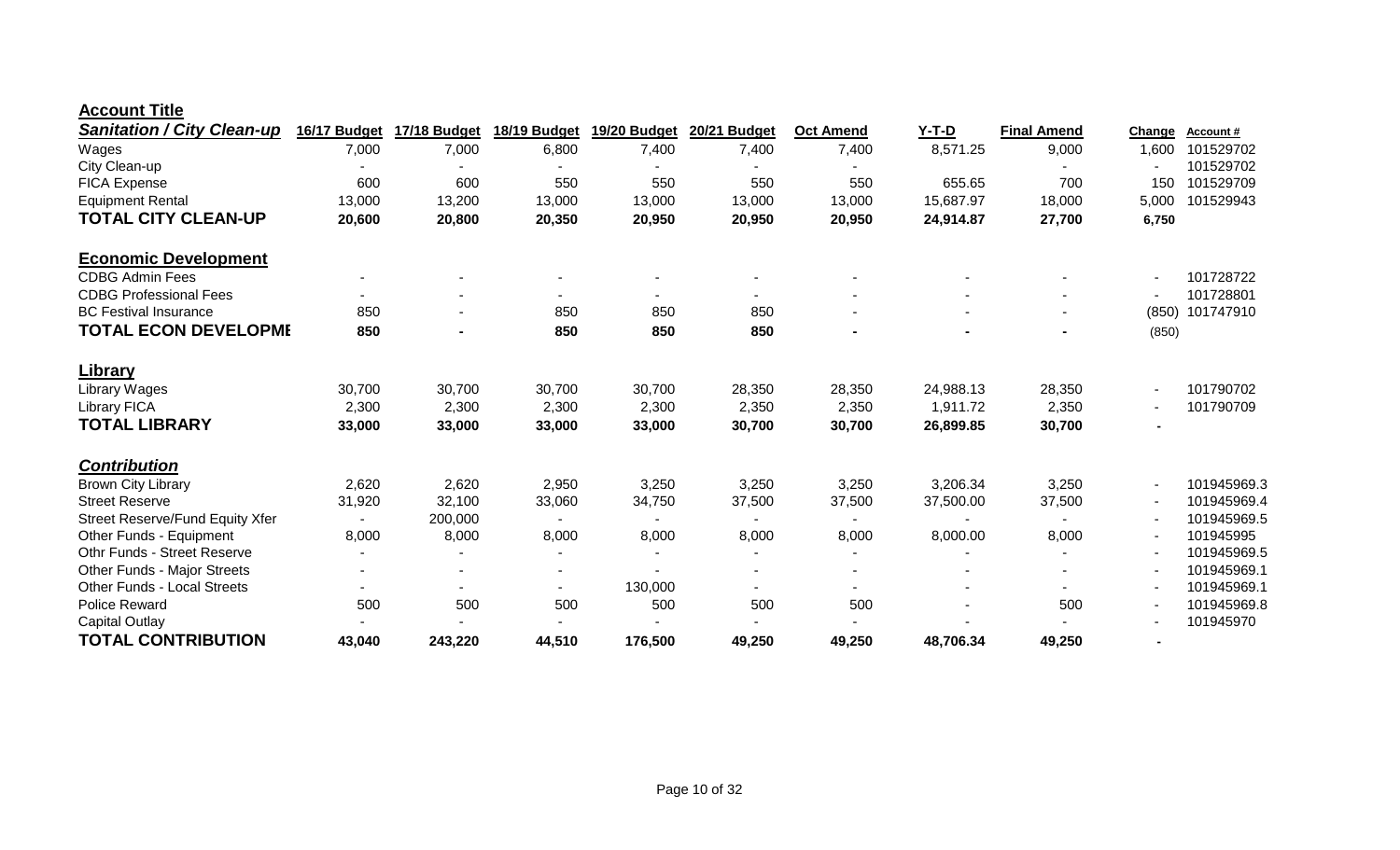#### **Account Title**

| <b>Insur, Bonds, FICA &amp; Fring 16/17 Budget</b> |         | <b>17/18 Budget</b> | 18/19 Budget | 19/20 Budget | 20/21 Budget | <b>Oct Amend</b> | <u>Y-T-D</u> | <b>Final Amend</b> | Change  | <b>Account#</b> |
|----------------------------------------------------|---------|---------------------|--------------|--------------|--------------|------------------|--------------|--------------------|---------|-----------------|
| Misc FICA                                          | 150     | 150                 | 150          | 150          | 150          | 150              |              | 150                |         | 101954709       |
| <b>Retiree Health Insurance</b>                    | 6,900   | 6,900               | 6,900        | 6,900        | 6,900        | 6,900            | 6,155.36     | 6,900              |         | 101954718       |
| Employee Ins Deduct (AFLAC)                        | 250     | 400                 | 800          | 800          | 800          | 800              | 699.16       | 800                |         | 101954724       |
| <b>Unemployment Benefits</b>                       | 100     | 100                 | 100          | 100          | 100          | 100              |              | 100                |         | 101954725       |
| Ins/Health-Life & Disability                       | 300     | 300                 | 300          | 300          | 300          | 3,000            | 1,730.55     | 3,000              | 2,700   | 101954840       |
| <b>Insurance &amp; Bonds</b>                       | 32,000  | 28,000              | 32,000       | 32,000       | 32,000       | 32,000           | 29,766.00    | 32,000             |         | 101954840.1     |
| Health Insurance - MI Tax                          | 2,000   |                     |              |              |              |                  |              |                    |         | 101954910.3     |
| <b>TOTAL INS/BONDS/FICA/F</b>                      | 41,700  | 35,850              | 40,250       | 40,250       | 40,250       | 42,950           | 38,351.07    | 42,950             | 2,700   |                 |
| <b>Community Promotion</b>                         |         |                     |              |              |              |                  |              |                    |         |                 |
| Wages                                              | 2,200   | 1,800               | 3,000        | 3,000        | 3,000        | 3,000            | 1,246.50     | 1,800              | (1,200) | 101958702       |
| <b>FICA Expense</b>                                | 180     | 150                 | 250          | 250          | 250          | 250              | 95.37        | 150                |         | (100) 101958709 |
| <b>XMAS Decoration</b>                             | 250     | 100                 | 22,600       | 900          | 900          | 900              | 951.68       | 1,000              | 100     | 101958739       |
| <b>Supplies</b>                                    | 500     | 100                 | 13,100       | 1,200        | 1,200        | 1,200            | 328.22       | 500                | (700)   | 101958740       |
| <b>Community Promotion</b>                         | 4,300   | 4,300               | 7,100        | 5,000        | 2,500        | 3,000            | 22,727.00    | 22,800             | 20,300  | 101958880       |
| <b>Festival Commission</b>                         | $\sim$  |                     |              |              |              |                  |              |                    |         | 101958880.2     |
| <b>Equipment Rental</b>                            | 1,400   | 1,400               | 1,400        | 1,400        | 1,400        | 1,400            | 501.29       | 1,400              |         | 101958943       |
| Computer Services I.T. Right                       | 310     | 8,000               | 100          | 200          |              |                  | 4,571.71     | 4,600              | 4,600   | 101958948       |
| <b>TOTAL COMMUNITY PRON</b>                        | 9,140   | 15,850              | 47,550       | 11,950       | 9,250        | 9,750            | 30,421.77    | 32,250             | 23,000  |                 |
| <b>General Fund Contingency</b>                    |         |                     |              |              |              |                  |              |                    |         |                 |
| <b>General Fund Contingency</b>                    | 49,510  | 22,690              | 650          | 36,980       | 6,930        | 52,350           |              | 58,090             | 51,160  | 101959956       |
| <b>TOTAL GEN FUND CONTIN</b>                       | 49,510  | 22,690              | 650          | 36,980       | 6,930        | 52,350           |              | 58,090             | 51,160  |                 |
| <b>TOTAL EXPENSES</b>                              | 809,790 | 1,062,180           | 881,100      | 1,037,190    | 868,690      | 951,640          | 851,912.16   | 989,790            | 121,100 |                 |
| <b>Revenues - Expenses</b>                         |         |                     |              |              |              |                  | 127,396.81   |                    |         |                 |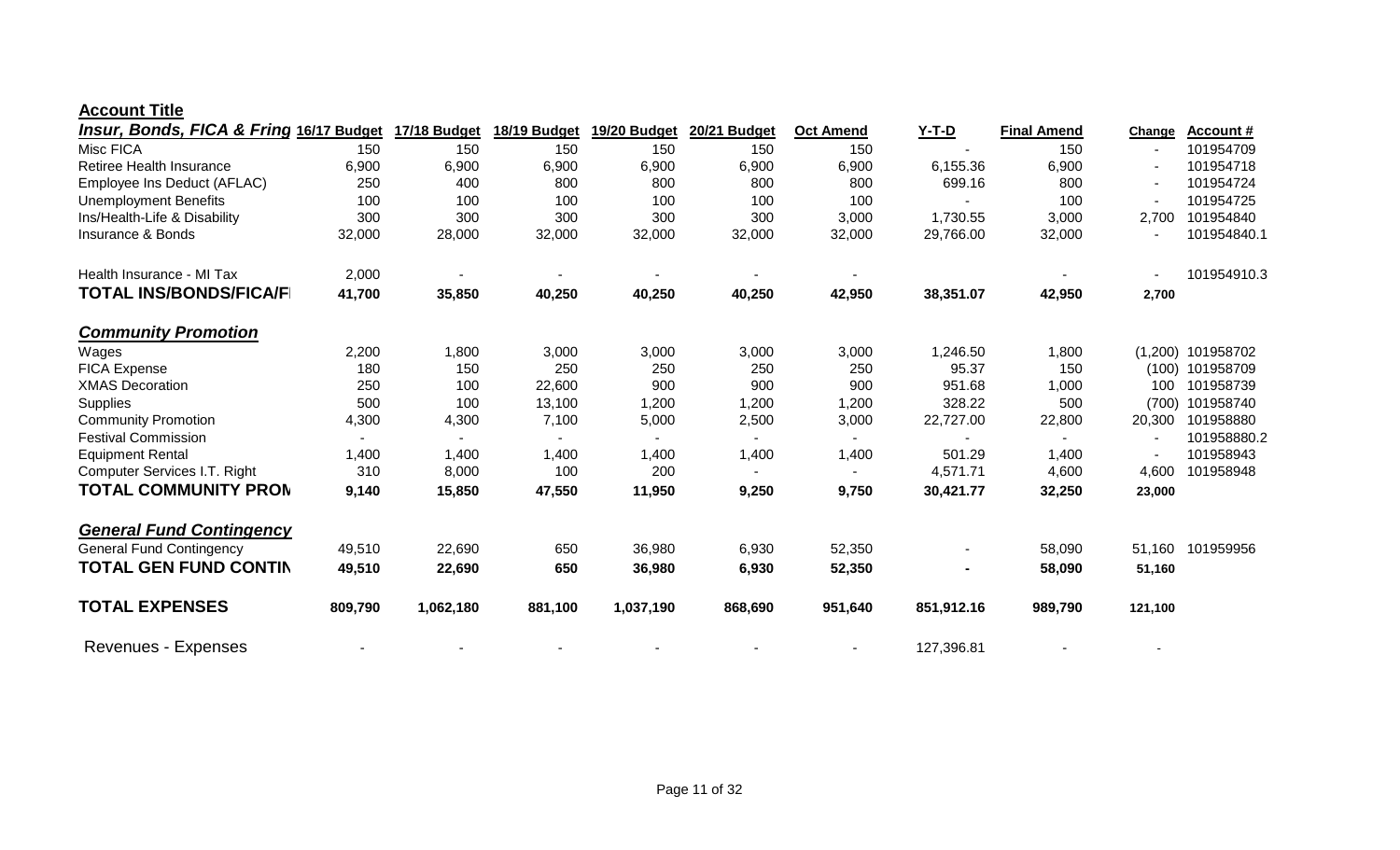## City of Brown City - **MAJOR STREET FUND - 2020/2021 FINAL AMEND**

| <b>REVENUES</b>             | <b>Final</b> | Final        | Final        | Final        | <b>Adopted</b> | <b>Adopted</b>   |            | <b>Proposed</b>    |                          |                     |
|-----------------------------|--------------|--------------|--------------|--------------|----------------|------------------|------------|--------------------|--------------------------|---------------------|
| <b>Account Title</b>        | 16/17 Budget | 17/18 Budget | 18/19 Budget | 19/20 Budget | 20/21 Budget   | <b>OCT Amend</b> | Y-T-D      | <b>Final Amend</b> |                          | Change Account#     |
| Act 51 Revenue              | 75,500       | 83,200       | 99,500       | 121,100      | 121,100        | 121,100          | 102,242.56 | 103,000            |                          | (18,100) 202000547  |
| Act 51 Revenue/Local Prog   | 5.100        | 9,900        |              |              |                |                  | 10,469.65  | 10,500             | 10.500                   | 202000547.1         |
| M-90 Maint Contract         | 9,400        | 6,500        | 11,400       | 8,500        | 8,500          | 8,500            | 5,823.70   | 6,000              |                          | $(2,500)$ 202000548 |
| State Revenue PA110         |              |              |              | $\sim$       | ۰              |                  |            |                    |                          | 202000549           |
| Interest                    | 650          | 900          | 850          | 4,200        | 4,200          | 4,200            | 1,262.34   | 1,400              | (2,800)                  | 202000665           |
| <b>Miscellaneous</b>        | 150          |              | 150          | 100          | 100            | 100              |            | 100                | $\overline{\phantom{a}}$ | 202000695           |
| Cont fm County Road Millage |              |              | $\sim$       | -            |                |                  |            |                    |                          | 202000695.1         |
| Cont fm Gen Street Reserve  |              |              |              |              |                |                  |            |                    |                          | 202000676.1         |
| <b>Fund Equity</b>          |              | 30,000       |              |              |                |                  |            |                    |                          | 202000699           |
| <b>TOTAL REVENUES</b>       | 90,800       | 130,500      | 111,900      | 133,900      | 133,900        | 133,900          | 119,798.25 | 121,000            | (12,900)                 |                     |

#### **EXPENSES**

| <b>Route Maintenance</b>        |              |              |              |              |                        |                  |          |                    |                |                  |
|---------------------------------|--------------|--------------|--------------|--------------|------------------------|------------------|----------|--------------------|----------------|------------------|
| <b>Account Title</b>            | 16/17 Budget | 17/18 Budget | 18/19 Budget | 19/20 Budget | 20/21<br><b>Budget</b> | <b>OCT Amend</b> | Y-T-D    | <b>Final Amend</b> | Change         | <b>Account #</b> |
| Wages                           | 3,000        | 2,500        | 4,000        | 4,000        | 4,000                  | 4,000            | 560.30   | 4,000              | $\sim$         | 202463702        |
| Wages / Construction            |              |              |              |              |                        |                  |          |                    | $\sim$         | 202463702.1      |
| <b>Contractual Services</b>     | 2,000        | 2,000        | 2,000        | 2,000        | 2,000                  | 2,000            | 1,296.00 | 2,000              | $\sim$         | 202463703        |
| <b>FICA Expense</b>             | 250          | 200          | 300          | 300          | 300                    | 300              | 42.88    | 300                | $\sim$         | 202463709        |
| <b>Maint Supplies</b>           | 1,500        | 3,200        | 3,200        | 3,200        | 3,200                  | 3,200            | 1,252.00 | 3,200              | $\sim$         | 202463775        |
| Maint Supplies / Const          |              |              |              | 25,000       |                        |                  |          |                    | ۰.             | 202463775.1      |
| <b>Professional Fees</b>        | 1,800        |              | 21,000       | 32,500       | 1,800                  | 1,800            |          | 1,800              | $\sim$         | 202463801        |
| Repairs & Maint                 | 2,200        | ,500         |              |              |                        |                  |          |                    | $\sim$         | 202463934        |
| <b>Major Street Resurfacing</b> |              |              |              |              |                        |                  |          |                    | $\sim$         | 202463931        |
| Manhole Maint / Const           |              |              |              |              |                        |                  |          |                    | $\sim$         | 202463932        |
| Rentals                         |              |              | 400          | 400          | 400                    | 400              |          | 400                | $\sim$         | 202463941        |
| <b>Equipment Rental</b>         | 600          | 500          | 1,800        | 2,100        | 1,800                  | 1,800            | 277.21   | 1,800              | $\sim$         | 202463943        |
| <b>Equipment Rental / Const</b> |              |              |              |              |                        |                  |          |                    | $\sim$         | 202463943.1      |
| Miscellaneous                   | 50           | 50           | 50           | 50           | 50                     | 50               |          | 50                 | ۰.             | 202463956        |
| <b>TOTAL ROUTE MAINT</b>        | 11,400       | 9,950        | 32,750       | 69,550       | 13,550                 | 13,550           | 3,428.39 | 13,550             | $\blacksquare$ |                  |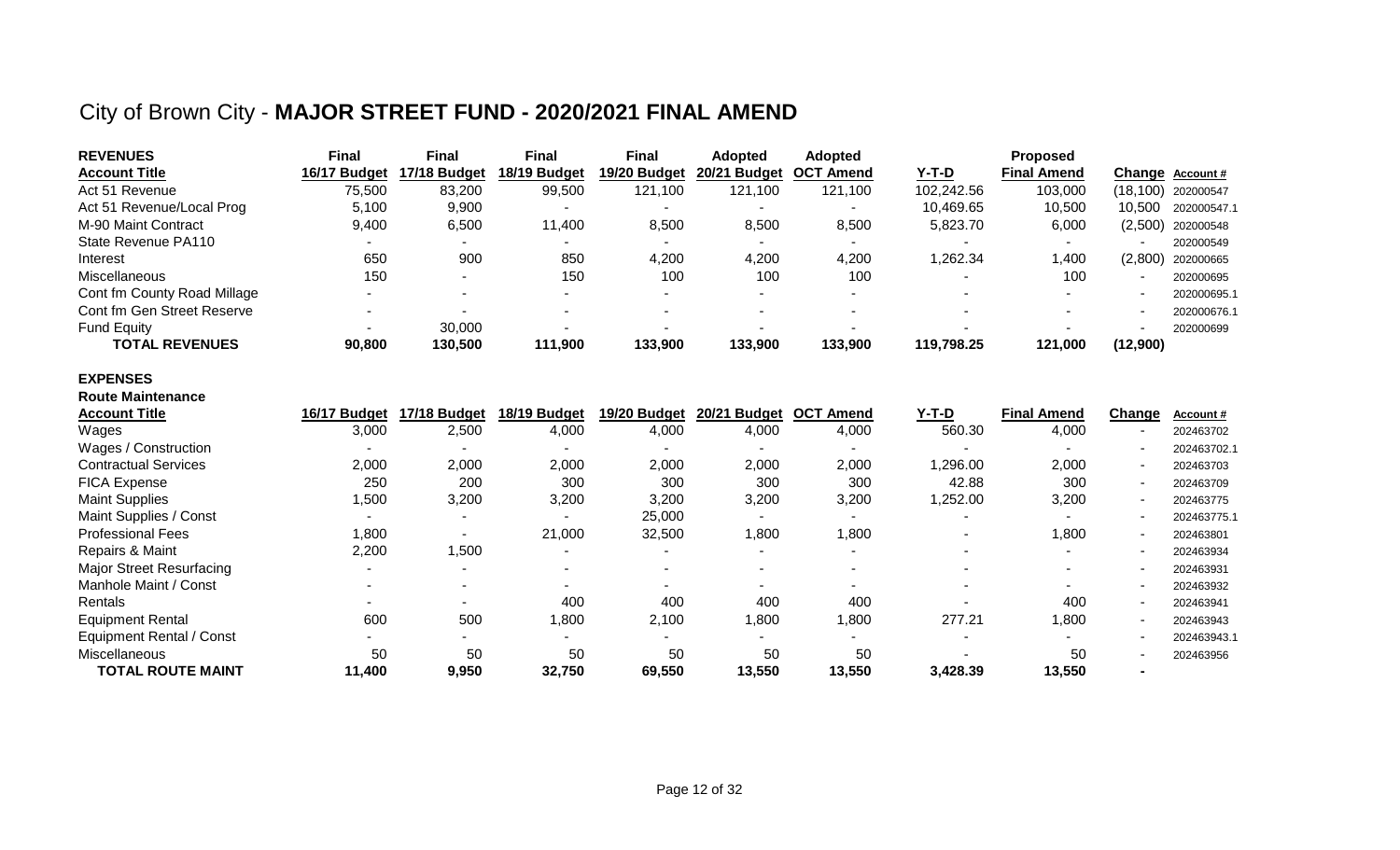| <b>Account Title</b>                    | 16/17 Budget | 17/18 Budget | 18/19 Budget | 19/20 Budget | 20/21 Budget | <b>OCT Amend</b> | $Y-T-D$  | <b>Final Amend</b> | Change                   | Account#    |
|-----------------------------------------|--------------|--------------|--------------|--------------|--------------|------------------|----------|--------------------|--------------------------|-------------|
| <b>Tree Trimming</b>                    |              |              |              |              |              |                  |          |                    |                          |             |
| <b>Tree Trimming</b>                    | 400          | 900          | 900          | 900          | 3,000        | 3,000            |          | 3,000              | $\blacksquare$           | 202464930   |
| <b>TOTAL TREE TRIMMING</b>              | 400          | 900          | 900          | 900          | 3,000        | 3,000            |          | 3,000              | $\blacksquare$           |             |
| <b>Traffic Services</b>                 |              |              |              |              |              |                  |          |                    |                          |             |
| <b>Maint Supplies</b>                   | 500          | 800          | 800          | 800          | 800          | 800              |          | 800                | $\blacksquare$           | 202474934   |
| <b>TOTAL TRAFFIC SERVICES</b>           | 500          | 800          | 800          | 800          | 800          | 800              |          | 800                | $\blacksquare$           |             |
| <b>Winter Maint</b>                     |              |              |              |              |              |                  |          |                    |                          |             |
| Wages                                   | 4,000        | 4,000        | 4,000        | 4,000        | 4,000        | 4,000            | 1,669.19 | 4,000              | $\blacksquare$           | 202478702   |
| <b>FICA</b>                             | 320          | 320          | 320          | 320          | 320          | 320              | 127.69   | 320                | $\blacksquare$           | 202478709   |
| <b>Contractual Services</b>             |              |              |              |              |              |                  |          |                    | $\blacksquare$           | 202478703   |
| <b>Maint Supplies</b>                   | 2,000        | 2,000        | 3,800        | 3,800        | 3,800        | 3,800            | 2,220.08 | 3,800              | $\blacksquare$           | 202478775   |
| <b>Equipment Rental</b>                 | 5,600        | 5,600        | 5,600        | 5,600        | 6,200        | 6,200            | 3,937.04 | 6,200              | $\blacksquare$           | 202478943   |
| <b>TOTAL WINTER MAINT</b>               | 11,920       | 11,920       | 13,720       | 13,720       | 14,320       | 14,320           | 7,954.00 | 14,320             | $\blacksquare$           |             |
| <b>Admin Expenses</b>                   |              |              |              |              |              |                  |          |                    |                          |             |
| <b>Administration Fees</b>              | 9,500        | 7,500        | 2,400        | 7,500        | 4,400        | 4,400            | 7,500.00 | 7,500              | 3,100                    | 202482722   |
| Miscellaneous                           | 200          | 200          | 200          | 200          | 200          | 200              |          | 200                |                          | 202482956   |
| <b>TOTAL ADMIN EXPENSES</b>             | 9,700        | 7,700        | 2,600        | 7,700        | 4,600        | 4,600            | 7,500.00 | 7,700              | 3,100                    |             |
| <b>Insur, Bonds, FICA &amp; Fringes</b> |              |              |              |              |              |                  |          |                    |                          |             |
| <b>FICA Expense</b>                     | 500          | 500          | 500          | 500          | 500          | 500              |          | 500                | $\blacksquare$           | 202482709   |
| <b>Workman's Comp</b>                   | 940          | 940          | 940          | 940          | 940          | 940              | 940.00   | 940                |                          | 202482720   |
| <b>Employee's Benefits</b>              | 5,950        | 5,950        | 5,950        | 5,950        | 5,950        | 5,950            | 6,930.00 | 6,950              | 1,000                    | 202482721   |
| Retirement                              | 980          | 980          | 980          | 980          | 980          | 980              |          | 980                | $\overline{\phantom{a}}$ | 202482721.1 |
| <b>Professional Fees</b>                | 500          | 650          | 650          | 650          | 650          | 650              | 500.00   | 650                | $\blacksquare$           | 202482801   |
| Insurance                               | 1,450        | 1,600        | 1,600        | 1,600        | 1,600        | 1,600            | 1,503.00 | 1,600              |                          | 202482840   |
| <b>TOTAL IBF&amp;F EXPENSES</b>         | 10,320       | 10,620       | 10,620       | 10,620       | 10,620       | 10,620           | 9,873.00 | 11,620             | 1,000                    |             |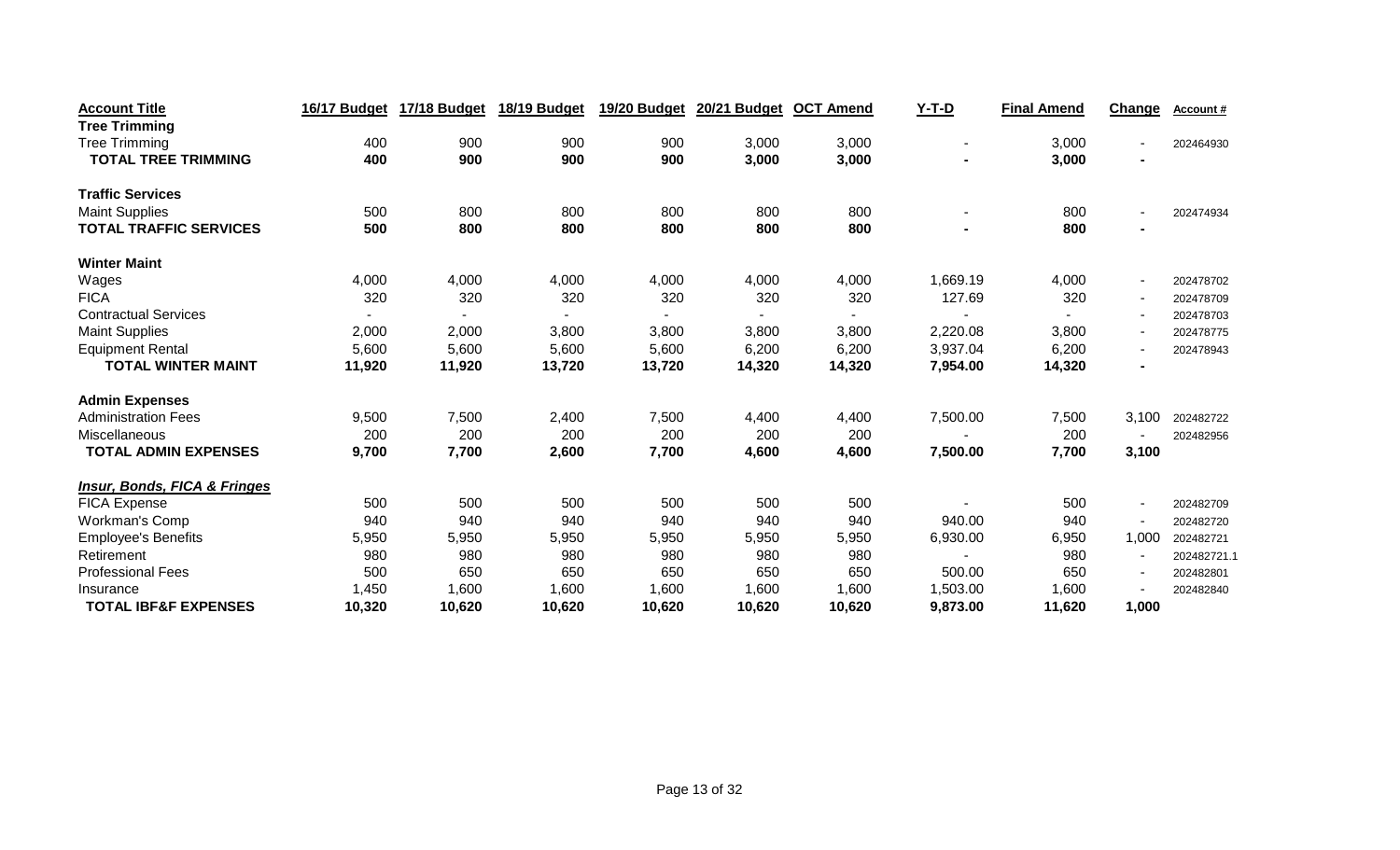| <b>Account Title</b>                 | 16/17 Budget | 17/18 Budget | 18/19 Budget | 19/20 Budget | 20/21 Budget | <b>OCT Amend</b> | Y-T-D     | <b>Final Amend</b> | Change         | <b>Account #</b> |
|--------------------------------------|--------------|--------------|--------------|--------------|--------------|------------------|-----------|--------------------|----------------|------------------|
| <b>M-90 Maintenance</b>              |              |              |              |              |              |                  |           |                    |                |                  |
| Wages / M-90                         | 6,000        | 6,000        | 6,000        | 6,000        | 6,000        | 6,000            | 1,710.32  | 6,000              | ۰.             | 202486702        |
| <b>FICA Expense</b>                  | 500          | 500          | 500          | 500          | 500          | 500              | 130.88    | 500                | ۰.             | 202486709        |
| <b>Contractual Services</b>          | 500          | 500          | 500          | 500          | 500          | 500              | 360.00    | 500                | ۰.             | 202486703        |
| <b>Maint Supplies</b>                | 2,500        | 3,800        | 3,800        | 6,500        | 3,800        | 3,800            | 2,220.08  | 3,800              | ۰.             | 202486775        |
| Repairs & Maintenance                | 500          | 500          | 500          | 500          | 500          | 500              |           | 500                | ۰.             | 202486934        |
| <b>Equipment Rental</b>              | 8,200        | 8,200        | 8,200        | 8,200        | 8,200        | 8,200            | 3,325.11  | 8,200              | ۰.             | 202486943        |
| <b>TOTAL M-90 MAINT</b>              | 18,200       | 19,500       | 19,500       | 22,200       | 19,500       | 19,500           | 7,746.39  | 19,500             | $\blacksquare$ |                  |
| <b>CONTRIBUTION</b>                  |              |              |              |              |              |                  |           |                    |                |                  |
| To Local St / Act 51                 | 5,100        | 5,100        | 5,100        | 5,100        | 5,100        | 5,100            | 5,100.00  | 5,100              | ۰.             | 202945966        |
| <b>Contribution to Local Streets</b> |              | 60,000       |              |              |              |                  |           |                    | ۰              | 202945969        |
| Contingency                          | 23,260       | 4,010        | 25,910       | 3,310        | 62,410       | 62,410           |           | 45,410             | (17,000)       | 202945999        |
| <b>TOTAL CONTRIBUTION</b>            | 28,360       | 69,110       | 31,010       | 8,410        | 67,510       | 67,510           | 5,100.00  | 50,510             | (17,000)       |                  |
| <b>TOTAL EXPENSES:</b>               | 90,800       | 130,500      | 111,900      | 133,900      | 133,900      | 133,900          | 41,601.78 | 121,000            | (12,900)       |                  |
| Revenues - Expenses:                 |              |              |              |              |              |                  | 78,196    |                    |                |                  |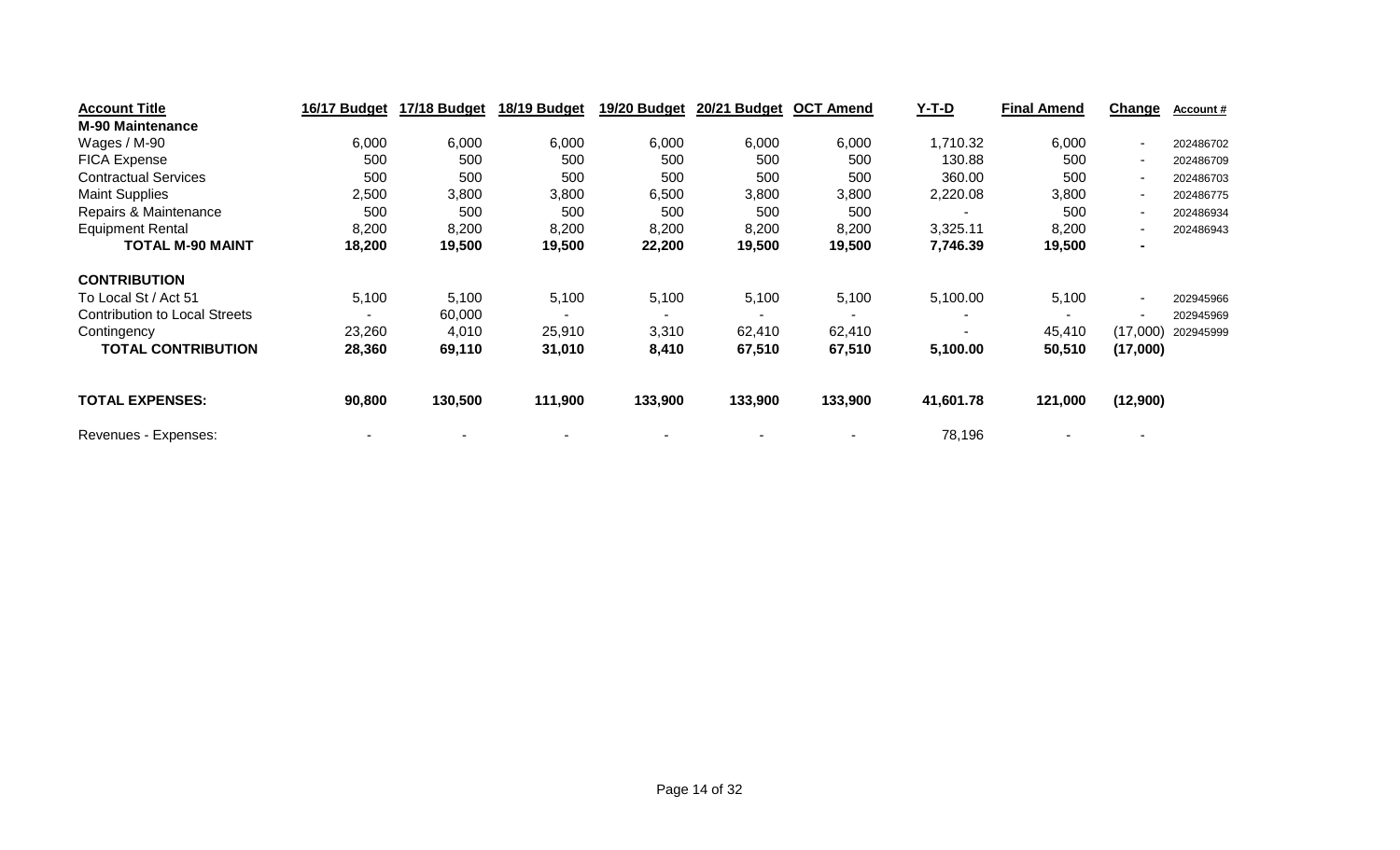## City of Brown City - **LOCAL STREET FUND - 2020 / 2021 FINAL AMEND**

| <b>REVENUES</b>             | Final        | Final        | <b>Final</b> | <b>Final</b> | <b>Adopted</b> | <b>Adopted</b>   |              | <b>Proposed</b>    |         |                     |
|-----------------------------|--------------|--------------|--------------|--------------|----------------|------------------|--------------|--------------------|---------|---------------------|
| <b>Account Title</b>        | 16/17 Budget | 17/18 Budget | 18/19 Budget | 19/20/Budget | 20/21 Budget   | <b>OCT Amend</b> | <u>Y-T-D</u> | <b>Final Amend</b> |         | Change Account #    |
| Act 51 Revenue              | 38,900       | 38,800       | 43,400       | 44,200       | 44,200         | 44,200           | 34,368.51    | 34,400             |         | $(9,800)$ 203000547 |
| State Grants - Other        |              |              | 18.000       |              |                |                  |              |                    |         | 203000569           |
| Metro Act Right-Of-Way      | 5,200        | 5,100        | 5,150        | 5,150        | 5,150          | 5,660            | 5,651.96     | 5,700              | 550     | 203000608           |
| Interest & Dividends        | 350          | 450          | 450          | 1,800        | 1,800          | 1,260            | 411.84       | 500                | (1,300) | 203000664           |
| Cont fm Other Funds         | 5,100        | 35,000       | 5,100        | 5,100        | 5,100          | 5,100            | 5,100.00     | 5,100              |         | 203000676           |
| Cont fm Street Reserve      |              | 100,000      |              | 60,000       |                |                  |              |                    |         | 203000676.1         |
| Cont fm County Road Millage |              | 100,000      |              | 70,000       |                |                  |              |                    |         | 203000676.2         |
| Miscellaneous               | 75           | 75           | 50           | 50           | 50             | 80               | 247.27       | 100                | 50      | 203000695           |
| <b>Fund Equity</b>          |              | 60,000       |              | 18,000       |                | 10,000           |              | 40,000             | 40.000  | 203000699           |
| <b>TOTAL REVENUES</b>       | 49,625       | 339,425      | 72,150       | 204,300      | 56,300         | 66,300           | 45,779.58    | 85,800             | 29.500  |                     |

#### **EXPENSES**

| <b>Route Maintenance</b>    |                          |              |              |                          |              |                  |                          |                    |                          |                  |
|-----------------------------|--------------------------|--------------|--------------|--------------------------|--------------|------------------|--------------------------|--------------------|--------------------------|------------------|
| <b>Account Title</b>        | 16/17 Budget             | 17/18 Budget | 18/19 Budget | 19/20/Budget             | 20/21 Budget | <b>OCT Amend</b> | <u>Y-T-D</u>             | <b>Final Amend</b> | Change                   | <b>Account #</b> |
| Wages                       | 4,000                    | 4,000        | 4,000        | 4,000                    | 4,000        | 4,000            | 1,838.39                 | 4,000              |                          | 203463702        |
| Wages / Construction        | 100                      | 100          | 100          | 100                      | 100          | 100              |                          | 100                | $\overline{\phantom{a}}$ | 203463702.1      |
| <b>Contractual Services</b> | 600                      | 600          | 600          | 600                      | 600          | 800              | 684.00                   | 800                | 200                      | 203463703        |
| <b>FICA Expense</b>         | 400                      | 400          | 400          | 400                      | 400          | 400              | 140.65                   | 400                |                          | 203463709        |
| <b>Maint Supplies</b>       | 3,800                    | 4,400        | 4,400        | 4,400                    | 4,400        | 4,400            | 1,795.88                 | 4,400              |                          | 203463775        |
| Maint Supplies / Const      | $\overline{\phantom{0}}$ |              | 5,500        | 1,000                    | 1,000        | 1,000            |                          | 1,000              |                          | 203463775.1      |
| <b>Professional Fees</b>    | 800                      | 16,300       | 800          | 5,600                    | 5,000        | 5,000            | 21,739.50                | 25,000             | 20,000                   | 203463801        |
| Repairs & Maint / Contract  | 200                      | 270,000      | 14,000       | 143,000                  | 8,000        | 8,000            | $\overline{\phantom{a}}$ | 8,000              | $\overline{\phantom{a}}$ | 203463934        |
| RTE Maint / Pro Services    | $\overline{\phantom{a}}$ |              |              | $\overline{\phantom{a}}$ |              |                  |                          |                    | $\overline{\phantom{a}}$ | 203463931        |
| <b>Equipment Rental</b>     | 4,500                    | 4,500        | 4,500        | 4,500                    | 4,500        | 4,500            | 1,909.03                 | 4,500              | $\overline{\phantom{a}}$ | 203463943        |
| Equipment Rental / Const    | $\overline{\phantom{a}}$ | ۰.           |              |                          |              |                  |                          |                    |                          | 203463943.1      |
| <b>Miscellaneous</b>        |                          | 50           | 50           | 50                       | 50           | 50               |                          | 50                 |                          | 203463956        |
| <b>TOTAL ROUTE MAINT</b>    | 14,400                   | 300,350      | 34,350       | 163,650                  | 28,050       | 28,250           | 28,107.45                | 48,250             | 20,200                   |                  |
| <b>Tree Trimming</b>        |                          |              |              |                          |              |                  |                          |                    |                          |                  |
| <b>Tree Trimming</b>        | 650                      | 0.800        | 1,800        | 4,200                    | 1,800        | 13,500           | 13,400.00                | 13,500             | 11,700                   | 203464934        |
| <b>TOTAL TREE TRIMMING</b>  | 650                      | 1,800        | 1,800        | 4,200                    | 1,800        | 13,500           | 13,400.00                | 13,500             | 11,700                   |                  |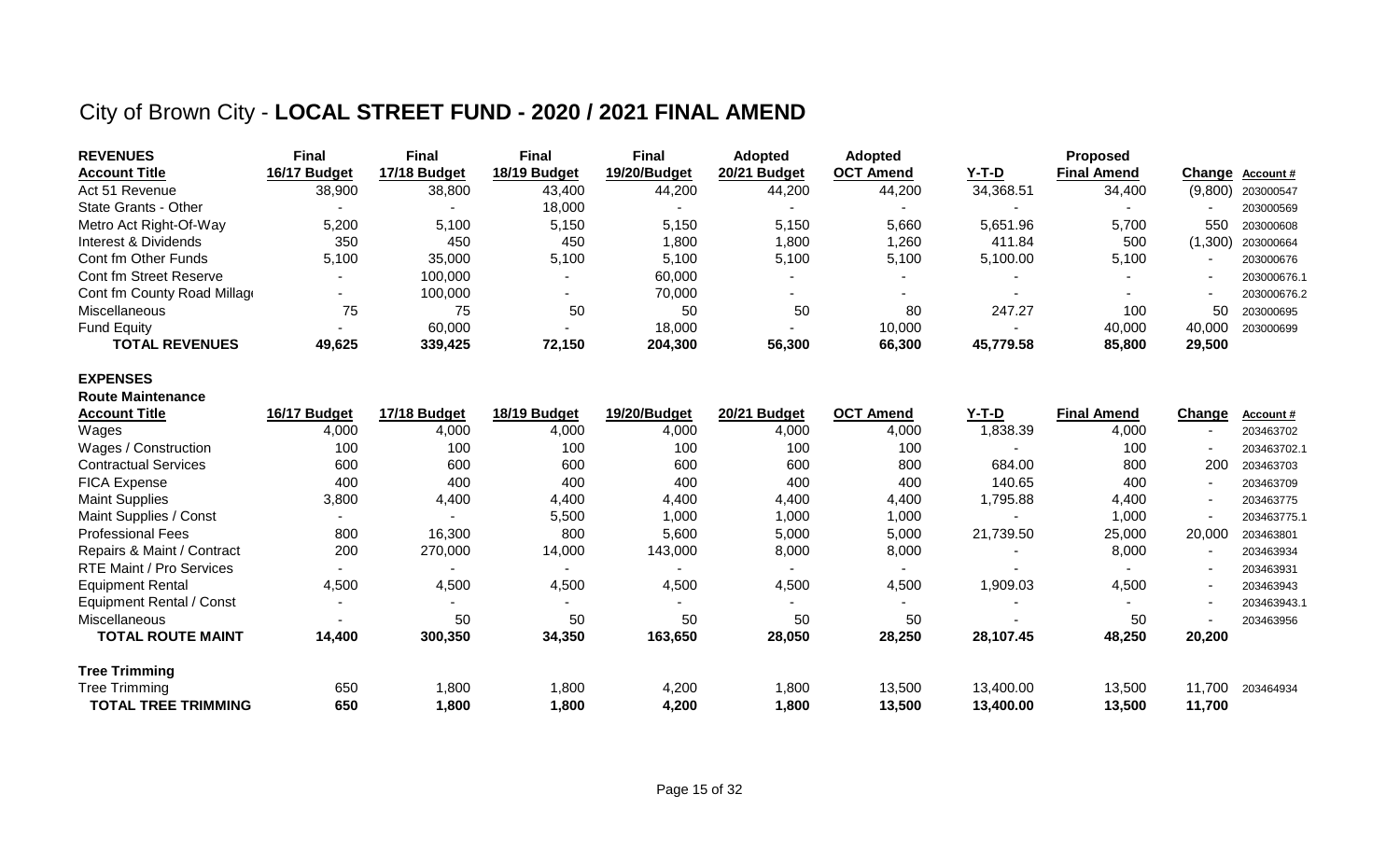| <b>Account Title</b>                    | 16/17 Budget | 17/18 Budget | 18/19 Budget | 19/20/Budget | <b>20/21 Budget</b> | <b>OCT Amend</b> | $Y-T-D$      | <b>Final Amend</b> | Change         | Account#            |
|-----------------------------------------|--------------|--------------|--------------|--------------|---------------------|------------------|--------------|--------------------|----------------|---------------------|
| <b>Traffic Services</b>                 |              |              |              |              |                     |                  |              |                    |                |                     |
| <b>Maint Supplies</b>                   | 800          | 850          | 850          | 800          | 850                 | 850              |              | 1,200              | 350            | 203474775           |
| <b>TOTAL TRAFFIC SERVICE</b>            | 800          | 850          | 850          | 800          | 850                 | 850              |              | 1,200              | 350            |                     |
| <b>Winter Maint</b>                     |              |              |              |              |                     |                  |              |                    |                |                     |
| Wages                                   | 2,800        | 2,800        | 2,800        | 2,800        | 2,800               | 2,800            | 1,180.62     | 2,800              | $\blacksquare$ | 203478702           |
| <b>Contractual Services</b>             | 180          | 180          | 180          | 180          | 180                 | 180              |              | 180                |                | 203478703           |
| <b>FICA</b>                             | 300          | 300          | 300          | 300          | 300                 | 300              | 90.32        | 300                |                | 203478709           |
| <b>Maint Supplies</b>                   | 3,300        | 3,300        | 5,200        | 5,200        | 5,200               | 5,200            | 4,859.56     | 5,200              |                | 203478775           |
| <b>Equipment Rental</b>                 | 2,500        | 3,200        | 3,800        | 3,800        | 3,800               | 3,800            | 2,908.52     | 3,800              |                | 203478943           |
| <b>TOTAL WINTER MAIN1</b>               | 9,080        | 9,780        | 12,280       | 12,280       | 12,280              | 12,280           | 9,039.02     | 12,280             |                |                     |
| <b>Admin Expenses</b>                   |              |              |              |              |                     |                  |              |                    |                |                     |
| <b>Administration Fees</b>              | 2,800        | 18,000       | 2,100        | 11,000       | 3,400               | 3,400            | 3,400.00     | 3,400              |                | 203482722           |
| Miscellaneous                           |              |              |              |              |                     |                  |              |                    |                | 203482956           |
| <b>TOTAL ADMIN EXPENSE:</b>             | 2,800        | 18,000       | 2,100        | 11,000       | 3,400               | 3,400            | 3,400.00     | 3,400              |                |                     |
| <b>Insur, Bonds, FICA &amp; Fringes</b> |              |              |              |              |                     |                  |              |                    |                |                     |
| FICA Expense                            | 50           | 50           | 50           | 50           | 50                  | 50               |              | 50                 |                | 203482709           |
| Retirement                              | 500          | 500          | 500          | 500          | 500                 | 500              | 500.00       | 500                |                | 203482717           |
| <b>Worker's Comp</b>                    | 650          | 650          | 650          | 650          | 650                 | 650              | 650.00       | 650                |                | 203482720           |
| <b>Health Insurance Premiums</b>        | 1,650        | 1,650        | 1,650        | 1,650        | 1,650               | 1,650            | 1,650.00     | 1,650              | $\overline{a}$ | 203482721           |
| <b>Professional Fees</b>                | 500          | 700          | 700          | 700          | 700                 | 700              | 500.00       | 700                |                | 203482801           |
| Insurance                               | 2,700        | 2,900        | 2,950        | 2,950        | 2,950               | 2,950            | 2,802.00     | 2,950              |                | 203482840           |
| <b>TOTAL IBF&amp;F EXPENSES</b>         | 6,050        | 6,450        | 6,500        | 6,500        | 6,500               | 6,500            | 6,102.00     | 6,500              |                |                     |
| <b>Contribution</b>                     |              |              |              |              |                     |                  |              |                    |                |                     |
| HWY Loan Fund                           |              |              |              |              |                     |                  |              | $\blacksquare$     |                | 203945969           |
| Contingency                             | 15,845       | 2,195        | 14,270       | 5,870        | 3,420               | 1,520            |              | 670                |                | $(2,750)$ 203945999 |
| <b>TOTAL CONTRIBUTION</b>               | 15,845       | 2,195        | 14,270       | 5,870        | 3,420               | 1,520            |              | 670                | (2,750)        |                     |
| <b>TOTAL EXPENSES:</b>                  | 49,625       | 339,425      | 72,150       | 204,300      | 56,300              | 66,300           | 60,048.47    | 85,800             | 29,500         |                     |
| Revenues - Expenses:                    |              |              |              |              |                     | $\blacksquare$   | (14, 268.89) |                    |                |                     |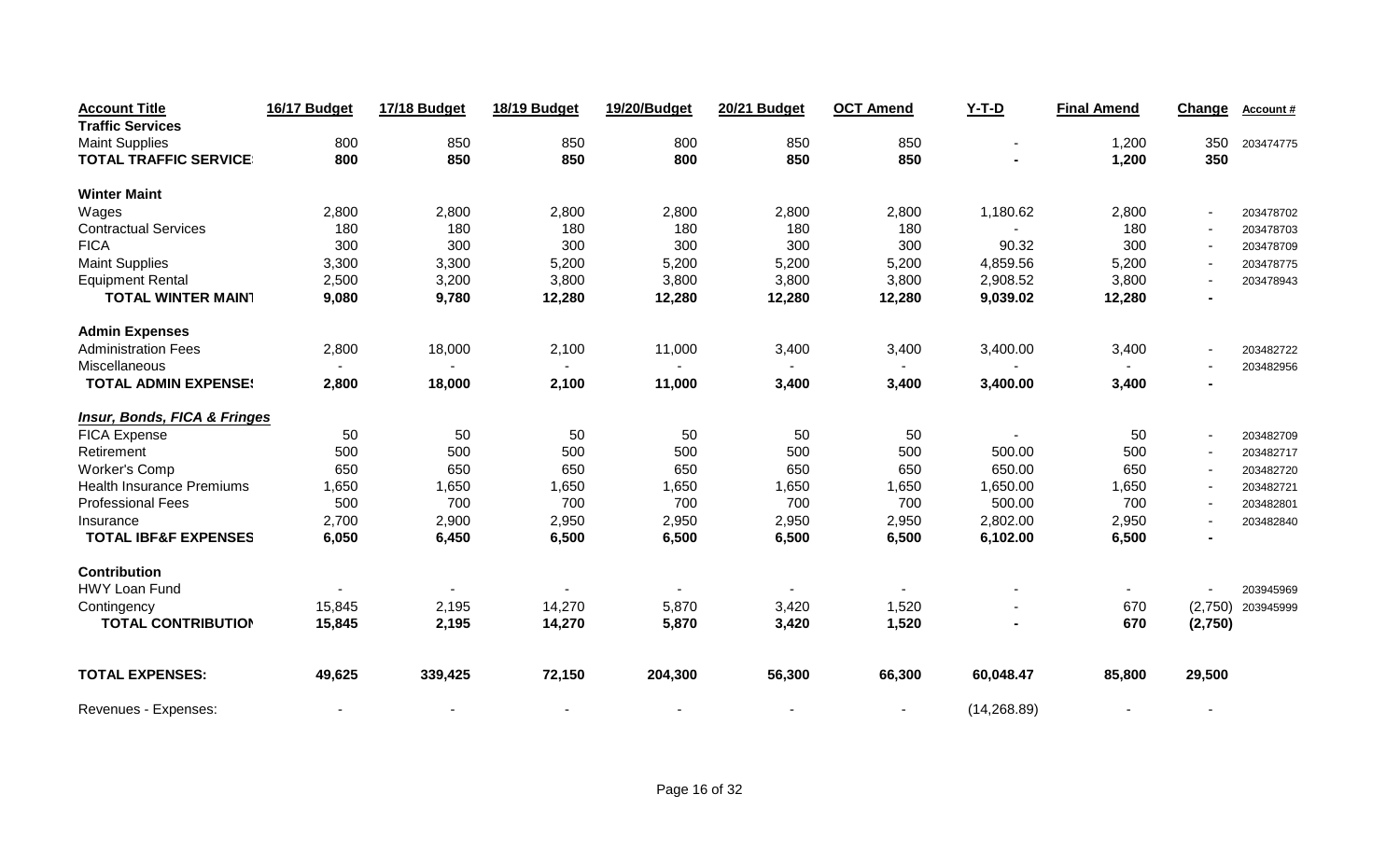## City of Brown City - **SEWER FUND - 2020 / 2021 FINAL AMEND**

| <b>REVENUES:</b>                     | <b>Final</b> | <b>Final</b> | <b>Final</b> | <b>Final</b>        | <b>Adopted</b> | Adopted          |              | Proposed           |           |                  |
|--------------------------------------|--------------|--------------|--------------|---------------------|----------------|------------------|--------------|--------------------|-----------|------------------|
| <b>Account Title</b>                 | 16/17 Budget | 17/18 Budget | 18/19 Budget | <b>19/20 Budget</b> | 20/21 Budget   | <b>OCT Amend</b> | <u>Y-T-D</u> | <b>Final Amend</b> | Change    | <b>Account #</b> |
| <b>Connection Fees</b>               |              | 600          | 800          |                     |                |                  |              |                    |           | 590000608        |
| Service Fee                          | 132,000      | 135,000      | 135,000      | 135,000             | 135,000        | 135,000          | 137,127.98   | 140,000            | 5,000     | 590000626        |
| Interest                             | 800          | 1,200        | 1,200        | 2,200               | 2,200          | 2,200            | 634.61       | 800                | (1,400)   | 590000665        |
| <b>Contribution/Other Funds</b>      |              |              |              |                     |                |                  |              |                    |           | 590000676        |
| <b>Miscellaneous</b>                 | 4,400        | 1,800        | 1,800        | 100                 | 100            | 100              |              | 100                |           | 590000695        |
| <b>Fund Equity</b>                   |              |              | 70,000       |                     | 70,000         |                  |              |                    | (70,000)  | 590000699        |
| <b>TOTAL REVENUES</b>                | 137,200      | 138,600      | 208,800      | 137,300             | 207,300        | 137,300          | 137,762.59   | 140,900            | (66, 400) |                  |
| <b>EXPENSES:</b>                     |              |              |              |                     |                |                  |              |                    |           |                  |
| <b>SANITARY SEWER</b>                |              |              |              |                     |                |                  |              |                    |           |                  |
| <b>Account Title</b>                 | 16/17 Budget | 17/18 Budget | 18/19 Budget | 19/20 Budget        | 20/21 Budget   | <b>OCT Amend</b> | $Y-T-D$      | <b>Final Amend</b> | Change    | Account#         |
| Wages                                | 24,000       | 28,000       | 24,000       | 24,000              | 24,000         | 24,000           | 22,919.39    | 25,000             | 1,000     | 590548702        |
| Wages / Construction                 |              |              |              |                     |                |                  |              |                    |           | 590548702.1      |
| <b>Contractual Wages</b>             | 7,800        | 6,600        | 6,400        | 6,400               | 6,400          | 6,400            | 6,048.00     | 6,400              |           | 590548703        |
| <b>FICA Expense</b>                  | 2,000        | 2,150        | 2,000        | 2,000               | 2,000          | 2,000            | 1,753.37     | 2,000              |           | 590548709        |
| Heath Insurance Premium              | 7,400        | 7,400        | 7,400        | 7,400               | 7,400          | 7,400            | 7,400.00     | 7,400              |           | 590548718        |
| Retirement                           | 900          | 900          | 900          | 900                 | 900            | 900              | 900.00       | 900                |           | 590548717        |
| <b>Workman's Comp</b>                | 1,200        | 1,200        | 1,200        | 1,200               | 1,200          | 1,200            | 1,200.00     | 1,200              |           | 590548720        |
| <b>Administration Fees</b>           | 11,350       | 11,350       | 11,350       | 11,350              | 11,350         | 11,350           | 11,350.00    | 11,350             |           | 590548722        |
| <b>Supplies</b>                      | 600          | 1,200        | 1,200        | 1,200               | 1,200          | 1,200            | 489.40       | 1,200              |           | 590548740        |
| Maintenance Supplies                 | 6,000        | 5,000        | 5,000        | 5,000               | 5,000          | 5,000            |              | 2,500              | (2,500)   | 590548775        |
| <b>Maintenance Contracts</b>         | 650          | 800          | 800          | 1,300               | 1,300          | 1,300            | 375.00       | 500                | (800)     | 590548776        |
| <b>Professional Fees</b>             | 1,500        | 600          | 8,400        | 8,400               | 8,400          | 2,400            | 3,099.50     | 5,000              | (3,400)   | 590548801        |
| Analysis                             | 4,500        | 4,500        | 4,500        | 6,000               | 6,000          | 6,000            | 3,582.00     | 6,000              |           | 590548802        |
| <b>Operating Fees &amp; Licenses</b> | 500          | 500          | 500          | 500                 | 500            | 500              | 400.00       | 500                |           | 590548804        |
| Insurance                            | 4,420        | 4,850        | 4,850        | 4,650               | 4,650          | 4,650            | 4,643.00     | 4,650              |           | 590548910        |
| Communications                       | 250          | 250          | 250          | 250                 | 250            | 250              |              | 250                |           | 590548850        |
| Postage                              | 800          | 800          | 800          | 800                 | 800            | 800              | 779.80       | 800                |           | 590548851        |
| <b>Utilities</b>                     | 4,200        | 4,200        | 4,200        | 4,900               | 4,900          | 4,900            | 3,811.35     | 4,900              |           | 590548920        |
| Repairs & Maintenance                | 11,000       | 9,000        | 11,000       | 9,000               | 100,000        | 30,000           | 31,451.26    | 34,000             | (66,000)  | 590548934        |
| Cleaning / TV Inspection             |              |              | 67,200       |                     |                |                  |              |                    |           | 590548934.1      |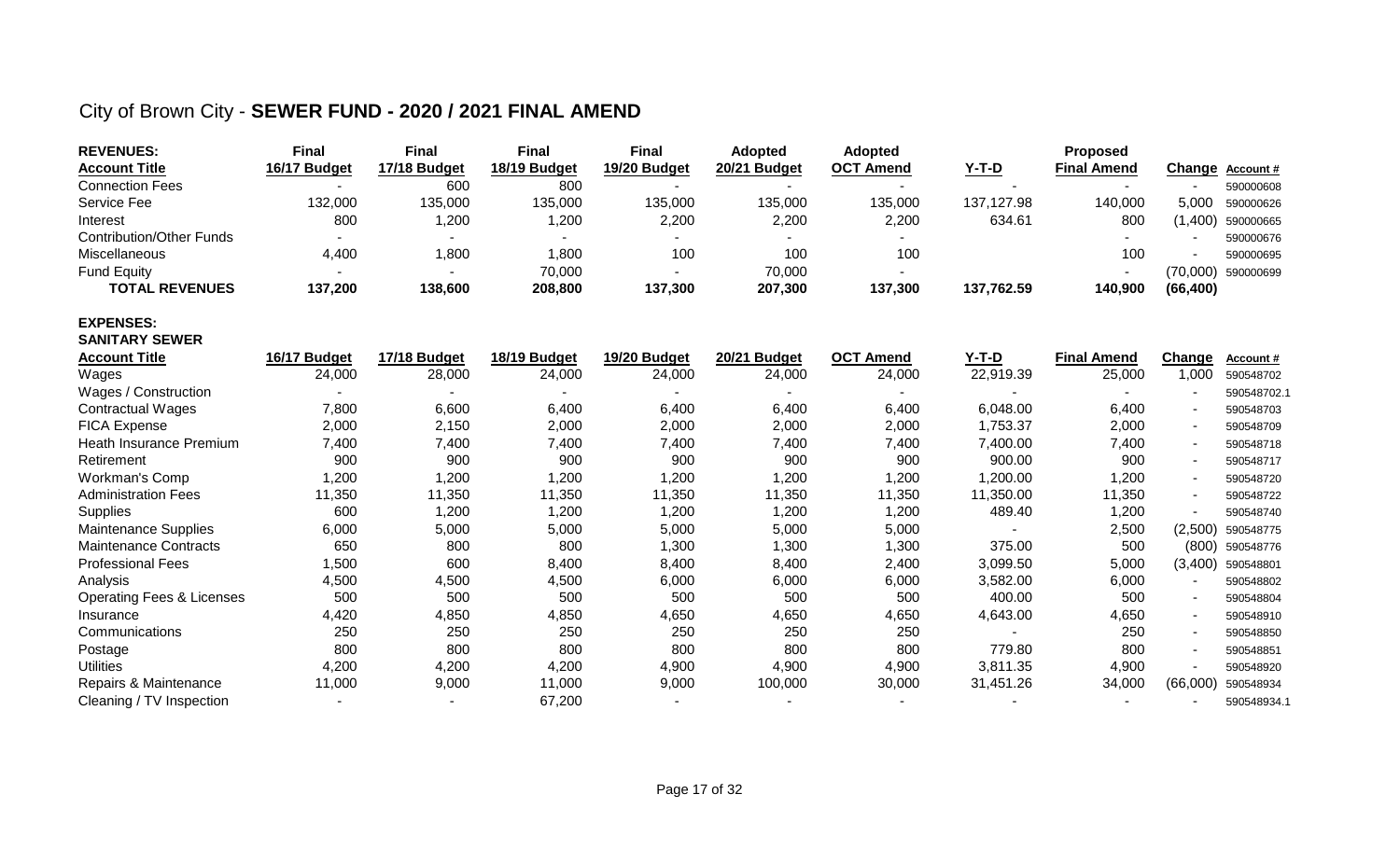| <b>Account Title</b>         | 16/17 Budget | 17/18 Budget | 18/19 Budget | 19/20 Budget | 20/21 Budget | <b>OCT Amend</b> | Y-T-D      | <b>Final Amend</b> | Change    | <b>Account #</b> |
|------------------------------|--------------|--------------|--------------|--------------|--------------|------------------|------------|--------------------|-----------|------------------|
| <b>Department Rental</b>     | 6,000        | 6,000        | 6,000        | 6,000        | 6,000        | 6,000            | 6,000.00   | 6,000              |           | 590548940        |
| Land Rental                  | 700          | 700          | 700          | 750          | 750          | 750              | 758.59     | 800                | 50        | 590548941        |
| <b>Equipment Rental</b>      | 7,200        | 6,200        | 6,600        | 6,600        | 6,600        | 6,600            | 4,479.40   | 5,800              | (800)     | 590548943        |
| Miscellaneous                | 300          | 300          | 300          | 300          | 300          | 300              | 10.00      | 300                |           | 590548956        |
| Education & Training         | 810          | 810          | 810          | 810          | 810          | 810              | 776.10     | 810                |           | 590548960        |
| Contrib to Other Funds - Equ | 5,000        | 5,000        | 5,000        | 5,000        | 5,000        | 5,000            | 5,000.00   | 5,000              |           | 590548995.1      |
| Capital Outlay               |              | 2,200        | 2,200        | 1,000        | 1,000        | 1,800            | 1,701.60   | 1,800              | 800       | 590548970        |
| 2009 Sewer Bond - Principal  | 22,000       | 23,000       | 24,000       |              |              |                  |            |                    |           | 590548991        |
| 2009 Sewer Bond - Interest   | 2,900        | 2,000        | 550          |              |              |                  |            |                    |           | 590548995        |
| Contribution / Rplmt Reserve |              |              | $\sim$       |              |              |                  |            |                    |           | 590548972        |
| Contingency                  | 3,220        | 3,090        | 690          | 21,590       | 590          | 5,790            |            | 5,840              | 5.250     | 590548999        |
| <b>TOTAL SANITARY SEWI</b>   | 137,200      | 138,600      | 208,800      | 137,300      | 207,300      | 137,300          | 118,927.76 | 140,900            | (66, 400) |                  |
| Revenues - Expenses          |              |              |              |              |              |                  | 18,834.83  |                    |           |                  |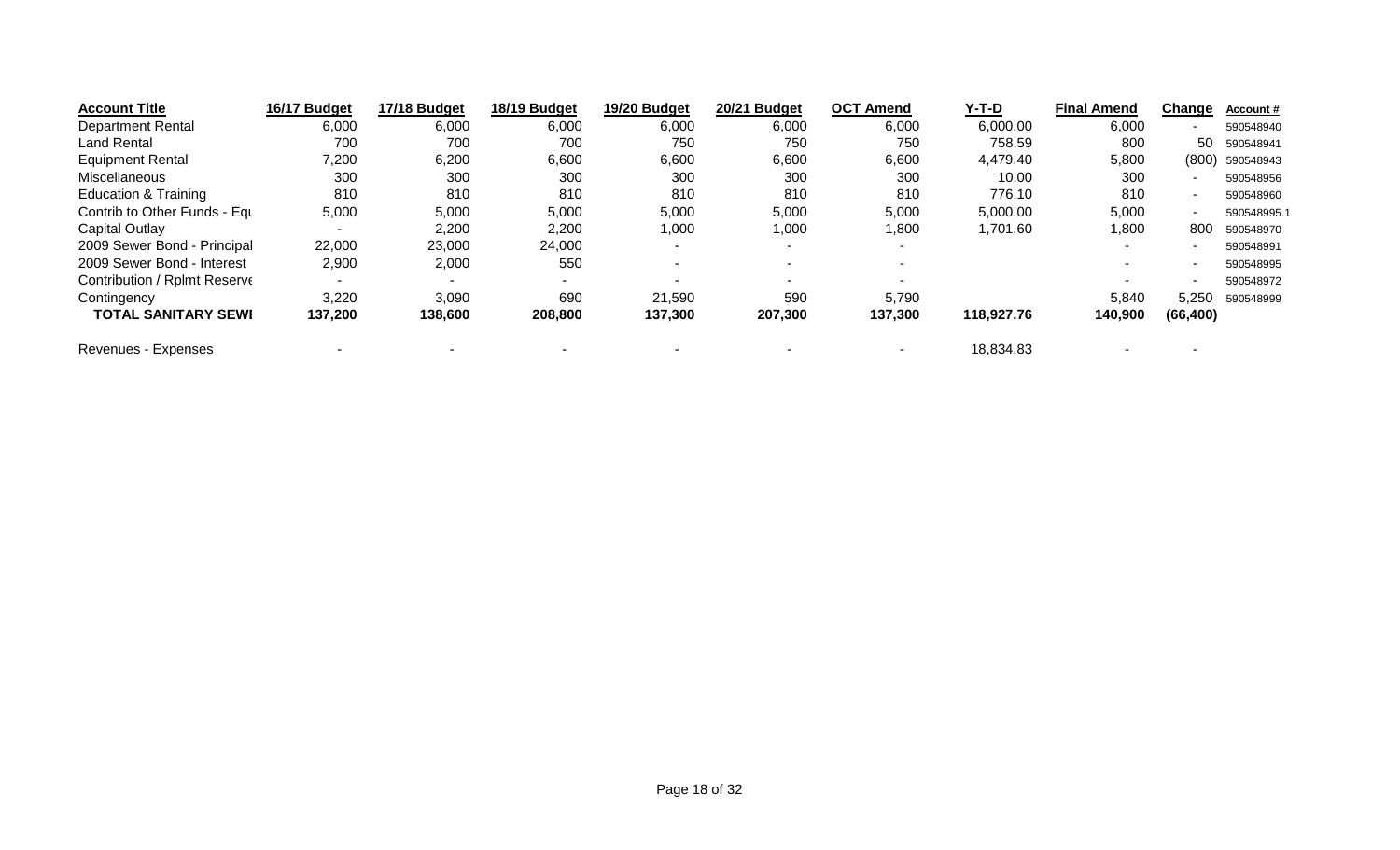#### City of Brown City - **STORM SEWER FUND - 2020 / 2021 FINAL AMEND**

| <b>REVENUES:</b><br><b>Account Title</b> | <b>Final</b><br>16/17 Budget | <b>Final</b><br>17/18 Budget | <b>Final</b><br>18/19 Budget | <b>Final</b><br>19/20 Budget | <b>Adopted</b><br>20/21 Budget | <b>Adopted</b><br><b>OCT</b> Amend | $Y-T-D$      | Proposed<br><b>Final Amend</b> | Change   | Account#    |
|------------------------------------------|------------------------------|------------------------------|------------------------------|------------------------------|--------------------------------|------------------------------------|--------------|--------------------------------|----------|-------------|
| <b>Storm Sewer Fee</b>                   | 28,500                       | 28,500                       | 28,500                       | 28,500                       | 28,500                         | 28,500                             | 27,444.29    | 28,500                         |          | 598000626.  |
| Interest                                 | 400                          | 400                          | 700                          | 2,500                        | 2,500                          | 2,500                              | 628.53       | 800                            | (1,700)  | 598000665   |
| <b>Contribution/Other Funds</b>          |                              |                              |                              |                              |                                |                                    |              |                                |          | 598000676   |
| Miscellaneous                            | 500                          | 1,600                        | 500                          | 100                          | 100                            | 300                                | 491.44       | 500                            | 400      | 598000695   |
| <b>Fund Equity</b>                       | 40,000                       |                              |                              |                              |                                |                                    |              |                                | ٠        | 598000699   |
| <b>TOTAL REVENUES</b>                    | 69,400                       | 30,500                       | 29,700                       | 31,100                       | 31,100                         | 31,300                             | 28,564.26    | 29,800                         | (1, 300) |             |
| <b>EXPENSES:</b><br><b>STORM SEWER</b>   |                              |                              |                              |                              |                                |                                    |              |                                |          |             |
| <b>Account Title</b>                     | 16/17 Budget                 | 17/18 Budget                 | 18/19 Budget                 | 19/20 Budget                 | 20/21 Budget                   | <b>OCT Amend</b>                   | <u>Y-T-D</u> | <b>Final Amend</b>             | Change   | Account#    |
| Wages                                    | 10,000                       | 3,800                        | 3,800                        | 3,800                        | 3,800                          | 3,800                              | 2,036.88     | 3,800                          |          | 598225702   |
| Wages / Construction                     | $\sim$                       |                              | $\blacksquare$               |                              | $\blacksquare$                 |                                    |              |                                |          | 598225702.1 |
| <b>Contractual Services</b>              | 8,500                        | 1,600                        | 1,600                        | 3,200                        | 5,000                          | 5,000                              | 240.00       | 5,000                          |          | 598225703   |
| <b>FICA Expense</b>                      | 800                          | 280                          | 280                          | 280                          | 280                            | 280                                | 155.83       | 280                            |          | 598225709   |
| Workman's Comp                           |                              |                              |                              |                              |                                |                                    |              |                                |          | 598225720   |
| Supplies                                 | 350                          | 350                          | 350                          | 350                          | 350                            | 550                                |              | 550                            | 200      | 598225740   |
| Maint Supplies / Const                   | 11,000                       | 1,000                        | 1,000                        | 1,000                        | 1,000                          | 1,000                              |              | 1,000                          |          | 598225775.1 |
| <b>Professional Fees</b>                 | 1,500                        | 1,500                        | 1,500                        | 1,500                        | 1,500                          | 1,500                              |              | 1,500                          |          | 598225801   |
| <b>Operating Fees &amp; Licenses</b>     | $\sim$                       |                              | $\sim$                       |                              | $\blacksquare$                 |                                    |              | $\sim$                         |          | 598548804   |
| Repairs & Maint                          | 6,000                        | 3,500                        | 5,000                        | 5,000                        | 5,000                          | 5,000                              | 1,046.44     | 5,000                          |          | 598225934   |
| Cleaning & Inspection                    |                              |                              |                              |                              |                                |                                    |              |                                |          | 598225930.2 |
| <b>Equipment Rental</b>                  | 17,500                       | 4,000                        | 4,000                        | 4,500                        | 4,500                          | 4,500                              | 2,389.91     | 4,500                          |          | 598225943   |
| <b>Equipment Rental / Const</b>          | $\sim$                       |                              | $\blacksquare$               |                              |                                |                                    |              |                                |          | 598225943.1 |
| Miscellaneous                            | 2,500                        | 2,500                        | 2,500                        | 2,500                        | 2,500                          | 2,500                              |              | 2,500                          |          | 598225956   |
| <b>Capital Outlay</b>                    | 5,000                        | 2,500                        | 2,500                        | 2,500                        | 2,500                          | 2,500                              |              | 2,500                          |          | 598225970   |
| Contrib to Other Funds - Eq              | 1,000                        | 1,000                        | 1,000                        | 1,000                        | 1,000                          | 1,000                              | 1,000.00     | 1,000                          |          | 598225995   |
| Contingency                              | 5,250                        | 8,470                        | 6,170                        | 5,470                        | 3,670                          | 3,670                              |              | 2,170                          | (1,500)  | 598225999   |
| <b>TOTAL STORM SEWEF</b>                 | 69,400                       | 30,500                       | 29,700                       | 31,100                       | 31,100                         | 31,300                             | 6,869.06     | 29,800                         | (1, 300) |             |
| Revenues - Expenses                      |                              |                              |                              |                              |                                |                                    | 21,695.20    |                                |          |             |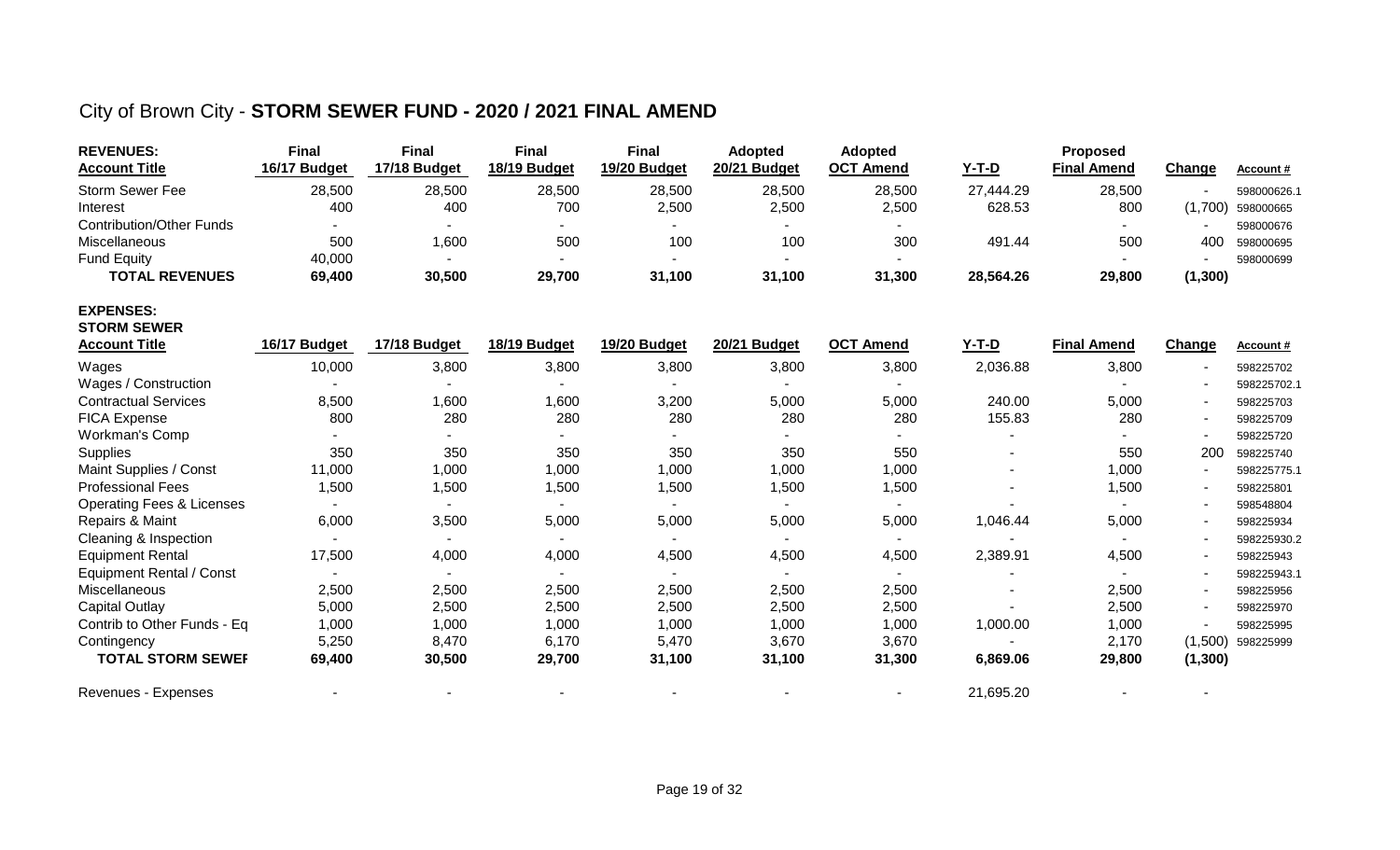## City of Brown City - **WATER FUND - 2020 / 2021 FINAL AMEND**

| <b>REVENUES:</b>        | Final        | <b>Final</b> | <b>Final</b> | <b>Final</b> | <b>Adopted</b> | <b>Adopted</b>   |            | <b>Proposed</b>    |                          |                 |
|-------------------------|--------------|--------------|--------------|--------------|----------------|------------------|------------|--------------------|--------------------------|-----------------|
| <b>Account Title</b>    | 16/17 Budget | 17/18 Budget | 18/19 Budget | 19/20 Budget | 20/21 Budget   | <b>OCT Amend</b> | $Y-T-D$    | <b>Final Amend</b> |                          | Change Account# |
| <b>Connection Fees</b>  |              |              | 600          | 800          |                |                  |            |                    |                          | 591000608       |
| <b>Service Fees</b>     | 144,000      | 146,000      | 148,000      | 148,000      | 148,000        | 148,000          | 145,289.48 | 148,000            | $\overline{\phantom{a}}$ | 591000627       |
| Water Tower Fee         | 15,200       | 15,600       | 16,600       | 16,600       | 16,600         | 16,600           | 15,905.47  | 16,600             | $\overline{\phantom{a}}$ | 591000628       |
| Water Maint Reserve Fee | 22,300       | 23,100       | 23,100       | 23,100       | 23,100         | 23,100           | 23,640.06  | 23,700             | 600                      | 591000629       |
| Penalties               | 50           | 50           | 50           | 50           | 50             | 50               |            | 50                 | $\blacksquare$           | 591000662       |
| Interest                | 600          | 900          | ,400         | 4,700        | 4,700          | 4.700            | 800.45     | 900                | (3,800)                  | 591000665       |
| Refund & Rebates        | 50           | 50           | 50           | 50           | 50             | 50               |            | 50                 | $\overline{\phantom{a}}$ | 591000687       |
| Sale of Fixed Assets    | -            |              |              |              |                |                  |            |                    |                          | 591000674       |
| Miscellaneous           | 500          | ,200         | ,200         | 700          | 500            | 27,300           | 27,211.33  | 27,300             | 26.800                   | 591000695       |
| Water Reserve / Savings |              |              |              |              |                |                  |            |                    |                          | 591000401       |
| <b>Fund Equity</b>      | 000,1        |              |              |              | 50,000         | 110,000          |            | 120,000            | 70,000                   | 591000699       |
| <b>TOTAL REVENUES</b>   | 183.700      | 186,900      | 191,000      | 194,000      | 243,000        | 329,800          | 212,846.79 | 336,600            | 93,600                   |                 |

#### **WATER OPERATIONS EXPENSES:**

| <b>Account Title</b>                | 16/17 Budget | 17/18 Budget | 18/19 Budget | 19/20 Budget | 20/21 Budget | <b>OCT Amend</b> | <u>Y-T-D</u> | <b>Final Amend</b> | <b>Change</b> | Account#    |
|-------------------------------------|--------------|--------------|--------------|--------------|--------------|------------------|--------------|--------------------|---------------|-------------|
| Wages                               | 28,000       | 30,000       | 30,000       | 30,000       | 30,000       | 30,000           | 25,733.03    | 30,000             |               | 591556702   |
| Construction / Wages                |              |              |              |              |              |                  |              |                    |               | 591556702.1 |
| <b>Contractual Wages</b>            | 2,000        | 2,000        | 3,400        | 3,400        | 3,400        | 3,400            | ,845.00      | 2,000              | (1,400)       | 591556703   |
| <b>FICA Expense</b>                 | 2,250        | 2,300        | 2,300        | 2,300        | 2,300        | 2,300            | ,968.50      | 2,300              |               | 591556709   |
| Retirement                          | 1,200        | 1,200        | 1,200        | ,200         | 1,200        | 1,200            | ,200.00      | 1,200              |               | 591556717.1 |
| Workman's Comp                      | 1,200        | 1,200        | 1,200        | ,200         | 1,200        | 1,200            | ,200.00      | ,200               |               | 591556720   |
| <b>Health Insurance Premiums</b>    | 10,600       | 10,600       | 10,600       | 10,600       | 10,600       | 10,600           | 10,600.00    | 10,600             |               | 591556718   |
| <b>Administration Fees</b>          | 14,000       | 14,000       | 14,000       | 14,000       | 14,000       | 14,000           | 14,000.00    | 14,000             |               | 591556722   |
| <b>Water Supplies</b>               | 3,500        | 3,500        | 3,500        | 3,500        | 3,500        | 3,500            | ,546.90      | 2,500              | (1,000)       | 591556740   |
| Supplies / Construction             |              |              |              |              |              |                  |              | $\sim$             |               | 591556740.1 |
| <b>Repairs &amp; Maint Supplies</b> | 500          | 500          | 500          | 500          | 500          | 900              |              | 900                | 400           | 591556775   |
| <b>Maintenance Contracts</b>        | 650          | 650          | 650          | 950          | 950          | 950              | 337.00       | 400                | (550)         | 591556776   |
| <b>Professional Fees</b>            | 2,200        | 2,200        | 2,200        | ,850         | 48,000       | 34,500           | 49,548.97    | 50,000             | 2,000         | 591556801   |
| Professional Fees/Constructi        | 1,000        | 1,000        | 1,000        | 1,000        | 1,000        | 1,000            |              |                    | (1,000)       | 591556801.1 |
| Analysis / Professional Lab         | 2,600        | 2,600        | 2,600        | 2,600        | 2,600        | 2,600            | 2,703.00     | 2,900              | 300           | 591556802.1 |
| Communications                      | 300          | 300          | 300          | 300          | 300          | 300              |              | 300                |               | 591556850   |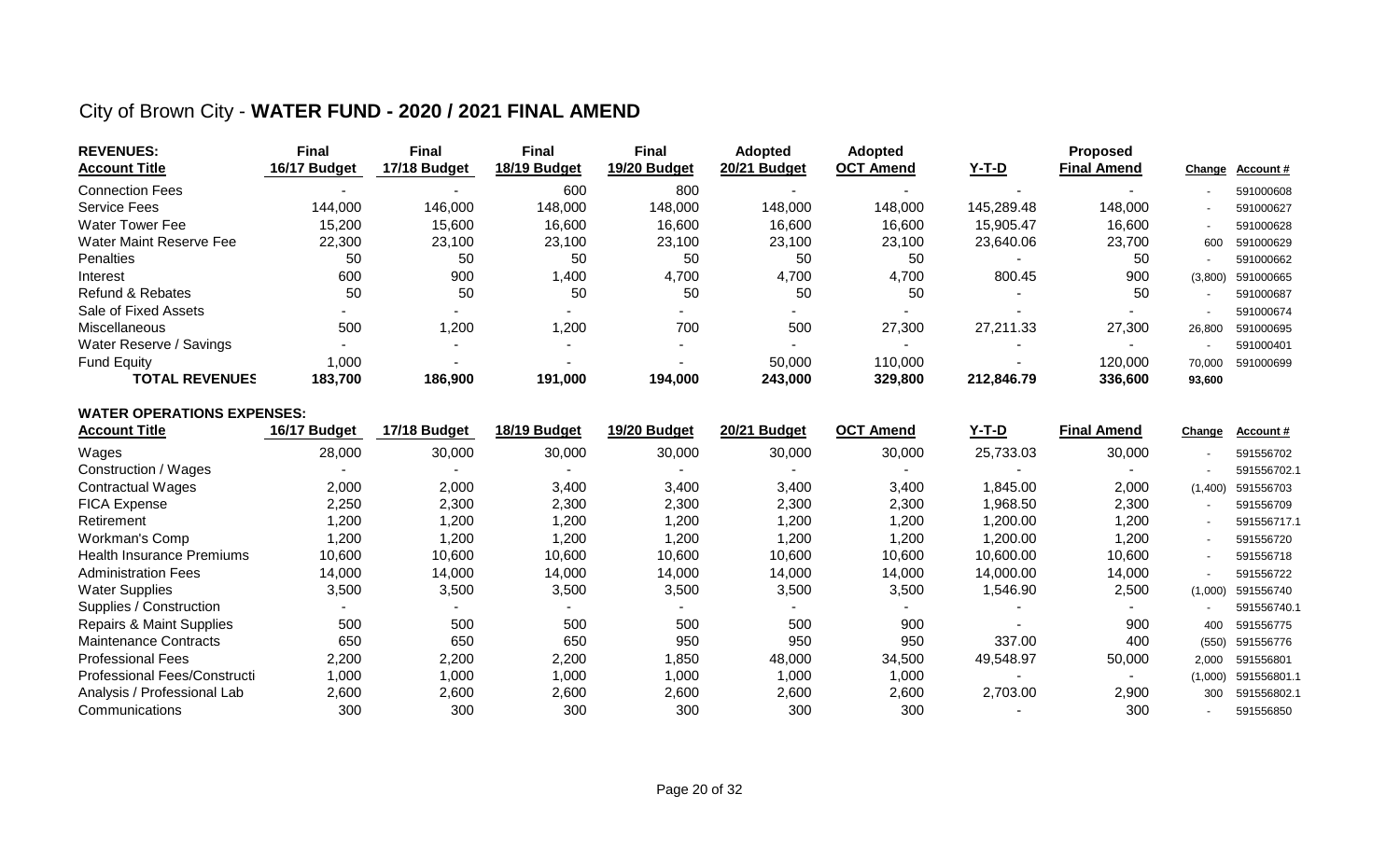| <b>Water Operations (con't)</b>  |              |              |              |              |              |                  |               |                    |                |                  |
|----------------------------------|--------------|--------------|--------------|--------------|--------------|------------------|---------------|--------------------|----------------|------------------|
| <b>Account Title</b>             | 16/17 Budget | 17/18 Budget | 18/19 Budget | 19/20 Budget | 20/21 Budget | <b>OCT Amend</b> | <u>Y-T-D</u>  | <b>Final Amend</b> | <b>Change</b>  | <b>Account #</b> |
| Postage                          | 1,100        | 1,100        | 1,100        | ,100         | 1,100        | 1,100            | 962.55        | 1,100              |                | 591556851        |
| Water Publishing                 | 800          | 800          | 800          | 800          | 800          | 800              | 666.76        | 800                | $\blacksquare$ | 591556900        |
| Insurance                        | 2,600        | 2,850        | 2,900        | 2,700        | 2,700        | 2,750            | 2,715.00      | 2,750              | 50             | 591556840        |
| <b>Utilities</b>                 | 18,000       | 18,000       | 18,000       | 18,000       | 18,000       | 18,000           | 11,246.84     | 16,000             | (2.000)        | 591556920        |
| Repairs & Maintenance            | 9,000        | 11,800       | 18,000       | 47,200       | 12,000       | 35,000           | 34,221.86     | 35,000             | 23,000         | 591556934        |
| <b>Department Rental</b>         | 5,150        | 5,150        | 5,150        | 5,150        | 5,150        | 5,150            | 5,150.00      | 5,150              | $\sim$         | 591556940        |
| <b>Land Rental</b>               | 850          | 900          | 900          | 950          | 950          | 950              | 946.39        | 950                | $\blacksquare$ | 591556941        |
| <b>Equipment Rental</b>          | 10,000       | 11,000       | 11,000       | 12,800       | 11,000       | 11,000           | 7,406.68      | 10,000             | (1,000)        | 591556943        |
| Miscellaneous                    | 1,100        | 1,100        | 1,100        | 1,000        | 1,100        | 1,100            | 907.70        | 1,100              | $\sim$         | 591556956        |
| <b>Education &amp; Training</b>  | 1,800        | 1,800        | ,800         | 1,800        | 1,800        | 1,800            | 1,266.10      | 1,800              | $\blacksquare$ | 591556960        |
| <b>Contribution to Equipment</b> | 8,000        | 8,000        | 8,000        | 8,000        | 8,000        | 8,000            | 8,000.00      | 8,000              | $\blacksquare$ | 591556995        |
| <b>Water Tower Expenses</b>      | 100          | 100          | 100          | 100          |              |                  |               |                    | $\blacksquare$ | 591556967        |
| <b>Water Tower Contract</b>      | 47,500       | 17,000       | 17,000       | 17,000       | 17,000       | 18,800           | 18,797.05     | 18,800             | 1.800          | 591556969.1      |
| Capital Outlay                   | 4,000        | 4,000        | 4,000        | 2,000        | 2,000        | 115,000          | 114,334.05    | 115,000            | 113,000        | 591556970        |
| Contingency                      | 3,700        | 31,250       | 27,700       | 2,000        | 41,850       | 3,900            |               | 1,850              | (40,000)       | 591556999        |
| <b>TOTAL WATER</b>               |              |              |              |              |              |                  |               |                    |                |                  |
| <b>OPERATIONS EXPENSES:</b>      | 183,700      | 186,900      | 191,000      | 194,000      | 243,000      | 329,800          | 317,303.38    | 336,600            | 93,600         |                  |
| Revenues - Expenses              |              |              |              |              |              |                  | (104, 456.59) |                    |                |                  |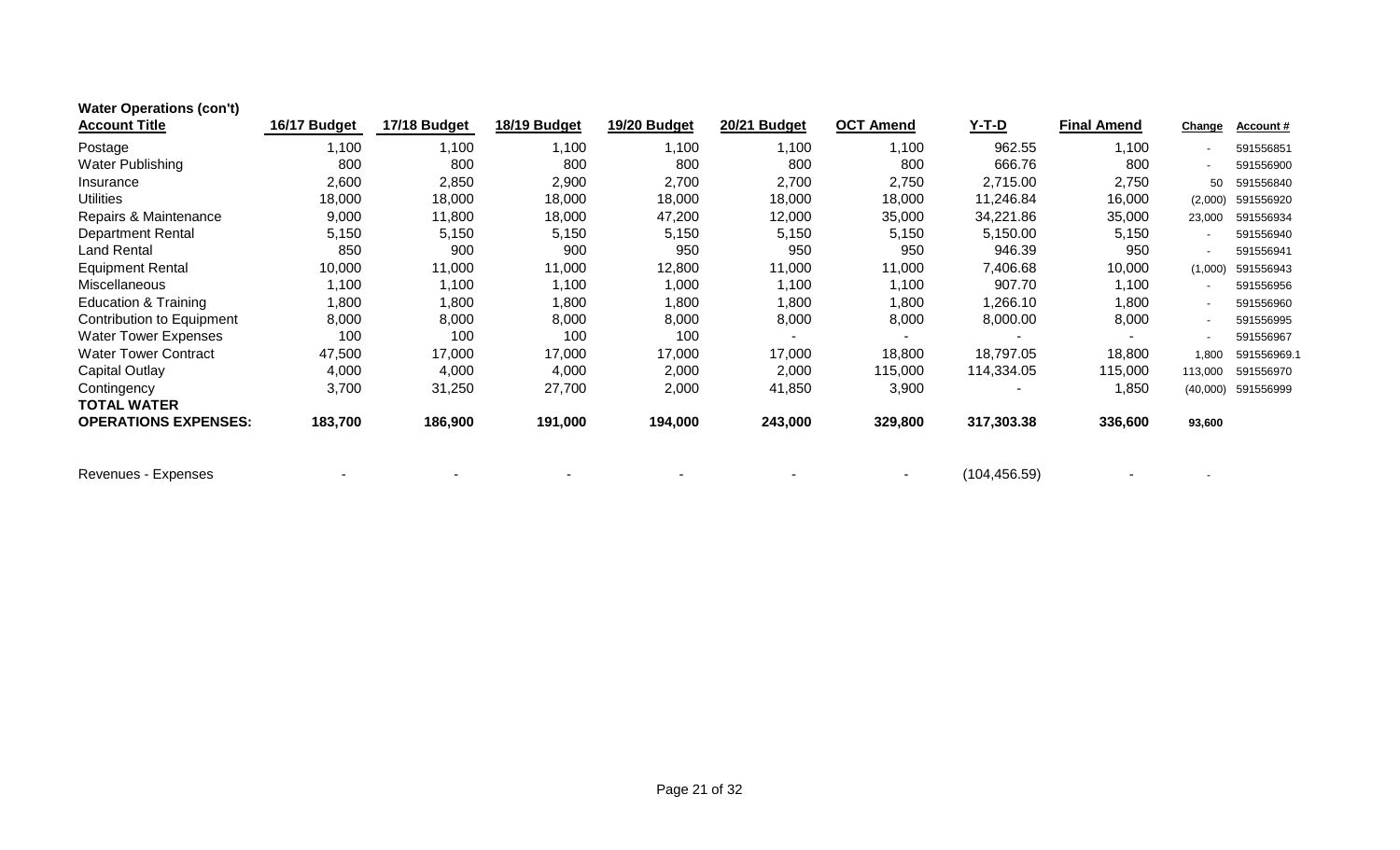#### City of Brown City **- ARSENIC ABATEMENT FUND - 2020 / 2021 FINAL AMEND**

| <b>REVENUES:</b>         | Final        | Final        | Final        | <b>Final</b> | <b>Adopted</b> | <b>Adopted</b>                   |           | <b>Proposed</b>    |         |                 |
|--------------------------|--------------|--------------|--------------|--------------|----------------|----------------------------------|-----------|--------------------|---------|-----------------|
| <b>Account Title</b>     | 16/17 Budget | 17/18 Budget | 18/19 Budget | 19/20 Budget | 20/21 Budget   | <b>OCT</b><br><sup>-</sup> Amend | Y-T-D     | <b>Final Amend</b> |         | Change Account# |
| Arsenic Abatement Fee    | 92,500       | 95,000       | 94,450       | 94,450       | 94,450         | 94,450                           | 97,346.01 | 97,500             | 3.050   | 592000632       |
| Interest                 | 480          | 680          | 1,160        | 3,300        | 3,300          | 3,300                            | 648.47    | 800                | (2.500) | 592000665       |
| Miscellaneous            | 50           | 50           | 120          | 50           | -50            | 50                               |           | 50                 |         | 592000695       |
| AA Reserve Fund          |              |              |              | 55,000       |                | 14,000                           |           | 14.000             | 14.000  | 592000090.5     |
| <b>TOTAL AA REVENUES</b> | 93,030       | 95,730       | 95,730       | 152.800      | 97,800         | 111,800                          | 97,994.48 | 112,350            | 14,550  |                 |

| <b>ARSENIC ABATEMENT EXPENSES:</b>   |              |              |              |              |              |                  |              |                    |                |             |
|--------------------------------------|--------------|--------------|--------------|--------------|--------------|------------------|--------------|--------------------|----------------|-------------|
| <b>Account Title</b>                 | 16/17 Budget | 17/18 Budget | 18/19 Budget | 19/20 Budget | 20/21 Budget | <b>OCT Amend</b> | <u>Y-T-D</u> | <b>Final Amend</b> | <b>Change</b>  | Account#    |
| Wages                                | 3,800        | 3,800        | 3,800        | 5,800        | 5,000        | 5,000            | 3,941.63     | 5,000              |                | 592560702   |
| <b>Contract Wages</b>                |              |              |              |              |              |                  |              |                    |                | 592560703.1 |
| <b>FICA</b>                          | 300          | 300          | 300          | 450          | 300          | 300              | 301.56       | 350                | 50             | 592560709   |
| Retirement                           | 100          | 100          | 100          | 100          | 100          | 100              | 100.00       | 100                |                | 592556717   |
| <b>Workman's Comp</b>                | 300          | 300          | 300          | 300          | 300          | 300              | 300.00       | 300                |                | 592556720   |
| <b>Health Insurance Premiums</b>     | 1,000        | 1,000        | 1,000        | 1,000        | 1,000        | 1,000            | 1,000.00     | 1,000              | $\sim$         | 592556718   |
| <b>Administration Fees</b>           | 1,300        | 1,300        | 1,300        | 1,300        | 1,300        | 1,300            | 1,300.00     | 1,300              | $\blacksquare$ | 592556722   |
| <b>Office Supplies</b>               | 900          | 500          | 500          | 100          | 500          | 500              |              | 500                | $\sim$         | 592556727   |
| <b>Maintenance Supplies</b>          | 800          | 800          | 800          | 800          | 800          | 800              |              | 800                | $\blacksquare$ | 592560775   |
| <b>Maintenance Contract</b>          |              | ۰            | ٠            | 950          | 950          | 950              |              | 950                | $\sim$         | 592560776   |
| Professional Fees/Constructi         |              | ٠            | ٠            | 74,000       | 1,000        | 1,000            |              | 1,000              |                | 592556801.1 |
| <b>Professional Fees</b>             | 200          | 200          | 200          | 200          | 200          | 200              | 200.00       | 200                | $\sim$         | 592560801   |
| Water Analysis/Testing               | 850          | 850          | 1,100        | 1,800        | 1,800        | 1,800            | 1,098.00     | 1,800              | $\sim$         | 592560802   |
| <b>Operating Fees &amp; Licenses</b> | 250          | 250          | 250          | 250          | 250          | 250              | 150.00       | 250                | $\blacksquare$ | 592560804   |
| Insurance                            | 520          | 520          | 520          | 540          | 540          | 540              | 520.00       | 540                |                | 592560840   |
| Postage                              | 200          | 400          | 400          | 400          | 400          | 400              | 231.05       | 400                |                | 592556851   |
| Repairs & Maintenance                |              | 200          | 200          | 3,000        | 3,000        | 3,000            | 10.56        | 2,000              | (1,000)        | 592560934   |
| <b>Equipment Rental</b>              | 1,400        | 1,400        | 1,400        | 1,900        | 1,800        | 1,800            | 795.40       | 1,000              | (800)          |             |
| Miscellaneous                        | 1,000        | 1,000        | 1,000        | 500          | 500          | 500              |              | 500                | $\blacksquare$ | 592560956   |
| <b>Education &amp; Training</b>      | 100          | 100          | 100          | 100          | 100          | 100              |              | 100                | $\blacksquare$ | 592560960   |
| Contribution to Equipment            | 4,000        | 4,000        | 4,000        | 4,000        | 4,000        | 4,000            | 4,000.00     | 4,000              | $\blacksquare$ | 592560995   |
| Capital Outlay                       | 500          | 500          | 500          | 500          | 500          | 30,000           | 30,000.00    | 30,000             | 29,500         | 592560970   |
| Contingency                          | 23,510       | 22,960       | 24,210       | 2,510        | 19,460       | 2,210            |              | 4,510              | (14,950)       | 592560999   |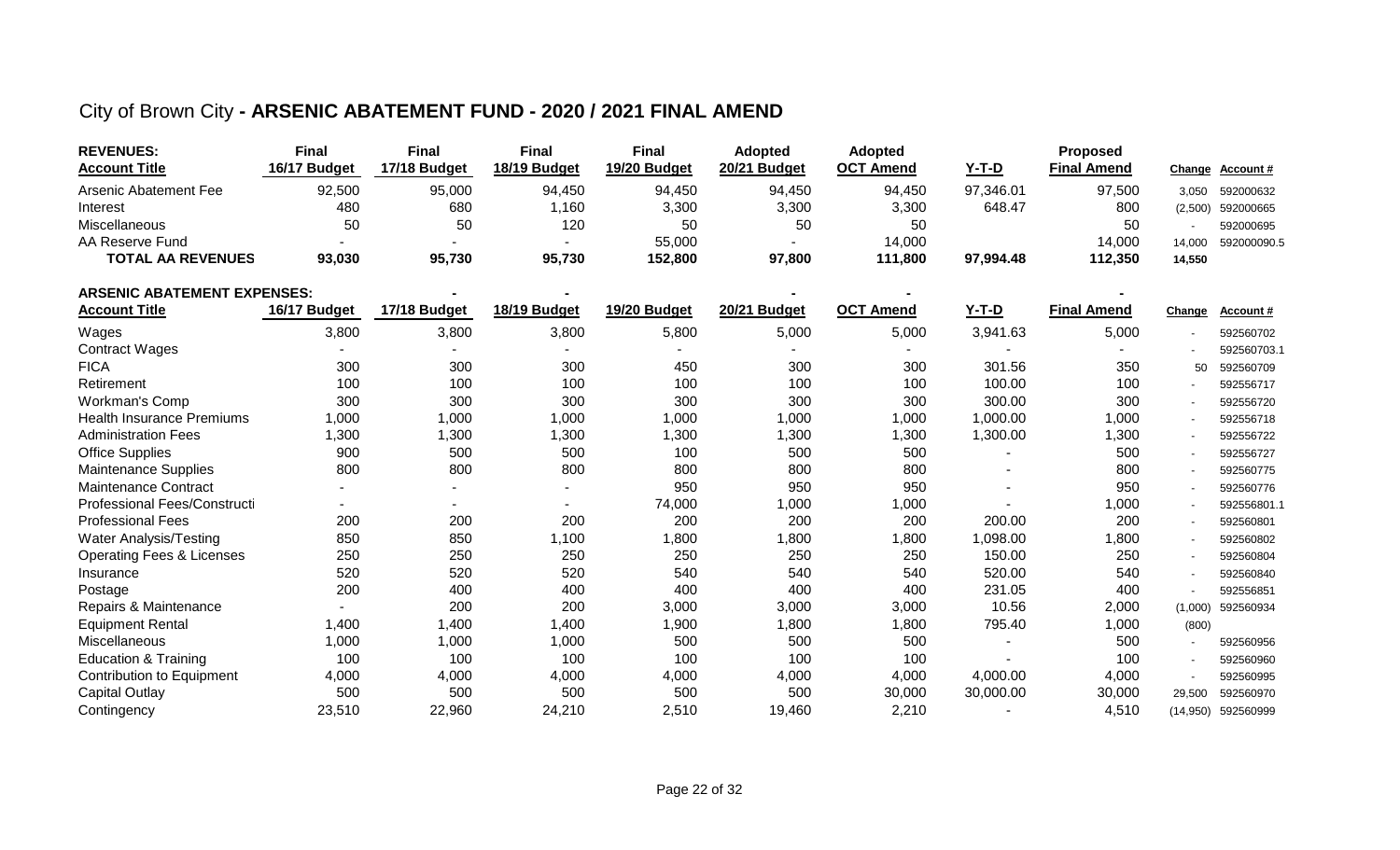| <b>ARSENIC ABATEMENT EXPENSES: (con't)</b> |              |              |              |              |                          |                          |              |                          |        |                  |
|--------------------------------------------|--------------|--------------|--------------|--------------|--------------------------|--------------------------|--------------|--------------------------|--------|------------------|
| <b>Account Title</b>                       | 16/17 Budget | 17/18 Budget | 18/19 Budget | 19/20 Budget | 20/21 Budget             | <b>OCT Amend</b>         | <u>Y-T-D</u> | <b>Final Amend</b>       | Change | <u>Account #</u> |
| <b>Bond Debt Principal</b>                 | 30,000       | 35,000       | 35,000       | 35,000       | 40,000                   | 40,000                   | 40,000.00    | 40,000                   |        | 592560991        |
| <b>Bond Debt Interest</b>                  | 22,000       | 20,250       | 18,750       | 17,300       | 14,000                   | 15,750                   | 15.709.38    | 15.750                   | .750   | 592560992        |
| <b>TOTAL OPS EXPENSES:</b>                 | 93,030       | 95,730       | 95,730       | 152.800      | 97,800                   | 111,800                  | 99.657.58    | 112.350                  | 14,550 |                  |
| Revenues - Expenses                        |              | $\sim$       | $\sim$       | $\sim$       | $\overline{\phantom{a}}$ | $\overline{\phantom{a}}$ | (1,663.10)   | $\overline{\phantom{0}}$ | $\sim$ |                  |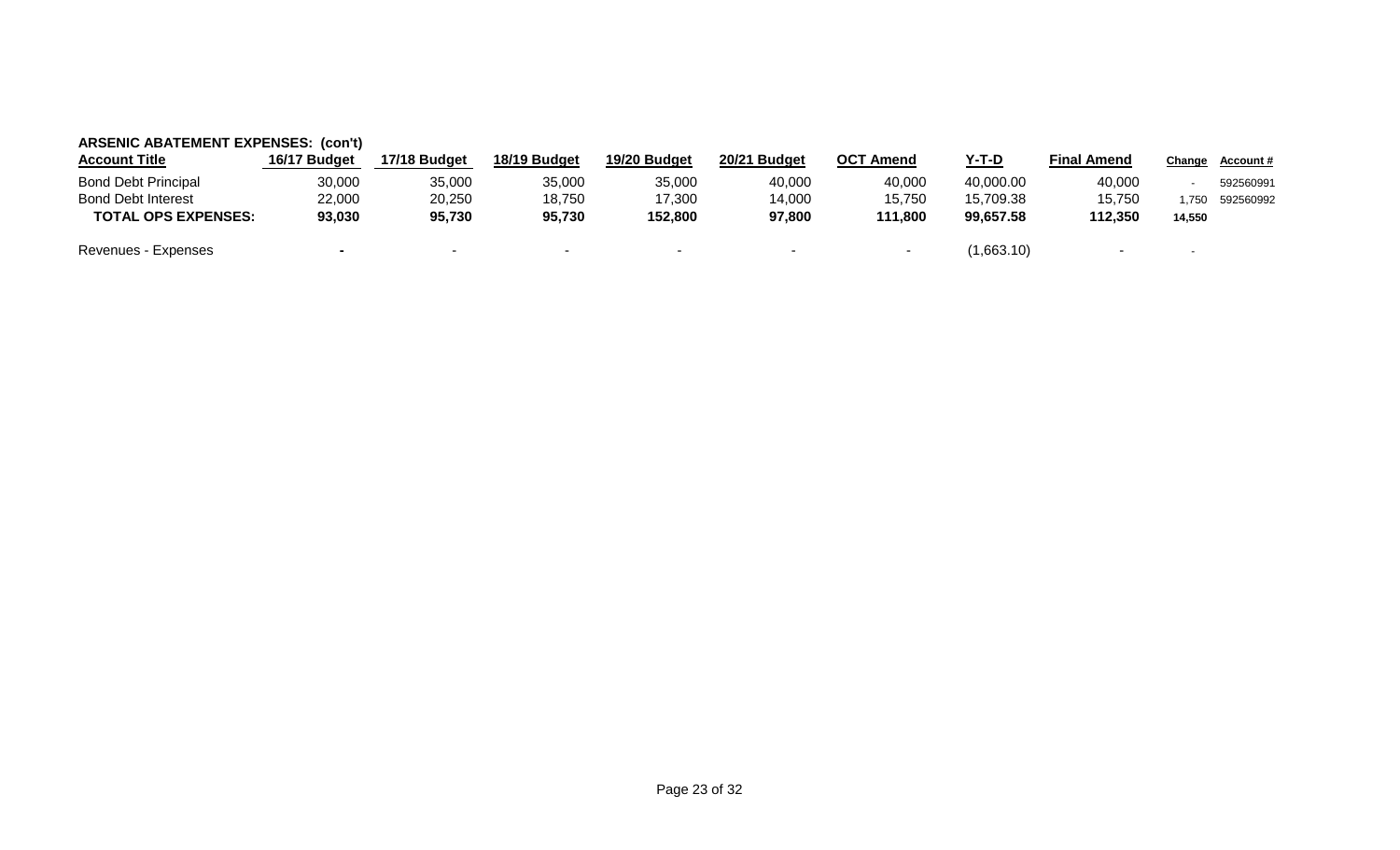# City of Brown City - **LEAD AND COPPER RULE (LCR) FUND - 2020 / 2021 FINAL AMEND**

| <b>REVENUES:</b>                    | <b>Final</b> | <b>Final</b> | <b>Final</b> | <b>Final</b> | <b>Adopted</b> | <b>Adopted</b>           |           | Proposed           |                          |             |
|-------------------------------------|--------------|--------------|--------------|--------------|----------------|--------------------------|-----------|--------------------|--------------------------|-------------|
| <b>Account Title</b>                | 16/17 Budget | 17/18 Budget | 18/19 Budget | 19/20 Budget | 20/21 Budget   | <b>OCT Amend</b>         | $Y-T-D$   | <b>Final Amend</b> | Change                   | Account#    |
| <b>Service Fees</b>                 |              |              |              |              | 74,400         | 74,200                   | 72,877.89 | 74,200             | (200)                    | 593000627   |
| Interest                            |              |              |              |              |                | 100                      | 93.19     | 100                | 100                      | 593000665   |
| <b>Refund &amp; Rebates</b>         |              |              |              |              |                | $\blacksquare$           | $\sim$    |                    | $\overline{\phantom{a}}$ | 593000687   |
| Miscellaneous                       |              |              |              |              |                | 100                      | 20.00     | 100                | 100                      | 593000695   |
| From Fund Equity                    |              |              |              |              |                | $\sim$                   | $\sim$    |                    |                          | 593000699   |
| <b>TOTAL REVENUI</b>                |              |              |              |              | 74,400         | 74,400                   | 72,991.08 | 74,400             |                          |             |
| <b>LCR OPERATIONS EXPENSES:</b>     |              |              |              |              |                |                          |           |                    |                          |             |
| <b>Account Title</b>                | 16/17 Budget | 17/18 Budget | 18/19 Budget | 19/20 Budget | 20/21 Budget   | <b>OCT Amend</b>         | $Y-T-D$   | <b>Final Amend</b> | Change                   | Account#    |
| Wages                               |              |              |              |              |                |                          |           |                    |                          | 593556702   |
| Construction / Wages                |              |              |              |              |                |                          |           |                    |                          | 593556702.1 |
| FICA Expense                        |              |              |              |              |                |                          |           |                    |                          | 593556709   |
| <b>Administration Fees</b>          |              |              |              |              |                |                          |           |                    |                          | 593556722   |
| Postage                             |              |              |              |              |                |                          |           |                    |                          | 593556851   |
| <b>Repairs &amp; Maint Supplies</b> |              |              |              |              |                |                          |           |                    |                          | 593556775   |
| <b>Professional Fees</b>            |              |              |              |              | 48,000         | 48,000                   |           | 48,000             |                          | 593556801   |
| Analysis / Professional Lab         |              |              |              |              |                |                          |           |                    |                          | 593556802.1 |
| Communications                      |              |              |              |              |                |                          |           |                    |                          | 593556850   |
| Publishing                          |              |              |              |              |                |                          |           |                    |                          | 593556900   |
| Repairs & Maintenance               |              |              |              |              |                | 250                      | 250.00    | 250                | 250                      | 593556934   |
| <b>Equipment Rental</b>             |              |              |              |              |                |                          |           |                    |                          | 593556943   |
| LCR Const - equip rental            |              |              |              |              |                |                          |           |                    |                          | 593556943.1 |
| Miscellaneous                       |              |              |              |              |                | 100                      | 62.54     | 100                | 100                      | 593556956   |
| <b>Education &amp; Training</b>     |              |              |              |              |                |                          |           |                    | $\blacksquare$           | 593556960   |
| <b>Capital Outlay</b>               |              |              |              |              |                | 22,000                   | 22,000.00 | 22,000             | 22,000                   | 593556970   |
| <b>Bond Debt Principal</b>          |              |              |              |              |                |                          |           |                    |                          | 593556991   |
| <b>Bond Debt Interest</b>           |              |              |              |              |                |                          |           |                    | ۰                        | 593556995   |
| Contingency                         |              |              |              |              | 26,400         | 4,050                    |           | 4,050              | (22, 350)                | 593556999   |
| <b>TOTAL LCR</b>                    |              |              |              |              |                |                          |           |                    |                          |             |
| <b>OPERATIONS EXPENSES</b>          |              |              |              |              | 74,400         | 74,400                   | 22,312.54 | 74,400             |                          |             |
| Revenues - Expenses                 |              |              |              |              |                | $\overline{\phantom{a}}$ | 50,678.54 |                    |                          |             |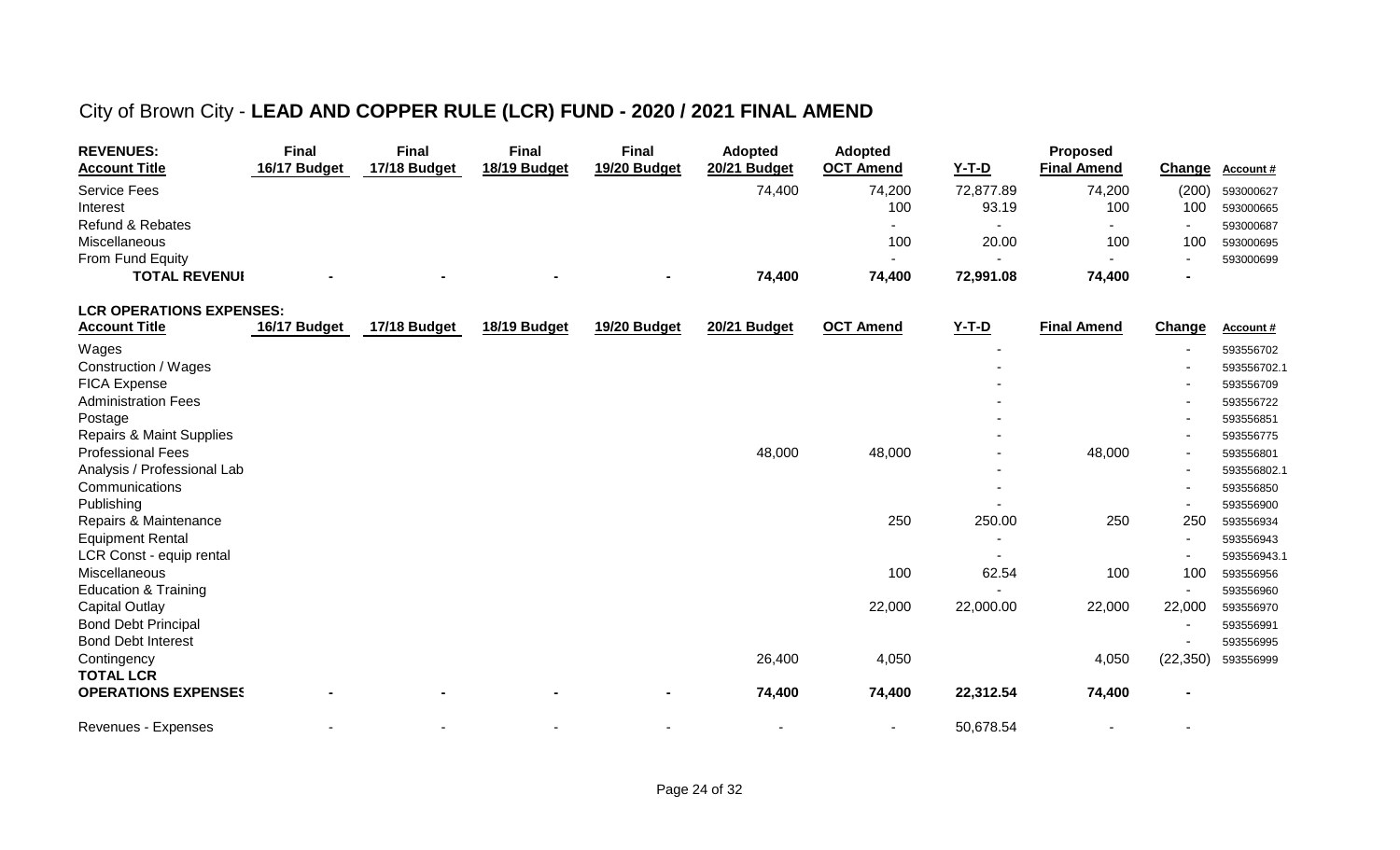## City of Brown City - **EQUIPMENT FUND - 2020 / 2021 FINAL AMEND**

| <b>REVENUES</b>                 | <b>Final</b> | <b>Final</b> | <b>Final</b> | <b>Final</b> | <b>Adopted</b> | Adopted          |           | <b>Proposed</b>    |                    |
|---------------------------------|--------------|--------------|--------------|--------------|----------------|------------------|-----------|--------------------|--------------------|
| <b>Account Title</b>            | 16/17 Budget | 17/18 Budget | 18/19 Budget | 19/20 Budget | 20/21 Budget   | <b>OCT Amend</b> | $Y-T-D$   | <b>Final Amend</b> | Change Account #   |
| Interest                        | 200          | 1,400        | 350          | 1,100        | 1,100          | 1,100            | 287.89    | 400                | (700) 661000665    |
| <b>Equipment Rental</b>         | 79,400       | 71,700       | 71,700       | 76,400       | 73,800         | 73,800           | 49,753.71 | 50,000             | (23,800) 661000668 |
| <b>Equipment Loan Revenue</b>   | 110,100      |              |              |              |                |                  |           |                    | 661000671          |
| Sale of Equipment               | 2,000        |              |              |              |                |                  |           |                    | 661000674          |
| <b>Refund &amp; Rebates</b>     | 250          | 250          | 250          | 100          | 100            | 100              |           | 100                | 661000687          |
| Miscellaneous                   | 100          | 100          | 100          | 100          | 100            | 100              |           | 100                | 661000695          |
| <b>Contribution/Other Funds</b> | 18,000       | 18,000       | 18,000       | 18,000       | 18,000         | 18,000           | 18,000.00 | 18,000             | 661000676.1        |
| Cont fm General Fund            | 8,000        | 8,000        | 8,000        | 8,000        | 8,000          | 8,000            | 8,000.00  | 8,000              | 661000676          |
| <b>Fund Equity</b>              |              |              |              |              |                |                  |           |                    | 661000699          |
| <b>TOTAL REVENUES</b>           | 218,050      | 99,450       | 98,400       | 103,700      | 101,100        | 101,100          | 76,041.60 | 76,600             | (24, 500)          |
| <b>EXPENSES</b>                 |              |              |              |              |                |                  |           |                    |                    |
| <b>Account Title</b>            | 16/17 Budget | 17/18 Budget | 18/19 Budget | 19/20 Budget | 20/21 Budget   | <b>OCT Amend</b> | $Y-T-D$   | <b>Final Amend</b> | Change Account #   |
| Salaries & Wages                | 8,000        | 9,000        | 11,000       | 10,000       | 11,000         | 11,000           | 6,916.58  | 9,000              | (2,000) 661932702  |
| <b>FICA</b>                     | 800          | 800          | 850          | 800          | 850            | 850              | 529.07    | 800                | (50) 661932709     |
| Retirement                      | 600          | 600          | 600          | 600          | 600            | 600              | 600.00    | 600                | 661932717          |
| Workman's Comp                  | 540          | 540          | 540          | 540          | 540            | 540              | 540.00    | 540                | 661932720          |
| <b>Heath Insurance Premiums</b> | 3,900        | 3,900        | 3,900        | 3,900        | 3,900          | 3,900            | 3,900.00  | 3,900              | 661932718          |
| <b>Administration Fees</b>      | 1,400        | 1,400        | 1,400        | 1,400        | 1,400          | 1,400            | 1,400.00  | 1,400              | 661932722          |
| <b>Equipment - Supplies</b>     | 4,500        | 4,500        | 4,500        | 3,500        | 4,500          | 4,500            | 562.38    | 800                | (3,700) 661932740  |
| Gas & Oil                       | 8,000        | 8,000        | 8,000        | 6,000        | 8,000          | 8,000            | 2,834.70  | 6,000              | (2,000) 661932759  |
| <b>Maintenance Supplies</b>     |              |              |              |              |                |                  | 1,733.37  | 2,000              | 2,000 661932775    |
| <b>Professional Fees</b>        | 500          | 500          | 500          | 500          | 500            | 500              | 500.00    | 500                | 661932801          |
| Insurance                       | 16,800       | 16,000       | 16,150       | 15,550       | 15,550         | 15,550           | 15,443.00 | 15,550             | 661932840          |
| Repairs & Maintenance           | 8,000        | 8,000        | 8,000        | 8,000        | 8,000          | 8,000            | 388.63    | 4,500              | (3,500) 661932934  |
| <b>Department Rental</b>        | 1,200        | 1,200        | 1,200        | 1,200        | 1,200          | 1,200            | 1,200.00  | 1,200              | 661932940          |
| Miscellaneous                   | 400          | 600          | 600          | 600          | 600            | 600              | 374.10    | 600                | 661932956          |
| <b>Capital Outlay</b>           | 124,800      | 1,000        | 1,000        | 26,500       | 1,000          | 1,500            | 1,559.40  | 1,500              | 500<br>661932970   |
| <b>Bond Debt Principal</b>      | 23,200       | 18,700       | 18,550       | 18,550       | 18,550         | 19,400           | 19,381.60 | 19,400             | 850<br>661932991   |
| <b>Bond Debt Interest</b>       | 700          | 4,300        | 4,300        | 3,850        | 3,850          | 3,850            | 2,960.68  | 3,000              | (850) 661932992    |
| Contingency                     | 14,710       | 20,410       | 17,310       | 2,210        | 21,060         | 19,710           |           | 5,310              | (15,750) 661932999 |
| <b>TOTAL EXPENSES</b>           | 218,050      | 99,450       | 98,400       | 103,700      | 101,100        | 101,100          | 60,823.51 | 76,600             | (24, 500)          |
| Revenues - Expenses             |              |              |              |              |                |                  | 15,218.09 |                    |                    |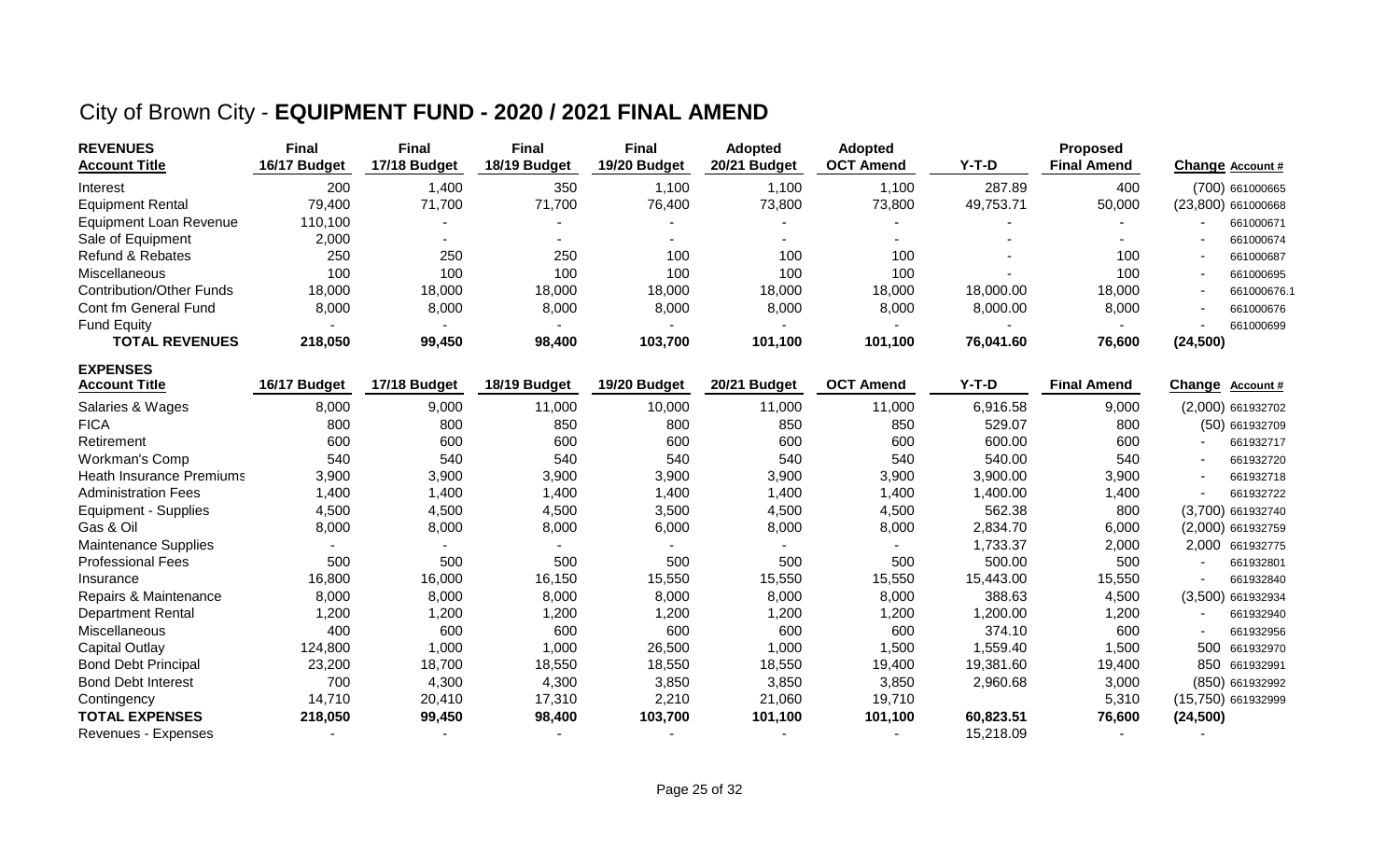## City of Brown City - **PARK / RECREATION FUND - 2020 / 2021 FINAL AMEND**

| <b>REVENUES</b><br><b>Account Title</b> | Final<br>16/17 Budget | <b>Final</b><br>17/18 Budget | <b>Final</b><br>18/19 Budget | <b>Final</b><br>19/20 Budget | <b>Adopted</b><br>20/21 Budget | <b>Adopted</b><br><b>OCT Amend</b> | $Y-T-D$               | <b>Proposed</b><br><b>Final Amend</b> | Change     | <b>Account #</b> |
|-----------------------------------------|-----------------------|------------------------------|------------------------------|------------------------------|--------------------------------|------------------------------------|-----------------------|---------------------------------------|------------|------------------|
| <b>Taxes</b>                            | 21,500.00             | 21,500.00                    | 21,700.00                    | 23,900.00                    | 23,900.00                      | 23,900.00                          | 27,053.32             | 27,100.00                             | 3,200.00   | 508000401        |
| <b>Delinguent Taxes</b>                 | ,800.00               | 2,000.00                     | 8,150.00                     | 2,750.00                     | 2,750.00                       | 2,750.00                           |                       |                                       | (2,750.00) | 508000401.3      |
| <b>Revenue State Grant</b>              |                       |                              |                              |                              |                                |                                    |                       |                                       |            | 508000574        |
| Interest                                | 80.00                 | 180.00                       | 130.00                       | 450.00                       | 450.00                         | 450.00                             | 101.83                | 450.00                                |            | 508000665        |
| Loan / Playground Equip                 |                       |                              |                              |                              |                                |                                    |                       |                                       |            | 508000673        |
| Sale of Real Property                   |                       |                              |                              |                              |                                |                                    |                       |                                       |            | 508000674        |
| Donations                               | 3,900.00              | 5,200.00                     | 3,550.00                     | 5,250.00                     | 2,500.00                       | 3,400.00                           | 3,400.00              | 3,400.00                              | 900.00     | 508000675        |
| Insurance Reimbursement                 |                       | 3,950.00                     |                              |                              |                                |                                    |                       |                                       |            | 508000676.6      |
| Loan from City                          |                       | $\overline{\phantom{a}}$     |                              |                              |                                |                                    |                       |                                       |            | 508000693        |
| <b>Pavilion Rental</b>                  | 1,750.00              | 550.00                       | 150.00                       | 400.00                       | 400.00                         | 700.00                             | 775.00                | 800.00                                | 400.00     | 508000694        |
| <b>Miscellaneous</b>                    |                       |                              | 25.00                        | 900.00                       | 100.00                         | 100.00                             | 25.00                 | 50.00                                 | (50.00)    | 508000695        |
| <b>RRGP Grant</b>                       | 2,400.00              |                              |                              |                              |                                |                                    |                       |                                       |            | 508000695.3      |
| <b>Fund Raising Projects</b>            |                       |                              |                              |                              |                                |                                    |                       |                                       |            | 508000696        |
| <b>Fund Equity</b>                      |                       |                              |                              | 2,000.00                     |                                |                                    |                       |                                       |            | 508000699        |
| <b>TOTAL REVENUES</b>                   | 31,430.00<br>S        | 33,380.00<br>- S             | 33,705.00<br>- S             | 35,650.00<br>- 55            | 30.100.00<br>-56               | 31,300.00<br>- 56                  | $31,355.15$ \$<br>- S | 31,800.00                             | 1,700.00   |                  |

| <b>EXPENSES</b>             | <b>Final</b> | <b>Final</b> | Final        | Final        | <b>Adopted</b> | <b>Adopted</b>   |           | <b>Proposed</b>    |                          |                 |
|-----------------------------|--------------|--------------|--------------|--------------|----------------|------------------|-----------|--------------------|--------------------------|-----------------|
| <b>Account Title</b>        | 16/17 Budget | 17/18 Budget | 18/19 Budget | 19/20 Budget | 20/21 Budget   | <b>OCT Amend</b> | $Y-T-D$   | <b>Final Amend</b> |                          | Change Account# |
| Wages                       | 400.00       | 600.00       | 50.00        | 100.00       | 100.00         | 100.00           | 110.94    | 100.00             | $\overline{\phantom{a}}$ | 508770702       |
| <b>Contractual Services</b> | 16,800.00    | 18,200.00    | 16,800.00    | 17,400.00    | 17,500.00      | 17,500.00        | 18,100.00 | 17,500.00          | $\overline{\phantom{a}}$ | 508770703       |
| <b>FICA</b>                 | 40.00        | 45.00        | 5.00         | 13.00        | 13.00          | 20.00            | 8.49      | 10.00              | (3.00)                   | 508770709       |
| Supplies                    |              |              |              |              |                |                  |           |                    |                          | 508770740       |
| Gas & Oil                   | 40.00        | 40.00        | 40.00        | 10.00        |                |                  |           |                    |                          | 508770751       |
| <b>Maintenance Supplies</b> | 1,900.00     | 000.00,      | 2,200.00     | 2,700.00     | .200.00        | 1,200.00         | 354.26    | 500.00             | (700.00)                 | 508770775       |
| <b>Professional Fees</b>    | 50.00        | 100.00       | 100.00       | 100.00       | 100.00         | 100.00           | 100.00    | 100.00             |                          | 508770801       |
| <b>Refuse Collection</b>    | 300.00       | 450.00       | 450.00       | 500.00       | 500.00         | 500.00           | 388.00    | 500.00             | $\overline{\phantom{a}}$ | 508770818       |
| Lease/Port-O-Let            | 1,800.00     | ,800.00      | 850.00       | 2,250.00     | 2,250.00       | 2,250.00         | 1,350.00  | 2,250.00           | -                        | 508770819       |
| Insurance                   | 1,300.00     | ,450.00      | 1,450.00     | 1,350.00     | 1,400.00       | 1,400.00         | 1,363.00  | 1,400.00           |                          | 508770840       |
| Publishing                  |              | -            |              |              |                |                  |           |                    |                          | 508770900       |
| <b>Utilities</b>            | A00.00,      | ,400.00      | 00.00.00     | 2,800.00     | 3,000.00       | 3,000.00         | 1,077.78  | 3,000.00           | $\overline{\phantom{a}}$ | 508770920       |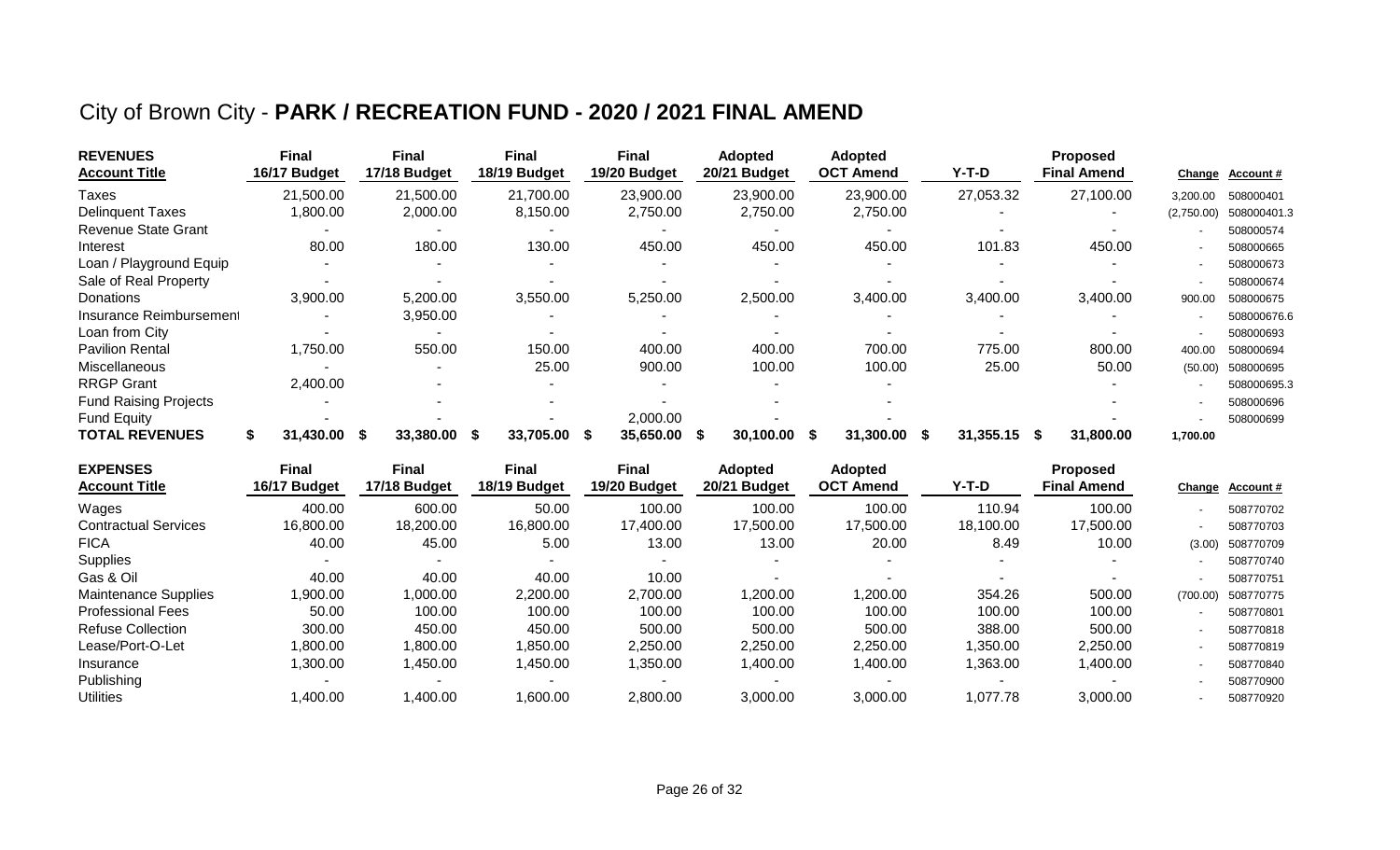| <b>EXPENSES con't</b><br><b>Account Title</b> |   | <b>Final</b><br>16/17 Budget | Final<br>17/18 Budget | <b>Final</b><br>18/19 Budget | <b>Final</b><br>19/20 Budget |      | <b>Adopted</b><br>20/21 Budget |      | <b>Adopted</b><br><b>OCT Amend</b> | $Y-T-D$   |   | <b>Proposed</b><br><b>Final Amend</b> |          | Change Account# |
|-----------------------------------------------|---|------------------------------|-----------------------|------------------------------|------------------------------|------|--------------------------------|------|------------------------------------|-----------|---|---------------------------------------|----------|-----------------|
| Repairs & Maintenance                         |   | 800.00                       | 5,200.00              | 6,600.00                     | 3,910.00                     |      | 1,800.00                       |      | 1,800.00                           | 985.59    |   | 1,800.00                              |          | 508770934       |
| <b>Equipment Rental</b>                       |   | 500.00                       | 800.00                | 100.00                       | 300.00                       |      | 300.00                         |      | 300.00                             |           |   | 300.00                                |          | 508770943       |
| Miscellaneous                                 |   | 100.00                       | 100.00                | 50.00                        | 100.00                       |      | 50.00                          |      | 500.00                             | 563.20    |   | 800.00                                | 750.00   | 508770956       |
| <b>Capital Outlay</b>                         |   | 3,400.00                     | 2,000.00              | 50.00                        | 4,100.00                     |      | 400.00                         |      | 700.00                             | 661.58    |   | 700.00                                | 300.00   | 508770970       |
| Contingency                                   |   | 2,600.00                     | 195.00                | 2,360.00                     | 17.00                        |      | 1,487.00                       |      | 1,930.00                           |           |   | 2,840.00                              | 1,353.00 | 508770999       |
| <b>TOTAL EXPENSES</b>                         | S | 31,430.00 \$                 | 33,380.00 \$          | 33,705.00                    | 35,650.00                    | - 55 | 30,100.00                      | - 56 | 31,300.00                          | 25,062.84 | S | 31,800.00                             | 1,700.00 |                 |
| <b>Revenues - Expenses</b>                    |   | $\blacksquare$               |                       |                              |                              |      |                                |      |                                    | 6,292.31  |   |                                       |          |                 |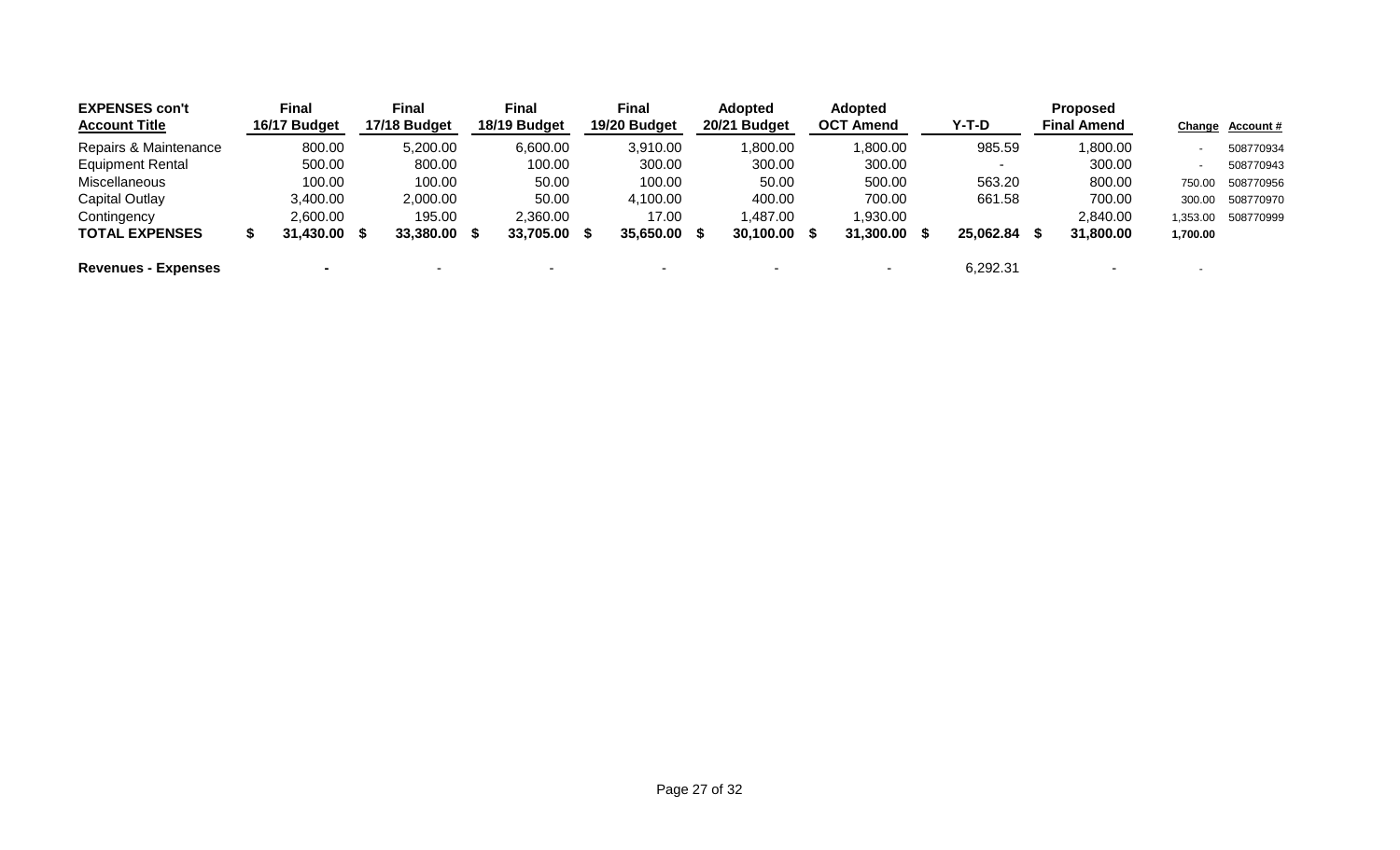## City of Brown City-**CEMETERY FUND/OPERATING - 2020/2021 FINAL AMEND**

| <b>REVENUES</b>           | <b>Final</b> | Final        | <b>Final</b> | Final                    | <b>Adopted</b> | <b>Adopted</b>           |           | <b>Proposed</b>    |       |                     |
|---------------------------|--------------|--------------|--------------|--------------------------|----------------|--------------------------|-----------|--------------------|-------|---------------------|
| <b>Account Title</b>      | 16/17 Budget | 17/18 Budget | 18/19 Budget | 19/20 Budget             | 20/21 Budget   | <b>OCT Amend</b>         | $Y-T-D$   | <b>Final Amend</b> |       | Change Account #    |
| Lot Sales                 | 6,000        | 4,000        | 4,200        | 2,500                    | 4,200          | 5,200                    | 8,000.00  | 8,000              | 3.800 | 209000642           |
| <b>Grave Openings</b>     | 8,250        | 8,250        | 8,050        | 8,500                    | 8,500          | 7,500                    | 6,400.00  | 7,500              |       | $(1,000)$ 209000643 |
| Interest                  | 1,800        | 500          | 550          | 3,200                    | 3,220          | 3,220                    | 536.87    | 800                |       | $(2,420)$ 209000665 |
| Equip Rental Wood Lawn    | -            | . .          |              | $\overline{\phantom{a}}$ |                | $\overline{\phantom{a}}$ |           | $\sim$             |       | 209000668           |
| Interest - Perpetual Care | 3,850        | 1,900        | 1,850        | ,570                     | ,850           | <b>850,</b>              | 1,244.80  | 1,250              | (600) | 209000691           |
| Road Name Donations       | -            | . .          |              |                          |                | $\overline{\phantom{0}}$ |           |                    |       | 209000694           |
| Miscellaneous             | 50           | 50           | 50           | 50                       | 50             | 50                       | 35.19     | 50                 |       | 209000695           |
| <b>Fund Equity</b>        |              | 7,500        | 3,000        | 2,000                    |                |                          |           |                    |       | 209000699           |
| <b>TOTAL REVENUES</b>     | 19,950       | 22,200       | 17,700       | 17,820                   | 17,820         | 17,820                   | 16,216.86 | 17,600             | (220) |                     |

| <b>EXPENSES</b>              |              |                          |                          |                          |              |                          |           |                    |                |             |
|------------------------------|--------------|--------------------------|--------------------------|--------------------------|--------------|--------------------------|-----------|--------------------|----------------|-------------|
| <b>Account Title</b>         | 16/17 Budget | 17/18 Budget             | 18/19 Budget             | 19/20 Budget             | 20/21 Budget | <b>OCT Amend</b>         | Y-T-D     | <b>Final Amend</b> | Change         | Account#    |
| <b>Contractual Services</b>  | 6,000        | 6,000                    | 6,000                    | 6,000                    | 6,000        | 6,000                    | 3,800.00  | 4,000              | (2,000)        | 209276703   |
| <b>Administration Fees</b>   | 750          | 750                      | 750                      | 750                      | 750          | 750                      | 750.00    | 750                |                | 209276722   |
| <b>Supplies</b>              | 150          | 150                      | 150                      | 150                      | 150          | 150                      |           | 150                |                | 209276740   |
| Gas & Oil                    | 600          | 600                      | 600                      | 600                      | 600          | 600                      | 600.00    | 600                |                | 209276751   |
| <b>Maintenance Supplies</b>  | 1,600        | 600                      | 600                      | 500                      | 600          | 600                      | 361.23    | 600                |                | 209276775   |
| <b>Grave Opening Expense</b> | 4,600        | 5,800                    | 7,000                    | 8,200                    | 7,000        | 7,000                    | 6,500.00  | 7,000              | $\blacksquare$ | 209276800   |
| <b>Professional Fees</b>     | 50           | 150                      | 150                      | 100                      | 150          | 150                      | 100.00    | 150                |                | 209276801   |
| Insurance                    | 190          | 190                      | 190                      | 190                      | 190          | 190                      |           | 190                |                | 209276840   |
| Publishing                   | 250          | 250                      | 250                      |                          | 250          | 250                      | 681.98    | 900                | 650            | 209276900   |
| Repairs & Maintenance        | 2,500        | 6,000                    | 1,000                    | 1,000                    | 1,000        | 1,000                    | 93.18     | 1,000              |                | 209276934   |
| <b>Equipment Rental</b>      | 500          | 500                      | 500                      |                          | 500          | 500                      |           | 500                |                | 209276943   |
| Repurchase of Lots           | 1,500        |                          | 100                      | ٠                        | 100          | 100                      |           | 100                |                | 209276955   |
| Miscellaneous                | 450          | 100                      | 100                      | ٠                        | 100          | 100                      | 13.48     | 100                |                | 209276956   |
| Lot Sale Commission          |              | 80                       | 80                       | $\overline{\phantom{0}}$ | 80           | 80                       |           | 80                 |                | 209276956.1 |
| <b>Equipment Reserve</b>     |              | $\overline{\phantom{a}}$ | $\overline{\phantom{a}}$ | $\sim$                   | ۰            | ۰                        |           |                    |                | 209276969.1 |
| Capital outlay               |              |                          |                          |                          |              |                          |           |                    |                | 209276970   |
| Contingency                  | 810          | 1,030                    | 230                      | 330                      | 350          | 350                      |           | 1,480              | 1,130          | 209276999   |
| <b>TOTAL EXPENSES</b>        | 19,950       | 22,200                   | 17,700                   | 17,820                   | 17,820       | 17,820                   | 12,899.87 | 17,600             | (220)          |             |
| <b>Revenues - Expenses</b>   |              |                          |                          |                          |              | $\overline{\phantom{a}}$ | 3,316.99  |                    |                |             |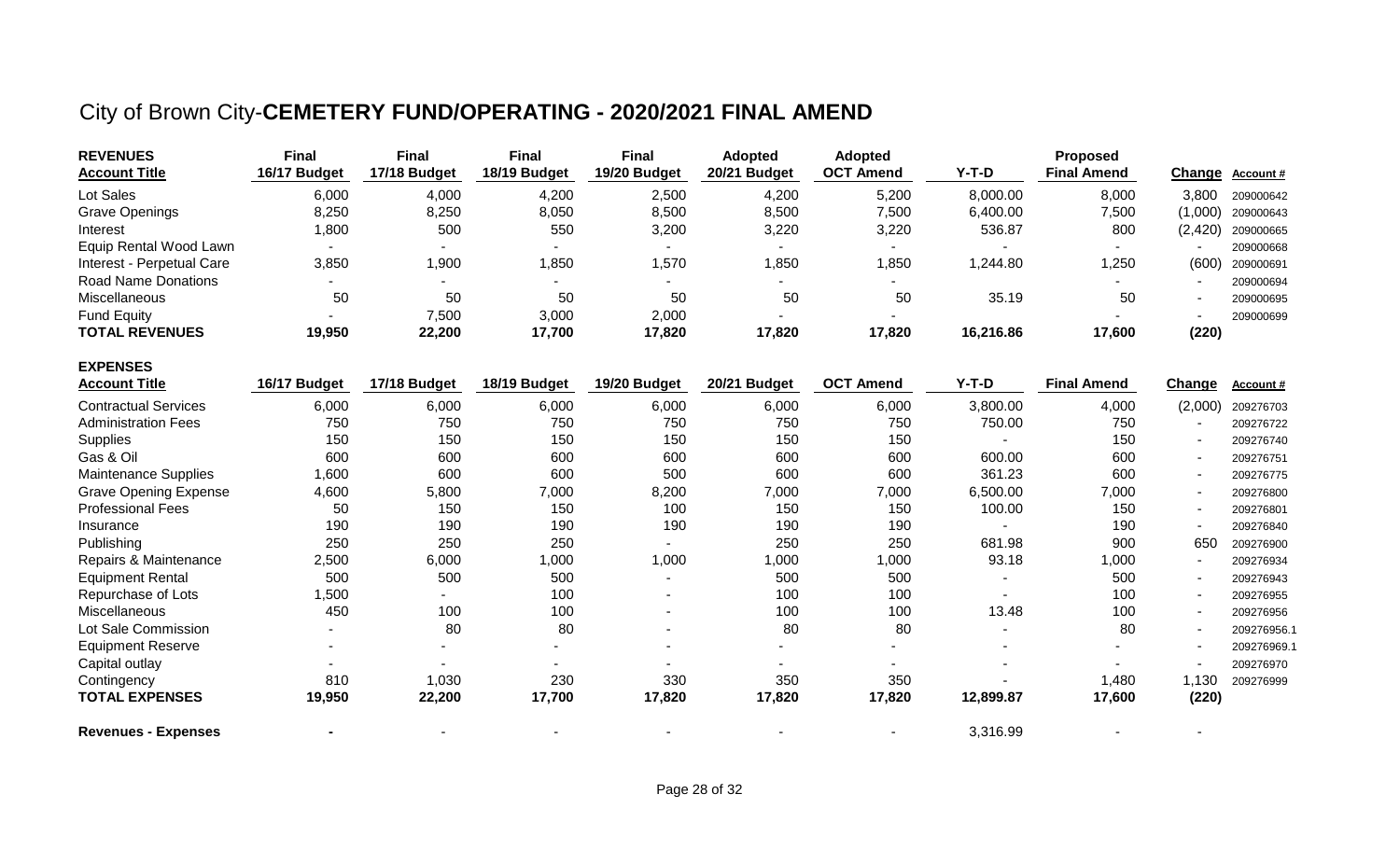## City of Brown City-**CEMETERY PERPETUAL CARE - 2020/2021 FINAL AMEND**

| <b>REVENUES</b><br><b>Account Title</b> | <b>Final</b><br>16/17 Budget | <b>Final</b><br>17/18 Budget | <b>Final</b><br>18/19 Budget | <b>Final</b><br>19/20 Budget | <b>Adopted</b><br>20/21 Budget | <b>Adopted</b><br><b>OCT Amend</b> | Y-T-D                    | <b>Proposed</b><br><b>Final Amend</b> | Ch <u>ange</u>           | Account#         |
|-----------------------------------------|------------------------------|------------------------------|------------------------------|------------------------------|--------------------------------|------------------------------------|--------------------------|---------------------------------------|--------------------------|------------------|
| Lot Sales                               | 5,000                        | 4,000                        | 4,200                        | 2,500                        | 4,200                          | 5,200                              | 6,800.00                 | 8,000                                 | 3,800                    | 711000642        |
| Perp Care / Pair Arrears                | 700                          | -                            |                              |                              |                                |                                    |                          |                                       | $\overline{\phantom{a}}$ | 711000644        |
| Interest                                | 3,850                        | 1,100                        | 1,300                        | 1,570                        | ,850                           | 1,850                              | 1,266.03                 | ,500                                  | (350)                    | 711000665        |
| C D Interest                            | 850                          | $\overline{\phantom{a}}$     | $\overline{\phantom{0}}$     | $\overline{\phantom{a}}$     | $\sim$                         | $\overline{\phantom{a}}$           | $\overline{\phantom{a}}$ | $\overline{\phantom{0}}$              | $\overline{\phantom{a}}$ | 711000665.1      |
| <b>Fund Equity</b>                      |                              | $\blacksquare$               | ۰.                           |                              | $\sim$                         |                                    |                          |                                       | $\overline{\phantom{0}}$ | 711000699        |
| <b>TOTAL REVENUES</b>                   | 10,400                       | 5,100                        | 5,500                        | 4,070                        | 6,050                          | 7,050                              | 8,066.03                 | 9,500                                 | 3,450                    |                  |
| <b>EXPENSES</b>                         |                              |                              |                              |                              |                                |                                    |                          |                                       |                          |                  |
| <b>Account Title</b>                    | 16/17 Budget                 | 17/18 Budget                 | 18/19 Budget                 | 19/20 Budget                 | 20/21 Budget                   | <b>OCT Amend</b>                   | Y-T-D                    | <b>Final Amend</b>                    | <u>Change</u>            | <b>Account #</b> |
| <b>CONT To Other Fund</b>               | 3,850                        | 1,100                        | 3,850                        | 1,570                        | ,850                           | 1,850                              | 1,244.80                 | ,850                                  | $\overline{\phantom{a}}$ | 711276965        |
| Contingency                             | 6,550                        | 4,000                        | 1,650                        | 2,500                        | 4,200                          | 5,200                              |                          | 7,650                                 | 3,450                    | 711276999        |
| <b>TOTAL EXPENSES</b>                   | 10,400                       | 5,100                        | 5,500                        | 4,070                        | 6,050                          | 7,050                              | 1,244.80                 | 9,500                                 | 3,450                    |                  |
| <b>Revenues - Expenses</b>              |                              | -                            | $\overline{\phantom{0}}$     |                              |                                | $\overline{\phantom{a}}$           | 6,821.23                 |                                       | $\overline{\phantom{0}}$ |                  |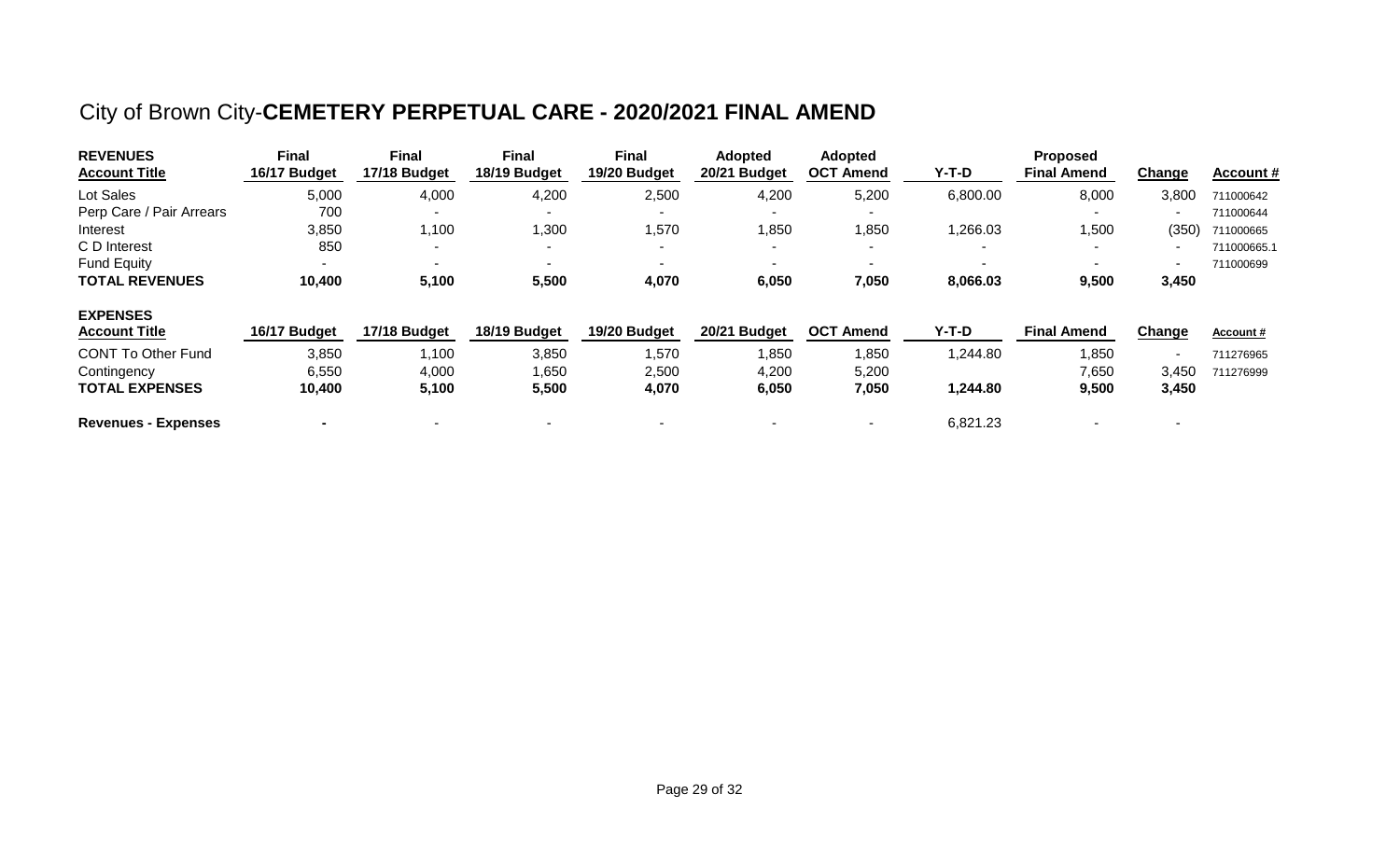## City of Brown City-**DOWNTOWN DEVELOP AUTHORITY-2020/2021 FINAL AMEND**

| <b>REVENUES</b>                               | <b>Final</b> | <b>Final</b>       | <b>Final</b> | <b>Final</b> | <b>Adopted</b>            | <b>Adopted</b>   |           | <b>Proposed</b>    |               |                  |
|-----------------------------------------------|--------------|--------------------|--------------|--------------|---------------------------|------------------|-----------|--------------------|---------------|------------------|
| <b>Account Title</b>                          | 16/17 Budget | 17/18 Budget       | 18/19 Budget | 19/20 Budget | 20/21 Budget              | <b>OCT Amend</b> | $Y-T-D$   | <b>Final Amend</b> | <b>Change</b> | <b>Account #</b> |
| <b>Admin Fees</b>                             |              |                    |              |              |                           |                  |           |                    |               | 289000607        |
| REV / Prin Payment Timeless Creations         | 710          | 999                | 695          | 900          |                           |                  |           |                    |               | 289000663        |
| REV / Prin Paymnt - 4227 Main                 |              |                    |              |              |                           |                  |           |                    |               | 289000663.2      |
| <b>REV INT - Timeless Creations</b>           | 2,800        | 2,800              | 3,105        | 1,550        |                           |                  |           |                    |               | 289000664        |
| REV / INT - 4227 Main                         |              |                    |              |              |                           |                  |           |                    |               | 289000664.2      |
| REV / INT & Dividends                         | 5            | 5                  | 4            |              |                           |                  |           |                    |               | 289000664.9      |
| REV/ Refund & Rebates                         |              |                    |              |              |                           |                  |           |                    |               | 289000687        |
| Sale of Fixed/Real Assets                     |              |                    |              |              |                           |                  |           |                    |               | 289000674        |
| Cont fm Fund Equity                           | 750          |                    |              | 1,200        | 2,800                     | 2,800            | 20,000.00 | 20,000             | 17,200        | 289000699        |
| Miscellaneous                                 |              |                    |              |              |                           |                  | 2,099.26  | 2,120              | 2,120         | 289000695        |
| <b>TOTAL REVENUES</b>                         | 4,265        | 3,805              | 3,805        | 3,650        | 2,800                     | 2,800            | 22,099.26 | 22,120             | 19,320        |                  |
| <b>EXPENSES</b>                               |              |                    |              |              |                           |                  |           |                    |               |                  |
| <b>Account Title</b>                          | 16/17 Budget | <b>Final Amend</b> | 18/19 Budget |              | 19/20 Budget 20/21 Budget | <b>OCT Amend</b> | $Y-T-D$   | <b>Final Amend</b> | <b>Change</b> | Account#         |
| <b>Professional Fees</b>                      |              |                    |              |              |                           |                  |           |                    |               | 289850801        |
| Repairs & Maintenance                         |              |                    |              |              |                           |                  |           |                    |               | 289850934        |
| 4227 Main Expenses                            |              |                    |              |              |                           |                  | 20,100.07 | 20,110             | 20,110        | 289850956        |
| 4227 Main Taxes                               |              |                    |              |              |                           |                  |           |                    |               | 289850956.1      |
| Miscellaneous                                 |              |                    |              |              |                           |                  |           |                    |               | 289850956        |
| <b>Principal Payment - Timeless Creations</b> | 1,220        | 1,220              | 1,300        | 1,650        | 1,600                     | 1,600            | 834.06    | 840                | (760)         | 289850991        |
| Principal Payment-4227 Main                   |              |                    |              |              |                           |                  |           |                    |               | 289850991.2      |
| <b>INT Expense - Timeless Creations</b>       | 2,950        | 2,200              | 2,500        | 1,900        | 1,200                     | 1,200            | 1,165.13  | 1,170              | (30)          | 289850995        |
| INT Expense - 4227 Main                       |              |                    |              |              |                           |                  |           |                    |               | 289850995.2      |
| Contingency                                   | 95           | 385                | 5            | 100          |                           |                  |           |                    |               | 289850999        |
| <b>TOTAL EXPENSES</b>                         | 4,265        | 3,805              | 3,805        | 3,650        | 2,800                     | 2,800            | 22,099.26 | 22,120             | 19,320        |                  |
| <b>Revenues - Expenses</b>                    |              |                    |              |              |                           |                  |           |                    |               |                  |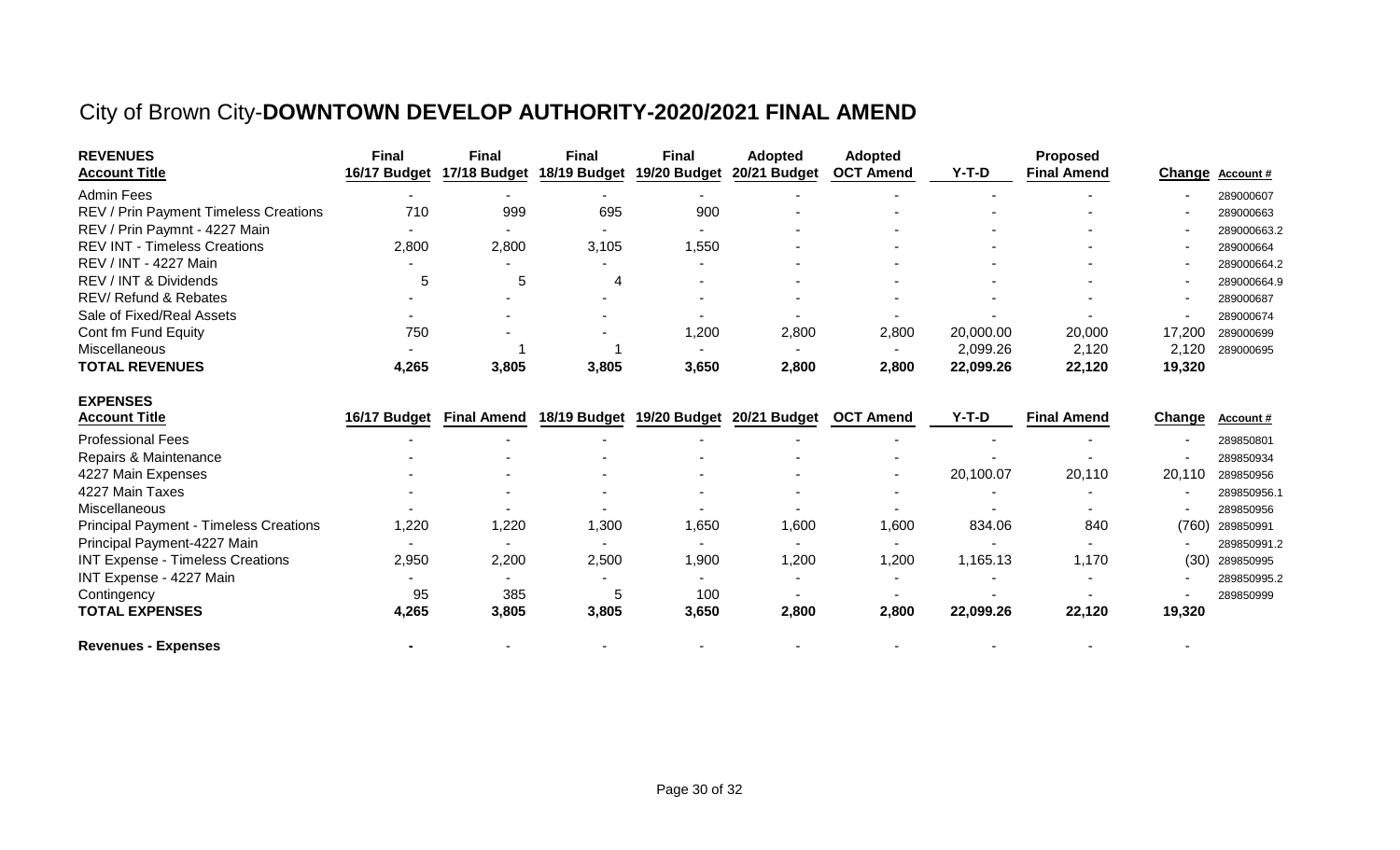## City of Brown City - **FESTIVAL COMMISSION - 2020/2021 FINAL AMEND**

| <b>REVENUES</b><br><b>Account Title</b> | Final<br>16/17 Budget    | Final<br>17/18 Budget | Final<br>18/19 Budget    | Final<br>19/20 Budget    | <b>Adopted</b><br>20/21 Budget | <b>Adopted</b><br><b>OCT Amend</b> | $Y-T-D$  | <b>Proposed</b><br><b>Final Amend</b> | Change | <b>Account #</b> |
|-----------------------------------------|--------------------------|-----------------------|--------------------------|--------------------------|--------------------------------|------------------------------------|----------|---------------------------------------|--------|------------------|
| Carnival                                | 900.00                   | 820.00                | 665.00                   | 4,250.00                 | 4,250.00                       | 4,250.00                           |          | 4,250.00                              |        | 595000402.1      |
| <b>Baby Contest</b>                     | $\overline{\phantom{a}}$ | ,380.00               | 435.00                   | ,550.00                  | ,550.00                        | 1,550.00                           |          | ,550.00                               |        | 595000402.10     |
| Car Show                                | 500.00                   | 700.00                | 510.00                   | 740.00                   | 740.00                         | 740.00                             |          | 740.00                                |        | 595000402.2      |
| <b>Crafters &amp; Venders</b>           | ,650.00                  | 480.00                | 985.00                   | 710.00                   | 710.00                         | 710.00                             | ۰        | 710.00                                |        | 595000402.3      |
| Parade                                  | 460.00                   |                       | $\tilde{\phantom{a}}$    |                          | ۰                              | $\overline{\phantom{0}}$           |          |                                       |        | 595000402.4      |
| <b>Sidewalk Tables</b>                  | 60.00                    |                       | $\overline{\phantom{a}}$ | $\overline{\phantom{a}}$ | $\sim$                         | $\overline{\phantom{a}}$           |          | $\tilde{\phantom{a}}$                 |        | 595000402.5      |
| <b>Advert Fees</b>                      | 2,000.00                 | ,300.00               | 450.00                   |                          |                                | $\overline{\phantom{a}}$           |          |                                       |        | 595000402.6      |
| <b>Garage Sales</b>                     | ,300.00                  | 450.00                |                          |                          |                                |                                    |          |                                       |        | 595000402.7      |
| 5-K                                     | 160.00                   |                       | $\tilde{\phantom{a}}$    | $\overline{\phantom{a}}$ | $\overline{\phantom{a}}$       | $\overline{\phantom{a}}$           |          |                                       |        | 595000402.8      |
| Zombie Run                              | 980.00                   | 440.00                |                          |                          |                                |                                    |          |                                       |        | 595000402.9      |
| Interest                                | 10.00                    | 10.00                 | 10.00                    | 200.00                   | 200.00                         | 200.00                             | 47.78    | 200.00                                |        | 595000665        |
| <b>Donations</b>                        | 7,000.00                 | 8,150.00              | 8,150.00                 | 5,550.00                 | 5,550.00                       | 5,550.00                           | 5,008.00 | 5,550.00                              |        | 595000675        |
| <b>Miscellaneous</b>                    | 4,100.00                 | 2,400.00              | 1,400.00                 | 5,310.00                 | 5,310.00                       | 5,310.00                           | 4,161.59 | 5,310.00                              |        | 595000695        |
| <b>Fund Equity</b>                      | ٠                        | ,220.00               |                          |                          |                                |                                    |          |                                       |        | 595000699        |
|                                         | 19,120.00 \$             | 17,350.00 \$          | 12,605.00 \$             | 18,310.00 \$             | 18,310.00 \$                   | 18,310.00                          | 9,217.37 | 18,310.00 \$<br>- \$                  |        |                  |

| <b>EXPENSES</b><br><b>Account Title</b> | 16/17 Budget | 17/18 Budget | 18/19 Budget | 19/20 Budget | 20/21 Budget | <b>OCT Amend</b> | Y-T-D                    | <b>Final Amend</b> | Change   | Account#             |
|-----------------------------------------|--------------|--------------|--------------|--------------|--------------|------------------|--------------------------|--------------------|----------|----------------------|
| <b>Contract Services</b>                | 100.00       | 850.00       | 600.00       | 2,700.00     | 2,700.00     | 2,700.00         | $\overline{\phantom{a}}$ | 2,700.00           |          | 595747703            |
| Supplies                                | 2,800.00     | 1,200.00     | ,450.00      | 2,900.00     | 2,900.00     | 2,100.00         | 144.95                   | 2,100.00           |          | (800.00) 595747740   |
| Publishing                              | 900.00       | 1,200.00     | ,200.00      | 700.00       | 700.00       | 700.00           |                          | 700.00             |          | 595747900            |
| <b>Equipment Rental</b>                 | 650.00       | 3,550.00     | 2,100.00     | 1,230.00     | 1,230.00     | 1,230.00         |                          | 1,230.00           |          | 595747940            |
| Miscellaneous                           | 10,500.00    | 2,200.00     | 2,500.00     | 3,500.00     | 3,500.00     | 7,300.00         | 7,317.12                 | 7,300.00           | 3,800.00 | 595747956            |
| Miscellaneous - Service                 | ,800.00      | 750.00       |              |              |              |                  | $\overline{\phantom{a}}$ |                    |          | 595747956.1          |
| Fireworks                               | ۰            | 5,000.00     | 2,500.00     | 2,500.00     | 2,500.00     | 2,500.00         |                          | 2,500.00           |          | 595747956.2          |
| Entertainment                           | ۰            | 2,500.00     | ,950.00      | 1,650.00     | 1,650.00     | 1,650.00         |                          | 1,650.00           |          | 595747956.3          |
| Contingency                             | 2,370.00     | 100.00       | 305.00       | 3,130.00     | 3.130.00     | 130.00           | $\overline{\phantom{a}}$ | 130.00             |          | (3,000.00) 595747999 |
| <b>TOTAL EXPENSES</b>                   | 19,120.00 \$ | 17,350.00 \$ | 12,605.00 \$ | 18,310.00 \$ | 18,310.00 \$ | 18,310.00        | 7,462.07 \$              | $18,310.00$ \$     | $\sim$   |                      |
| <b>Revenues - Expenses</b>              |              |              |              |              |              |                  | 1,755.30                 |                    |          |                      |